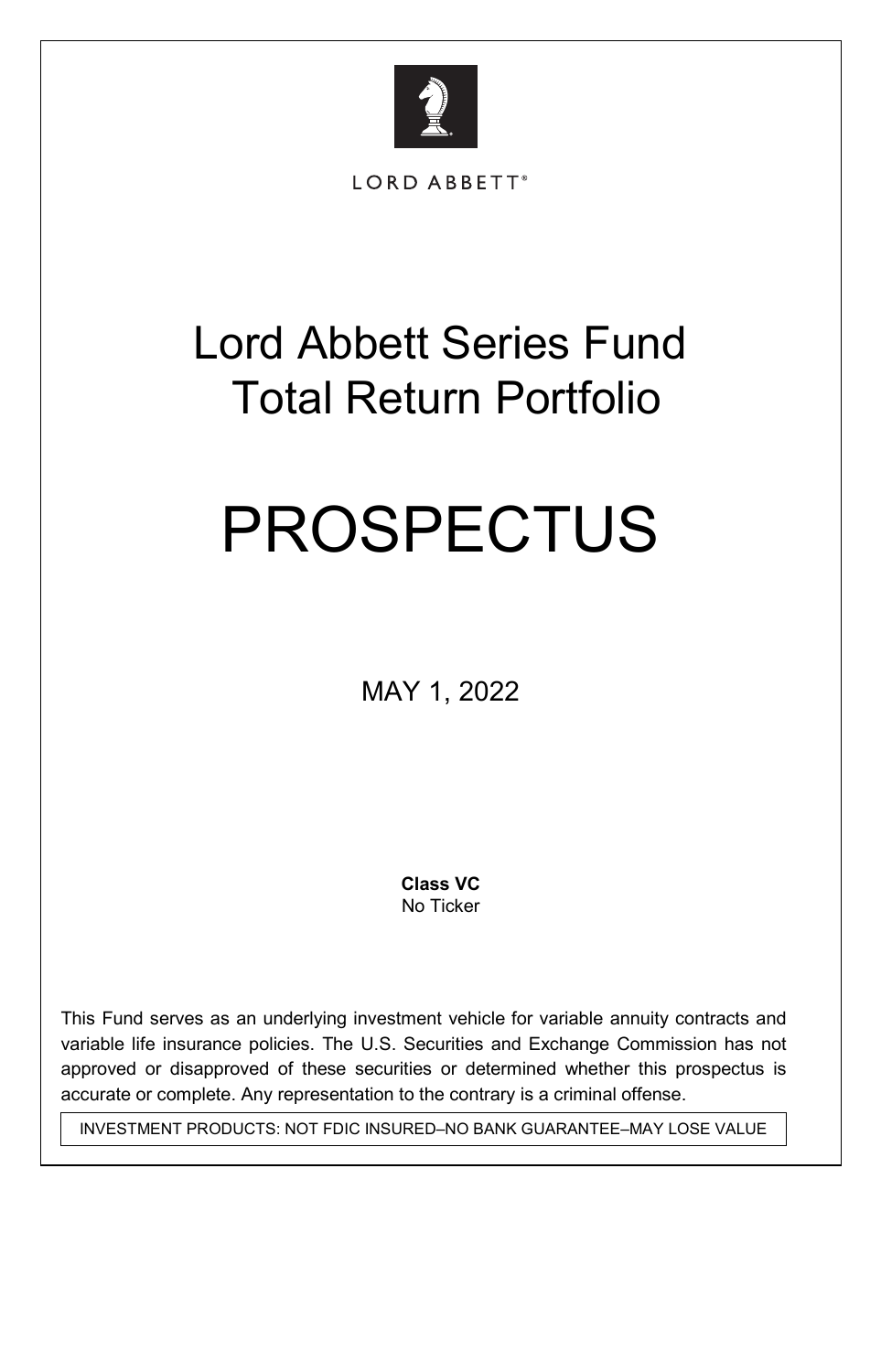# TABLE OF CONTENTS

| <b>FUND SUMMARY</b>                                                |    |
|--------------------------------------------------------------------|----|
| Investment Objective                                               | 2  |
| Fees and Expenses                                                  | 2  |
| <b>Principal Investment Strategies</b>                             | 3  |
| <b>Principal Risks</b>                                             | 4  |
| Performance                                                        | 9  |
| Management                                                         | 10 |
| Purchase and Sale of Fund Shares                                   | 11 |
| Tax Information                                                    | 11 |
| Payments to Insurance Companies and Other Financial Intermediaries | 11 |

| MORE INFORMATION ABOUT THE FUND |
|---------------------------------|
|---------------------------------|

| 12 |
|----|
| 12 |
| 16 |
| 25 |
| 29 |
| 29 |
|    |

| INFORMATION FOR MANAGING YOUR FUND ACCOUNT |    |
|--------------------------------------------|----|
| Financial Intermediary Compensation        | 30 |
| Purchases and Redemptions                  | 32 |
| <b>Account Policies</b>                    | 32 |
| Conflicts of Interest                      | 38 |
| <b>Distributions and Taxes</b>             | 38 |
| Service Arrangements                       | 39 |

#### FINANCIAL INFORMATION

Financial Highlights 41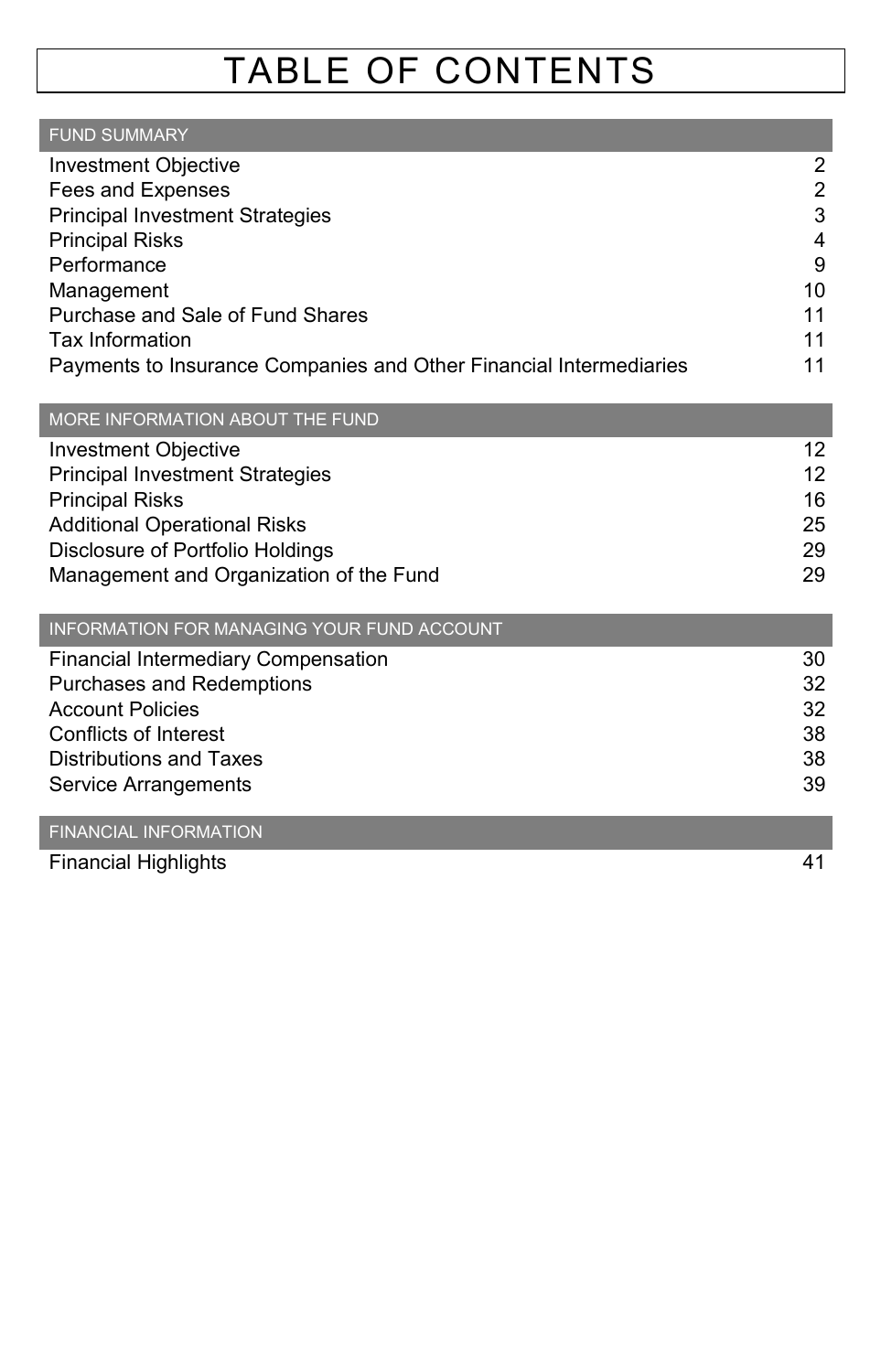#### **INVESTMENT OBJECTIVE**

The Fund's investment objective is to seek income and capital appreciation to produce a high total return.

#### **FEES AND EXPENSES**

This table describes the fees and expenses that you may pay if you buy, hold, and sell shares of the Fund. You may pay other fees, such as brokerage commissions and other fees to financial intermediaries, which are not reflected in the table and examples below. The table does not reflect the fees and expenses of variable annuity contracts or variable life insurance policies (together, "Variable Contracts"). If such fees and expenses were reflected, expenses shown would be higher.

| <b>Annual Fund Operating Expenses</b>                                             |                  |  |  |  |  |
|-----------------------------------------------------------------------------------|------------------|--|--|--|--|
| (Expenses that you pay each year as a percentage of the value of your investment) |                  |  |  |  |  |
| Class                                                                             | <b>VC Shares</b> |  |  |  |  |
| <b>Management Fees</b>                                                            | 0.28%            |  |  |  |  |
| <b>Other Expenses</b>                                                             | 0.43%            |  |  |  |  |
| <b>Total Annual Fund Operating Expenses</b>                                       | 0.71%            |  |  |  |  |

#### **Example**

This Example is intended to help you compare the cost of investing in the Fund with the cost of investing in other mutual funds. The Example assumes that you invest \$10,000 in the Fund for the time periods indicated and then redeem all of your shares at the end of those periods. The Example also assumes that your investment has a 5% return each year and that the Fund's operating expenses remain the same. The Example does not reflect Variable Contract expenses, fees, and charges. If these expenses, fees, and charges were included, your costs would be higher. Although your actual costs may be higher or lower, based on these assumptions your costs would be:

| <b>Class</b>     | 1 Year |                    | 3 Years |     | 5 Years          |     | 10 Years |     |
|------------------|--------|--------------------|---------|-----|------------------|-----|----------|-----|
| <b>VC Shares</b> |        | <b>72 L</b><br>د ا | ۰IJ     | 227 | $\triangle$<br>ъ | 395 | œ<br>Œ   | 883 |

**Portfolio Turnover.** The Fund pays transaction costs, such as commissions, when it buys and sells securities (or "turns over" its portfolio). A higher portfolio turnover rate may indicate higher transaction costs. These costs, which are not reflected in the annual fund operating expenses or in the example, affect the Fund's performance. During the most recent fiscal year, the Fund's portfolio turnover rate was 376% of the average value of its portfolio.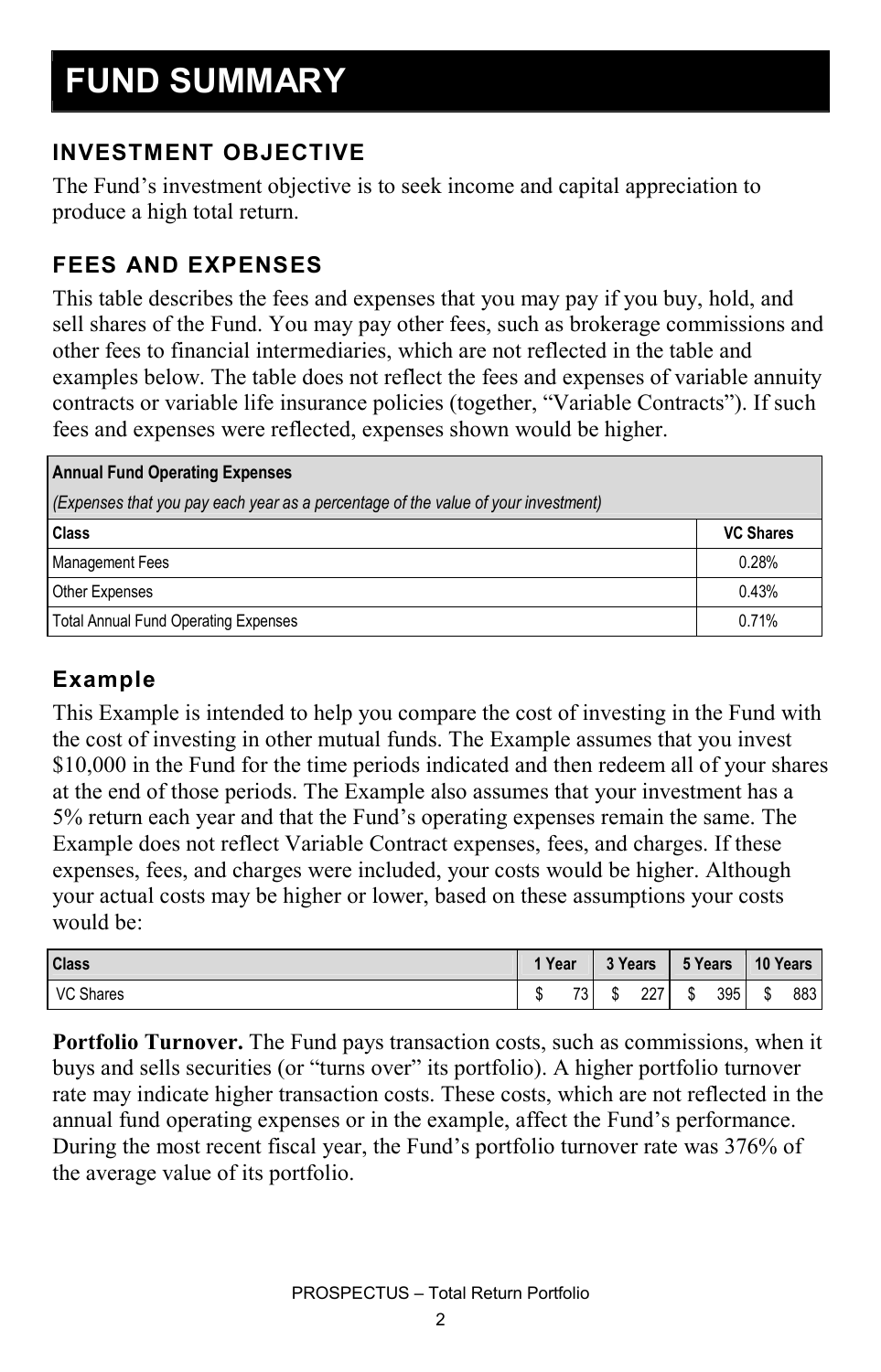#### **PRINCIPAL INVESTMENT STRATEGIES**

Under normal conditions, the Fund pursues its investment objective by investing in investment grade debt (or fixed income) securities. The Fund may invest up to 20% of its net assets in high-yield debt securities (commonly referred to as "lower-rated" or "junk" bonds). The Fund may invest in debt securities issued by non-U.S. entities but denominated in U.S. dollars, and securities issued by non-U.S. entities and denominated in currencies other than the U.S. dollar. The Fund may invest up to 20% of its net assets in debt securities of non-U.S. issuers that are denominated in non-U.S. currencies.

The Fund generally may invest in the following types of debt securities:

- securities issued or guaranteed by the U.S. Government, its agencies and instrumentalities;
- corporate debt securities;
- mortgage-backed, mortgage-related, and other asset-backed securities;
- inflation-linked investments:
- structured securities and other hybrid instruments, including collateralized loan obligations ("CLOs"); and
- loans, including bridge loans, novations, assignments, and participations. The Fund may invest up to 10% of its net assets in floating or adjustable rate loans.

The Fund may invest in Treasury Inflation Protected Securities ("TIPS"), which are U.S. Government bonds whose principal automatically is adjusted for inflation as measured by the Consumer Price Index for All Urban Consumers ("CPI-U"), and other inflation-indexed securities issued by the U.S. Department of Treasury.

The Fund will not invest more than 25% of its total assets in any industry; however, this limitation does not apply to mortgage-backed securities, privately issued mortgage-related securities, or securities issued by the U.S. Government, its agencies and instrumentalities.

The Fund seeks to manage interest rate risk through its management of the average duration of the securities it holds in its portfolio. Under normal conditions, the Fund will maintain its average duration range within two years of the bond market's duration as measured by the Bloomberg U.S. Aggregate Bond Index (which was approximately 6.63 years as of February 25, 2022). The duration of a security takes into account the pattern of all expected payments of interest and principal on the security over time, including how these payments are affected by changes in interest rates.

The Fund may use derivatives to hedge against risk or to gain investment exposure. Currently, the Fund expects to invest in derivatives consisting principally of futures, forwards, options, and swaps. The Fund may use derivatives to seek to enhance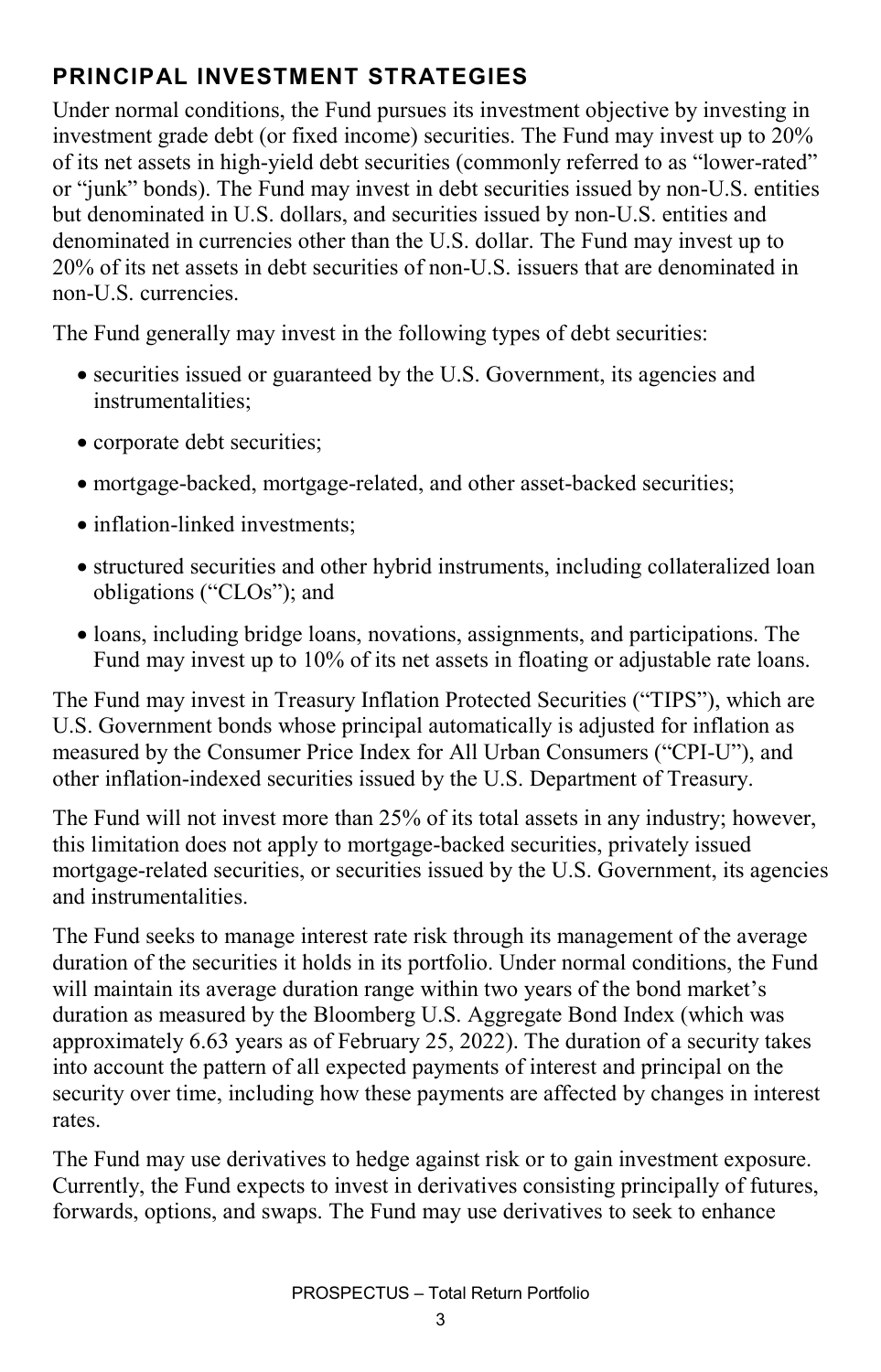returns, to attempt to hedge some of its investment risk, to manage portfolio duration, as a substitute for holding the underlying asset on which the derivative instrument is based, or for cash management purposes. For example, the Fund may invest in or sell short U.S. Treasury futures, securities index futures, other futures, and/or currency forwards to adjust the Fund's exposure to the direction of interest rates, or for other portfolio management reasons.

The portfolio management team buys and sells securities using a relative valueoriented investment process, meaning the portfolio management team generally seeks more investment exposure to securities believed to be undervalued and less investment exposure to securities believed to be overvalued. The portfolio management team combines top-down and bottom-up analysis to construct its portfolio, using a blend of quantitative and fundamental research. As part of its topdown analysis, the portfolio management team evaluates global economic conditions, including monetary, fiscal, and regulatory policy, as well as the political and geopolitical environment, in order to identify and assess opportunities and risks across different segments of the fixed income market. The portfolio management team employs bottom-up analysis to identify and select securities for investment by the Fund based on in-depth company, industry, and market research and analysis. The portfolio management team may actively rotate sector exposure based on its assessment of relative value. The investment team may also consider the risks and return potential presented by environmental, social, and governance ("ESG") factors in investment decisions. The Fund engages in active and frequent trading of its portfolio securities.

The Fund may sell a security when the Fund believes the security is less likely to benefit from the current market and economic environment, or shows signs of deteriorating fundamentals, among other reasons. The Fund may deviate from the investment strategy described above for temporary defensive purposes. The Fund may miss certain investment opportunities if defensive strategies are used and thus may not achieve its investment objective.

#### **PRINCIPAL RISKS**

As with any investment in a mutual fund, investing in the Fund involves risk, including the risk that you may receive little or no return on your investment. When you redeem your shares, they may be worth more or less than what you paid for them, which means that you may lose a portion or all of the money you invested in the Fund. The principal risks of investing in the Fund, which could adversely affect its performance, include:

- **Portfolio Management Risk:** If the strategies used and investments selected by the Fund's portfolio management team fail to produce the intended result, the Fund may suffer losses or underperform other funds with the same investment objective or strategies, even in a favorable market.
- **Market Risk:** The market values of securities will fluctuate, sometimes sharply and unpredictably, based on overall economic conditions, governmental actions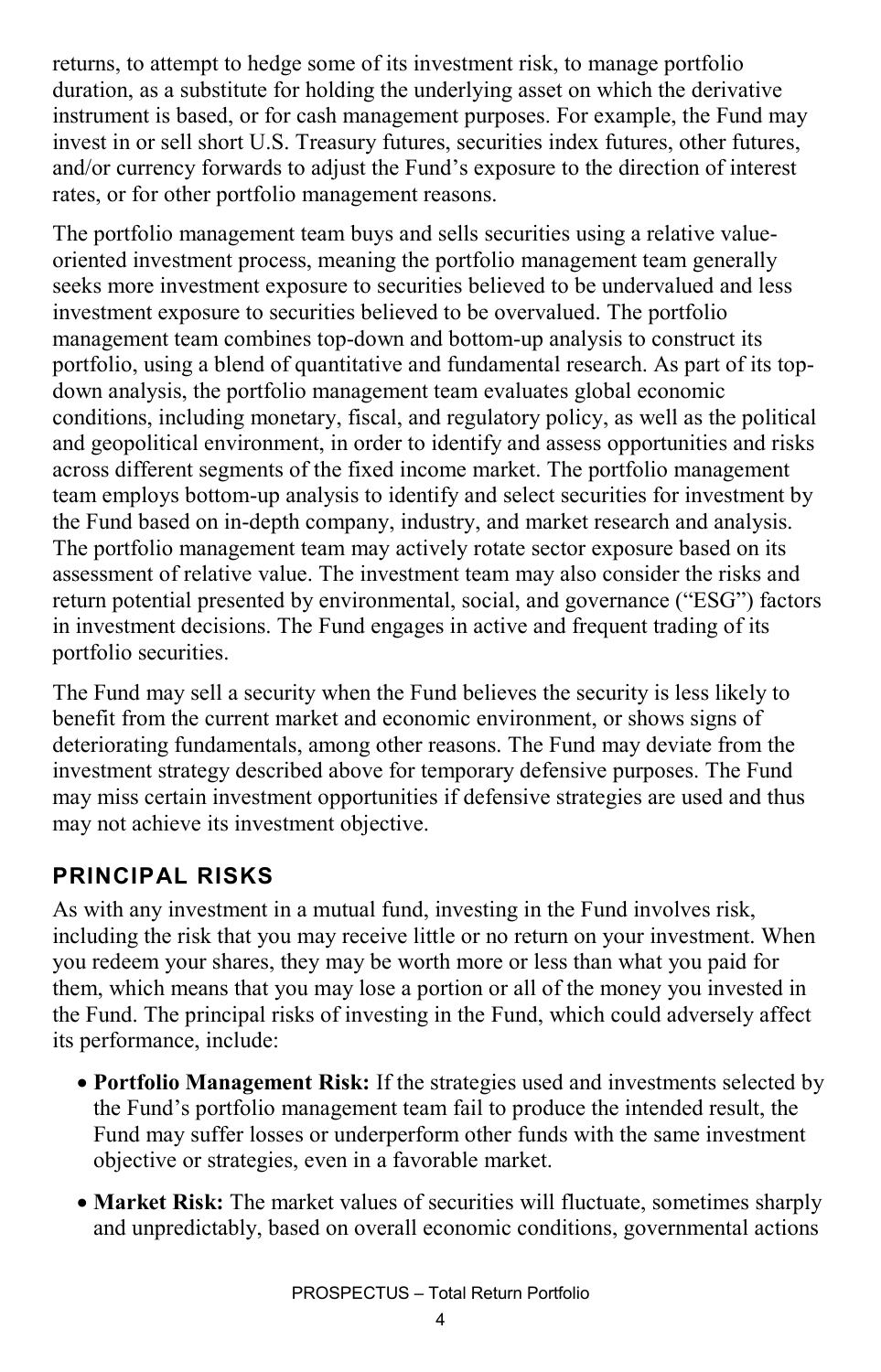or intervention, market disruptions caused by trade disputes or other factors, political developments, and other factors. Prices of equity securities tend to rise and fall more dramatically than those of debt securities.

- **Fixed Income Securities Risk:** The Fund is subject to the general risks and considerations associated with investing in debt securities, including the risk that issuers will fail to make timely payments of principal or interest or default altogether. Lower-rated securities in which the Fund may invest may be more volatile and may decline more in price in response to negative issuer developments or general economic news than higher rated securities. In addition, as interest rates rise, the Fund's investments typically will lose value.
- **High Yield Securities Risk:** High yield securities (commonly referred to as "junk" bonds) typically pay a higher yield than investment grade securities, but may have greater price fluctuations and have a higher risk of default than investment grade securities. The market for high yield securities may be less liquid due to such factors as interest rate sensitivity, negative perceptions of the junk bond markets generally, and less secondary market liquidity. This may make such securities more difficult to sell at an acceptable price, especially during periods of financial distress, increased market volatility, or significant market decline.
- **Credit Risk:** Debt securities are subject to the risk that the issuer or guarantor of a security may not make interest and principal payments as they become due or may default altogether. In addition, if the market perceives a deterioration in the creditworthiness of an issuer, the value and liquidity of securities issued by that issuer may decline. To the extent that the Fund holds below investment grade securities, these risks may be heightened. Insured debt securities have the credit risk of the insurer in addition to the credit risk of the underlying investment being insured.
- **Interest Rate Risk:** As interest rates rise, prices of bonds (including tax-exempt bonds) generally fall, typically causing the Fund's investments to lose value. Additionally, rising interest rates or lack of market participants may lead to decreased liquidity in fixed income markets. Interest rate changes generally have a more pronounced effect on the market value of fixed-rate instruments, such as corporate bonds, than they have on floating rate instruments, and typically have a greater effect on the price of fixed income securities with longer durations. A wide variety of market factors can cause interest rates to rise, including central bank monetary policy, rising inflation, and changes in general economic conditions. To the extent the Fund invests in floating rate instruments, changes in short-term market interest rates may affect the yield on those investments. If short-term market interest rates fall, the yield on the Fund's shares will also fall. Conversely, when short-term market interest rates rise, because of the lag between changes in such short- term rates and the resetting of the floating rates on the floating rate debt in the Fund's portfolio, the impact of rising rates may be delayed. To the extent the Fund invests in fixed rate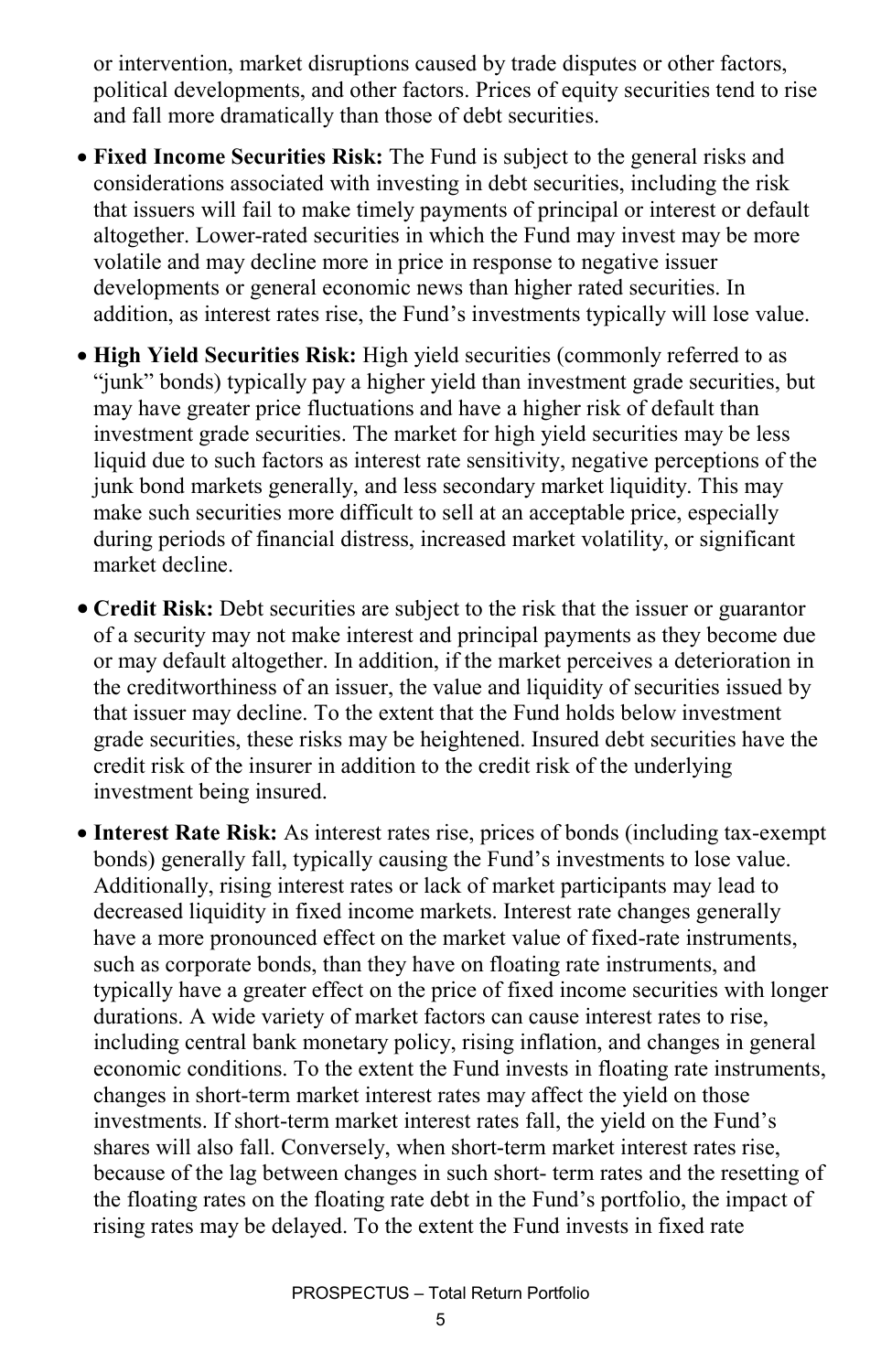instruments, fluctuations in the market price of such investments may not affect interest income derived from those instruments, but may nonetheless affect the Fund's net asset value ("NAV"), especially if the instrument has a longer maturity. Substantial increases in interest rates may cause an increase in issuer defaults, as issuers may lack resources to meet higher debt service requirements. In recent years, the U.S. has experienced historically low interest rates, increasing the exposure of bond investors to the risks associated with rising interest rates.

- **Liquidity/Redemption Risk:** The Fund may lose money when selling securities at inopportune times to fulfill shareholder redemption requests. The risk of loss may increase depending on the size and frequency of redemption requests, whether the redemption requests occur in times of overall market turmoil or declining prices, and whether the securities the Fund intends to sell have decreased in value or are illiquid. The Fund may be less able to sell illiquid securities at its desired time or price. It may be more difficult for the Fund to value its investments in illiquid securities than more liquid securities.
- **Government Securities Risk:** The Fund invests in securities issued or guaranteed by the U.S. Government or its agencies and instrumentalities (such as the Government National Mortgage Association ("Ginnie Mae"), the Federal National Mortgage Association ("Fannie Mae"), or the Federal Home Loan Mortgage Corporation ("Freddie Mac")). Unlike Ginnie Mae securities, securities issued or guaranteed by U.S. Government-related organizations, such as Fannie Mae and Freddie Mac, are not backed by the full faith and credit of the U.S. Government and no assurance can be given that the U.S. Government would provide financial support.
- **Mortgage-Related and Other Asset-Backed Securities Risk:** Mortgagerelated securities, including commercial mortgage-backed securities ("CMBS") and other privately issued mortgage-related securities, and other asset-backed securities may be particularly sensitive to changes in prevailing interest rates and economic conditions, including delinquencies and defaults. The prices of mortgage-related and other asset-backed securities, depending on their structure and the rate of payments, can be volatile. They are subject to prepayment risk (higher than expected prepayment rates of mortgage obligations due to a fall in market interest rates) and extension risk (lower than expected prepayment rates of mortgage obligations due to a rise in market interest rates). These risks increase the Fund's overall interest rate risk. Some mortgage-related securities receive government or private support, but there is no assurance that such support will remain in place.
- **Inflation-Linked Investments Risk:** Unlike traditional fixed income securities, the principal and interest payments of inflation-linked investments are adjusted periodically based on the inflation rate. The value of the Fund's inflation-linked investments may be vulnerable to changes in expectations of inflation or interest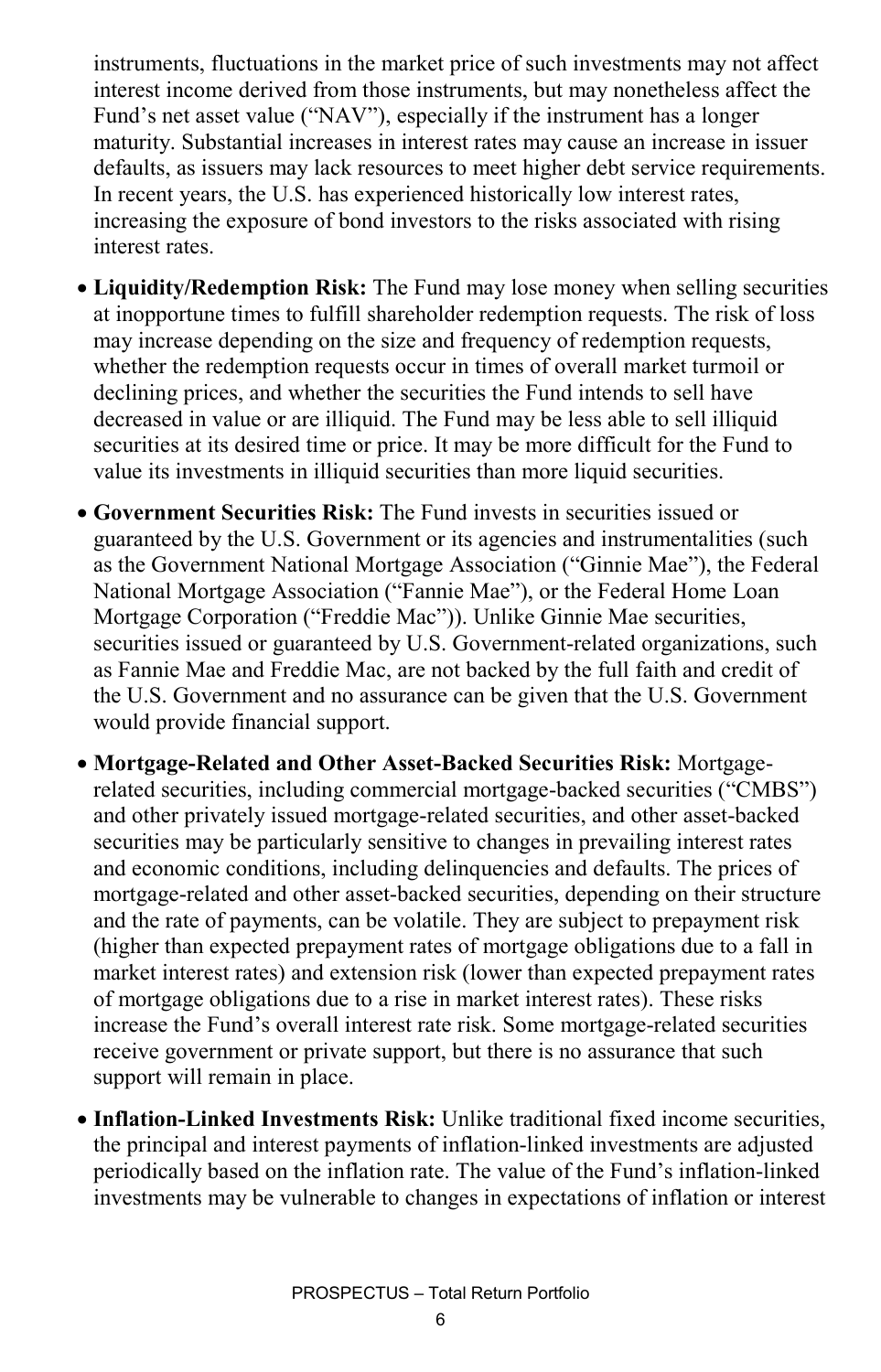rates and there is no guarantee that the Fund's use of these instruments will be successful.

• **Foreign and Emerging Market Company Risk:** Investments in foreign companies and in U.S. companies with economic ties to foreign markets generally involve special risks that can increase the likelihood that the Fund will lose money. For example, as compared with companies organized and operated in the U.S., these companies may be more vulnerable to economic, political, and social instability and subject to less government supervision, lack of transparency, inadequate regulatory and accounting standards, and foreign taxes. In addition, the securities of foreign companies also may be subject to inadequate exchange control regulations, the imposition of economic sanctions or other government restrictions, higher transaction and other costs, reduced liquidity, and delays in settlement to the extent they are traded on non-U.S. exchanges or markets. Foreign company securities also include American Depositary Receipts ("ADRs"). ADRs may be less liquid than the underlying shares in their primary trading market. Foreign securities also may subject the Fund's investments to changes in currency exchange rates. Emerging market securities generally are more volatile than other foreign securities, and are subject to greater liquidity, regulatory, and political risks. Investments in emerging markets may be considered speculative and generally are riskier than investments in more developed markets because such markets tend to develop unevenly and may never fully develop. Emerging markets are more likely to experience hyperinflation and currency devaluations. Securities of emerging market companies may have far lower trading volumes and less liquidity than securities of issuers in developed markets. Companies with economic ties to emerging markets may be susceptible to the same risks as companies organized in emerging markets.

- **Foreign Currency Risk:** Investments in securities denominated in foreign currencies are subject to the risk that those currencies will decline in value relative to the U.S. dollar, or, in the case of hedged positions, that the U.S. dollar will decline in value relative to the currency being hedged. Foreign currency exchange rates may fluctuate significantly over short periods of time.
- **Loan Risk:** Investments in floating or adjustable rate loans are subject to increased credit and liquidity risks. Loan prices also may be adversely affected by supply-demand imbalances caused by conditions in the loan market or related markets. Below investment grade loans, like high-yield debt securities, or junk bonds, usually are more credit sensitive than interest rate sensitive, although the value of these instruments may be affected by interest rate swings in the overall fixed income market. Loans may be subject to structural subordination and may be subordinated to other obligations of the borrower or its subsidiaries.
- **Collateralized Loan Obligations and Other Collateralized Obligations Risk:** An investment in a collateralized loan obligation ("CLO") can be viewed as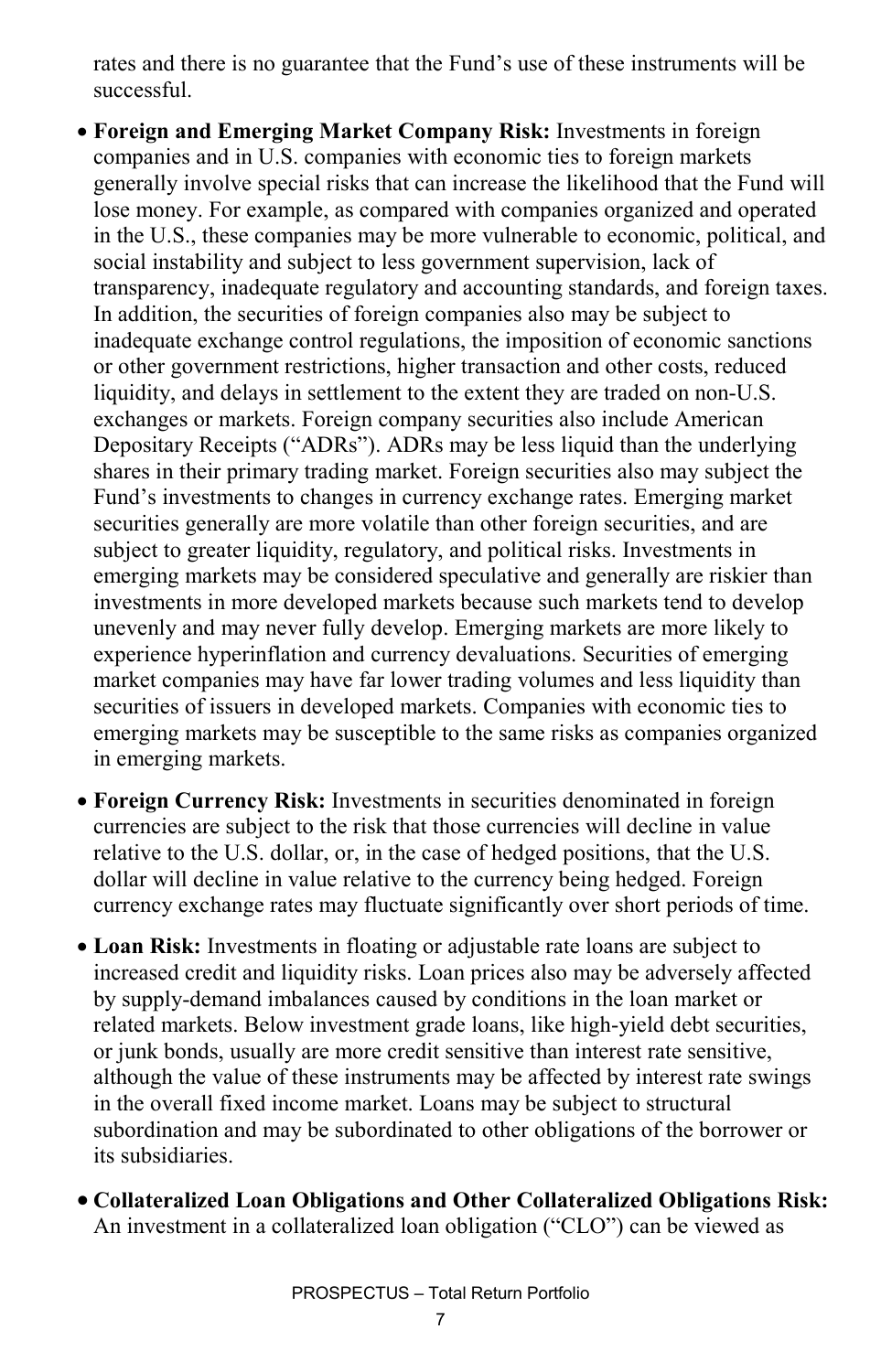investing in (or through) another investment adviser and is subject to the layering of fees associated with such an investment. The risks of an investment in a CLO depend largely on the type of the collateral held in the CLO portfolio and the tranche of securities in which the Fund invests. The risks of investing in a CLO can be generally summarized as a combination of economic risks of the underlying loans combined with the risks associated with the CLO structure governing the priority of payments, and include interest rate risk, credit risk, liquidity risk, prepayment risk, and the risk of default of the underlying asset, among others.

- **LIBOR Risk:** Certain instruments in which the Fund may invest rely in some fashion upon the London Interbank Offered Rate ("LIBOR"). On March 5, 2021, the United Kingdom Financial Conduct Authority (FCA) and LIBOR's administrator, ICE Benchmark Administration (IBA), announced that most LIBOR settings will no longer be published after the end of 2021 and a majority of U.S. dollar LIBOR settings will no longer be published after June 30, 2023. Abandonment of or modifications to LIBOR could have adverse impacts on newly issued financial instruments and existing financial instruments which reference LIBOR and lead to significant short-term and long-term uncertainty and market instability.
- **Derivatives Risk:** The risks associated with derivatives may be different from and greater than the risks associated with directly investing in securities and other investments. Derivatives may increase the Fund's volatility and reduce its returns. The risks associated with derivatives include, among other things, the following:
	- The risk that the value of a derivative may not correlate with the value of the underlying asset, rate, or index in the manner anticipated by the portfolio management team and may be more sensitive to changes in economic or market conditions than anticipated.
	- Derivatives may be difficult to value, especially under stressed or unforeseen market conditions.
	- The risk that the counterparty may fail to fulfill its contractual obligations under the derivative contract. Central clearing of derivatives is intended to decrease counterparty risk but does not eliminate it.
	- The Fund may be required to segregate permissible liquid assets to cover its obligations under these transactions and may have to liquidate positions before it is desirable to do so to fulfill its segregation requirements.
	- The risk that there may not be a liquid secondary trading market for the derivative, or that the Fund may otherwise be unable to sell or otherwise close a derivatives position when desired, exposing the Fund to additional losses.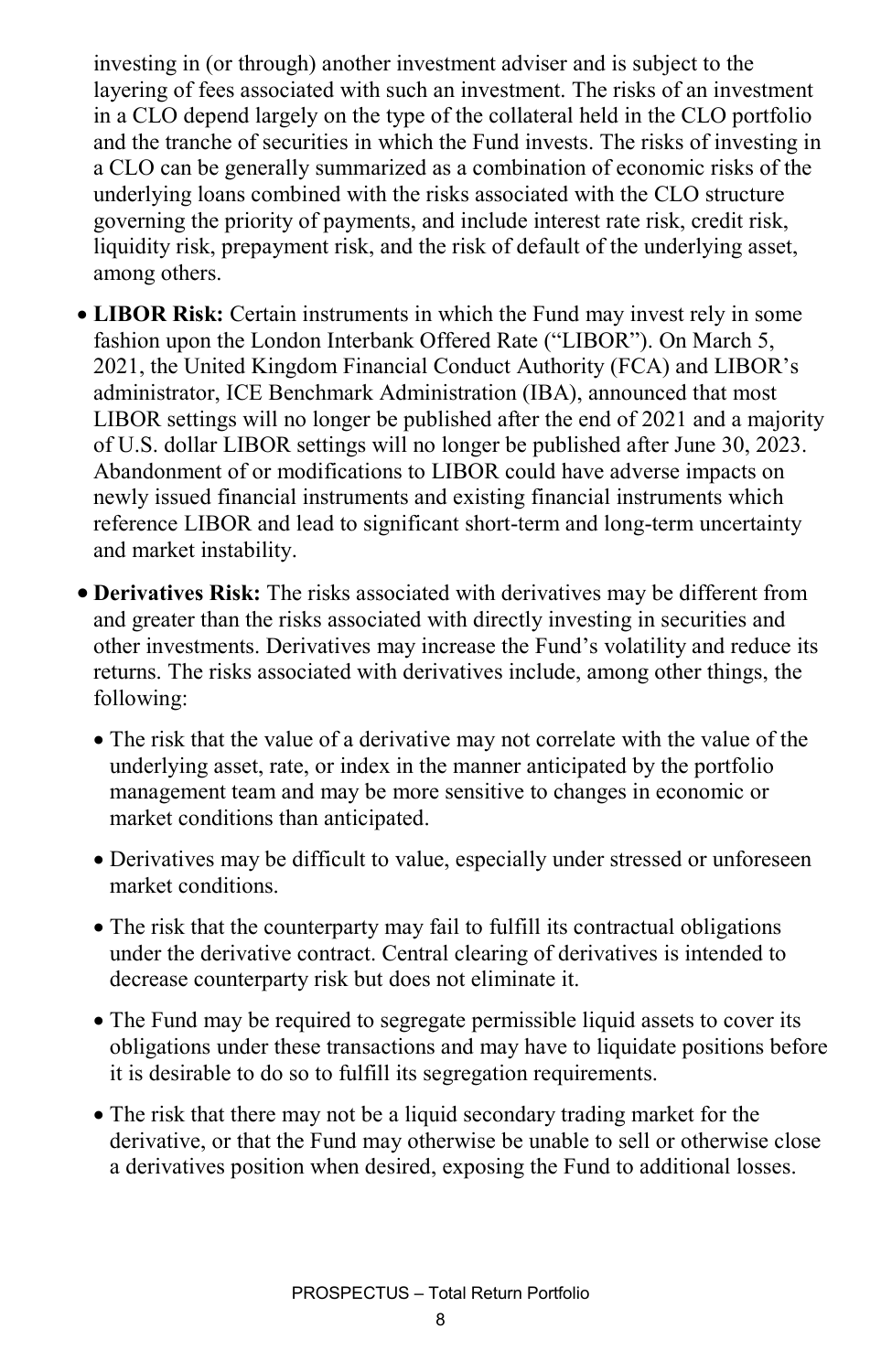- Because derivatives generally involve a small initial investment relative to the risk assumed (known as leverage), derivatives can magnify the Fund's losses and increase its volatility.
- The Fund's use of derivatives may affect the amount, timing, and character of distributions, and may cause the Fund to realize more short-term capital gain and ordinary income than if the Fund did not use derivatives.

Derivatives may not perform as expected and the Fund may not realize the intended benefits. Whether the Fund's use of derivatives is successful will depend on, among other things, the portfolio managers' ability to correctly forecast market movements and other factors. If the portfolio managers incorrectly forecast these and other factors, the Fund's performance could suffer. In addition, given their complexity, derivatives are subject to the risk that improper or misunderstood documentation may expose the Fund to losses.

• **High Portfolio Turnover Risk:** High portfolio turnover may result in increased transaction costs and reduced investment performance.

An investment in the Fund is not a deposit of any bank and is not insured or guaranteed by the Federal Deposit Insurance Corporation or any other government agency. For more information on the principal risks of the Fund, please see the "More Information About the Fund – Principal Risks" section in the prospectus.

#### **PERFORMANCE**

The bar chart and table below provide some indication of the risks of investing in the Fund by illustrating the variability of the Fund's returns. Each assumes reinvestment of dividends and distributions. The Fund's past performance is not necessarily an indication of how the Fund will perform in the future.

The bar chart shows changes in the performance of the Fund's Class VC shares from calendar year to calendar year. This chart does not reflect the sales charges or other expenses of Variable Contracts. If those sales charges and expenses were reflected, returns would be lower.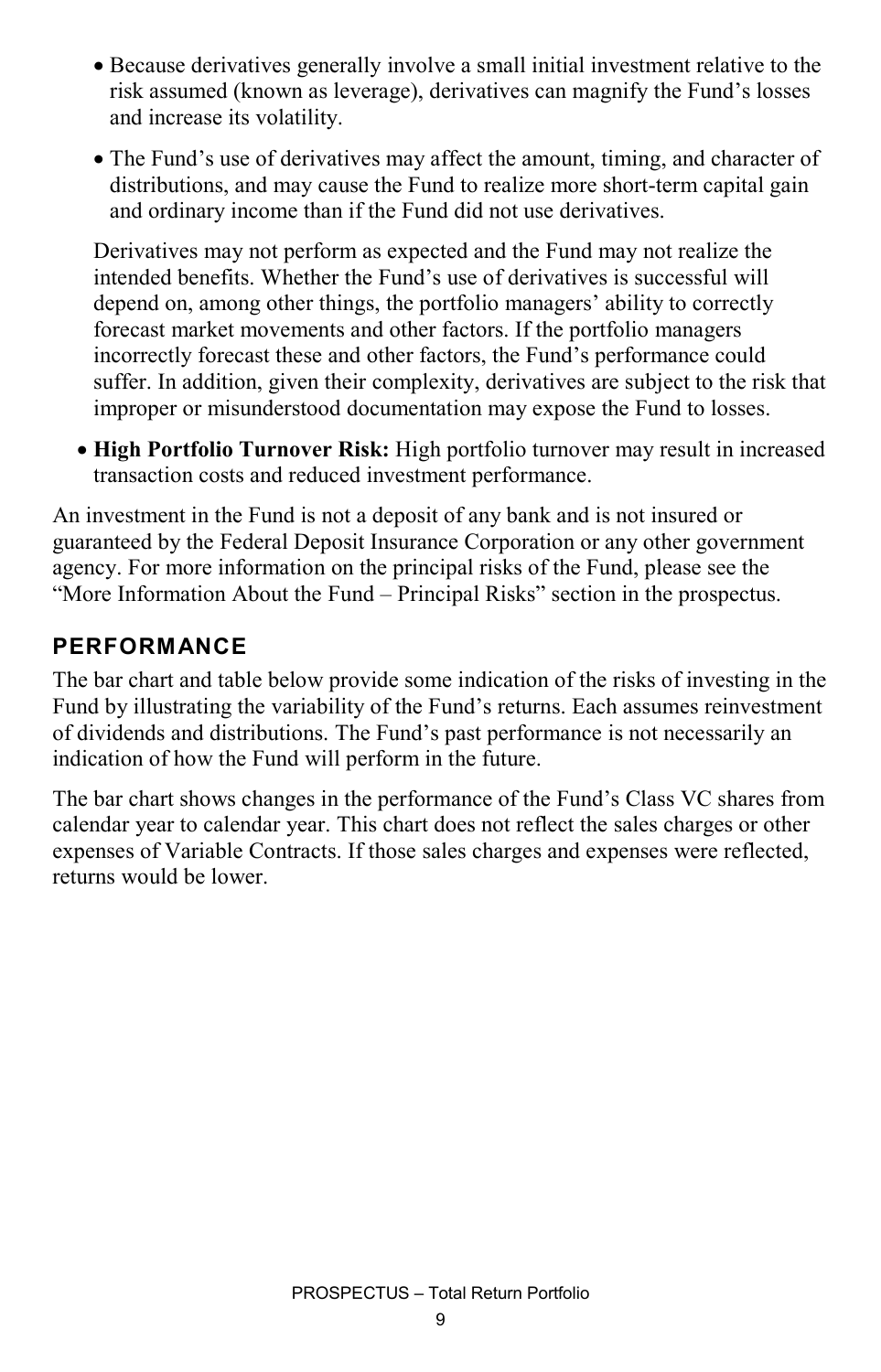

The table below shows how the Fund's average annual total returns compare to the returns of a securities market index with investment characteristics similar to those of the Fund.

| <b>Average Annual Total Returns</b>                  |          |       |                  |  |  |  |  |
|------------------------------------------------------|----------|-------|------------------|--|--|--|--|
| (for the periods ended December 31, 2021)            |          |       |                  |  |  |  |  |
| <b>Class</b>                                         | 1 Year   |       | 5 Years 10 Years |  |  |  |  |
| <b>Class VC Shares</b>                               | $-0.24%$ | 3.61% | 3.32%            |  |  |  |  |
| Index                                                |          |       |                  |  |  |  |  |
| Bloomberg U.S. Aggregate Bond Index                  | $-1.54%$ | 3.57% | 2.90%            |  |  |  |  |
| (reflects no deduction for fees, expenses, or taxes) |          |       |                  |  |  |  |  |

#### **MANAGEMENT**

**Investment Adviser.** The Fund's investment adviser is Lord, Abbett & Co. LLC ("Lord Abbett").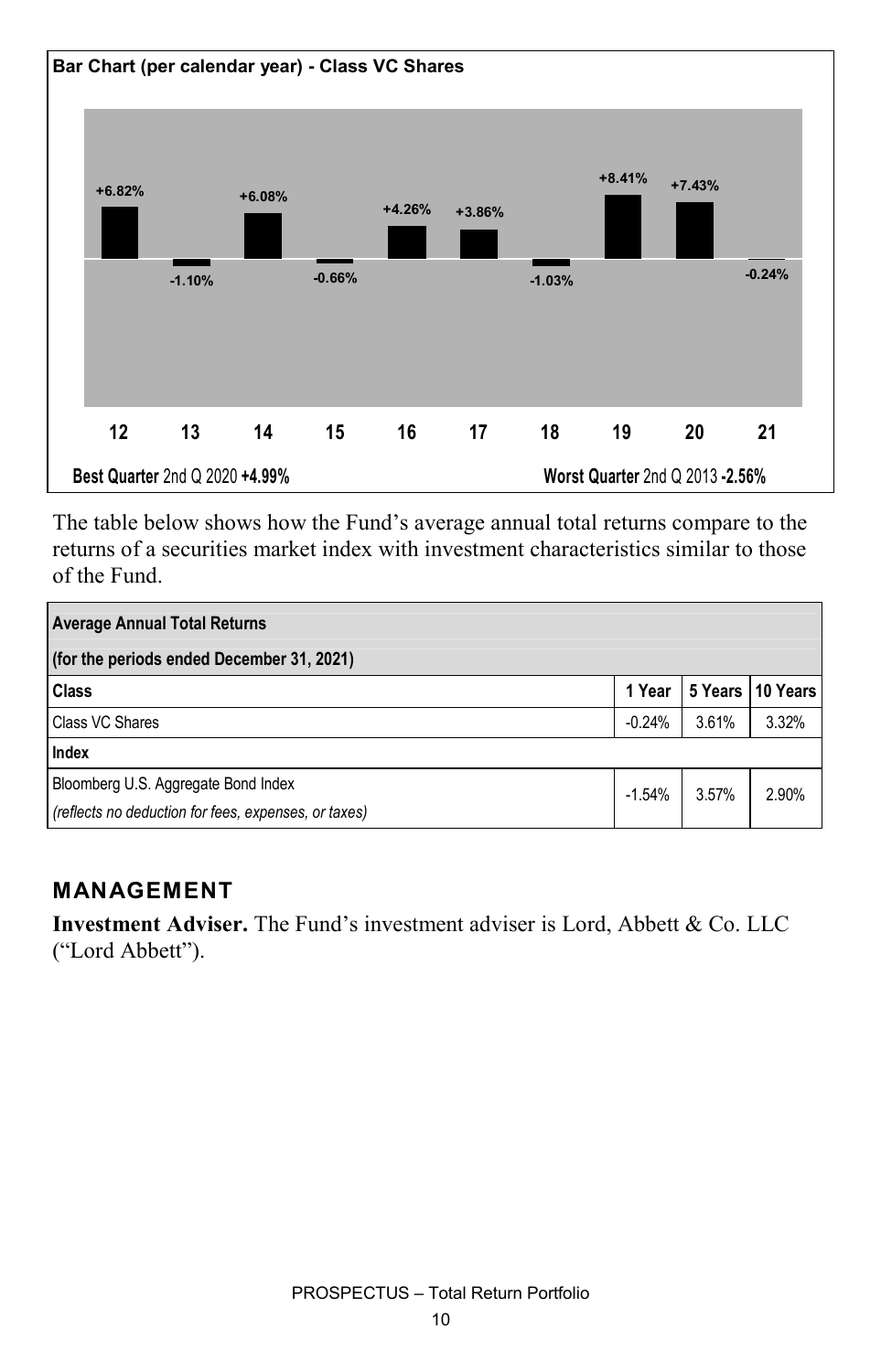#### **Portfolio Managers.**

| <b>Portfolio Managers/Title</b>                              | Member of<br>the Portfolio<br><b>Management</b><br><b>Team Since</b> |
|--------------------------------------------------------------|----------------------------------------------------------------------|
| Robert A. Lee, Partner and Co-Head of Taxable Fixed Income   | 2010                                                                 |
| Kewjin Yuoh, Partner and Portfolio Manager                   | 2010                                                                 |
| Andrew H. O'Brien, Partner and Portfolio Manager             | 2010                                                                 |
| Steven F. Rocco, Partner and Co-Head of Taxable Fixed Income | 2010                                                                 |
| Leah G. Traub, Partner and Portfolio Manager                 | 2021                                                                 |
| Adam C. Castle, Managing Director and Portfolio Manager      | 2021                                                                 |
| Harris A. Trifon, Managing Director and Portfolio Manager    | 2021                                                                 |

### **PURCHASE AND SALE OF FUND SHARES**

Because the Fund serves as an underlying investment vehicle for Variable Contracts, Fund shares currently are available only to certain insurance company separate accounts at NAV.

#### **TAX INFORMATION**

For information about the federal income tax treatment of Fund distributions to the insurance company separate accounts that hold shares in the Fund, please refer to the prospectus provided by the insurance company for your Variable Contract. Because of the unique tax status of Variable Contracts, you should consult your tax adviser regarding treatment under the federal, state, and local tax rules that apply to you.

#### **PAYMENTS TO INSURANCE COMPANIES AND OTHER FINANCIAL INTERMEDIARIES**

The Fund and its related companies may make payments to the sponsoring insurance company, its affiliates, or other financial intermediaries for distribution and/or other services. These payments may create a conflict of interest by influencing the insurance company or other financial intermediary to recommend the Fund over another investment. Ask your individual financial professional or visit your insurance company's or financial intermediary's website for more information.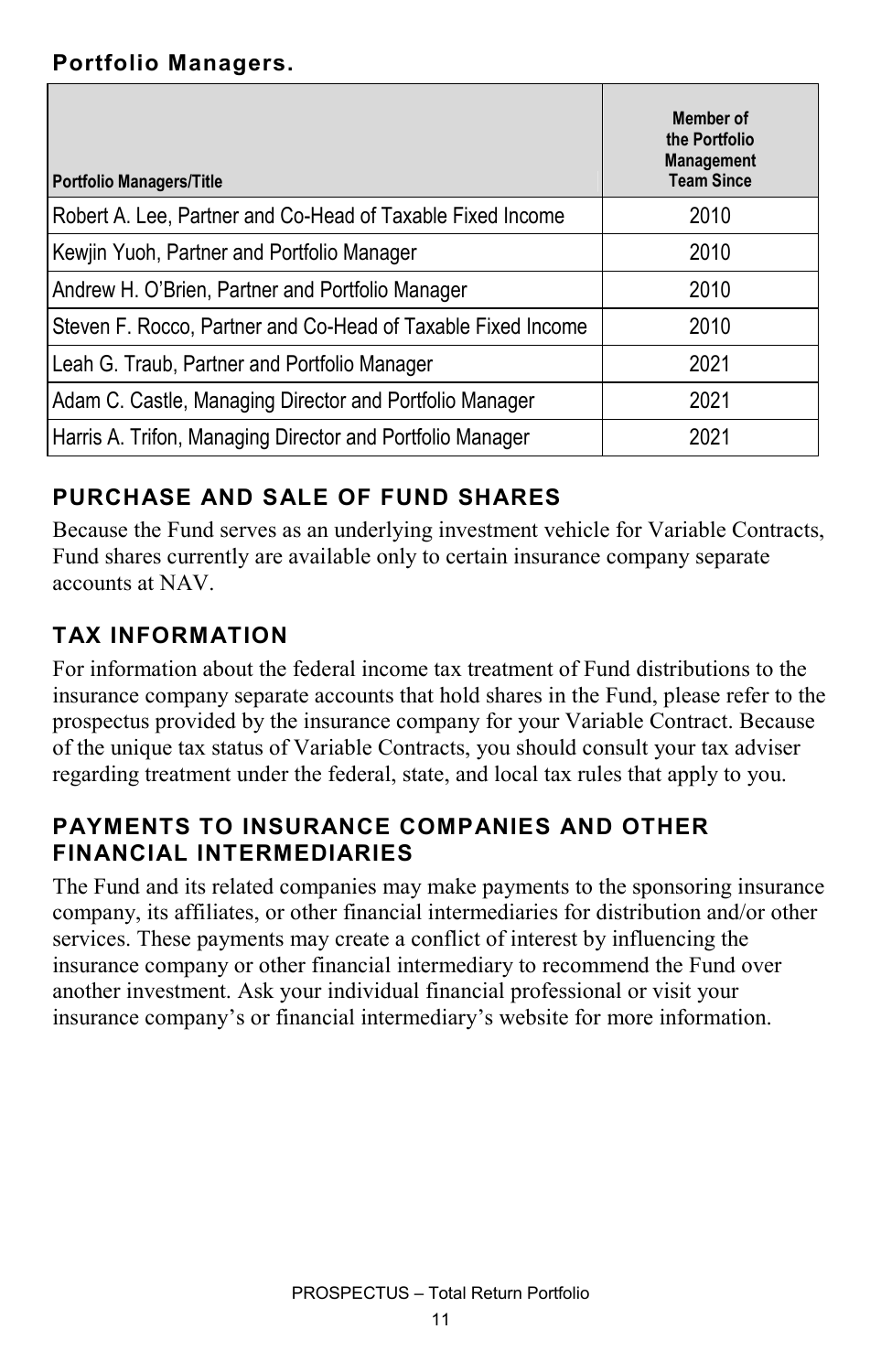# **MORE INFORMATION ABOUT THE FUND**

#### **INVESTMENT OBJECTIVE**

The Fund's investment objective is to seek income and capital appreciation to produce a high total return.

#### **PRINCIPAL INVESTMENT STRATEGIES**

Under normal conditions, the Fund pursues its investment objective by investing in investment grade debt (or fixed income) securities. Investment grade debt securities are securities that are rated within the four highest grades assigned by an independent rating agency such as Moody's Investors Service, Inc. (Aaa, Aa, A, Baa), S&P Global Ratings (AAA, AA, A, BBB), or Fitch Ratings (AAA, AA, A, BBB), or are unrated but determined by Lord Abbett to be of comparable quality. The Fund may invest in corporate debt securities, as well as securities issued or guaranteed by the U.S. Government, its agencies and instrumentalities.

The Fund may invest up to 20% of its net assets in high-yield debt securities (commonly referred to as "lower-rated" or "junk" bonds). High-yield debt securities are debt securities that are rated BB/Ba or lower by an independent rating agency, or are unrated but determined by Lord Abbett to be of comparable quality. High-yield debt securities typically pay a higher yield than investment grade debt securities, but present greater risks.

The Fund also may invest in debt securities issued by non-U.S. entities but denominated in U.S. dollars, and securities issued by non-U.S. entities and denominated in currencies other than the U.S. dollar. The Fund may invest up to 20% of its net assets in debt securities of non-U.S. issuers that are denominated in non-U.S. currencies.

The investment grade and high-yield debt securities described above may include mortgage-backed, mortgage-related, and other asset-backed securities, which directly or indirectly represent a participation in, or are secured by and payable from, mortgage loans, real property, or other assets. Mortgage-related securities include mortgage pass-through securities, collateralized mortgage obligations ("CMOs"), CMBS, mortgage dollar rolls, stripped mortgage-backed securities ("SMBS"), and other securities that directly or indirectly represent a participation in, or are secured by and payable from, mortgage loans on real property. The Fund will not invest more than 25% of its total assets in any industry; however, this limitation does not apply to mortgage-backed securities, privately issued mortgage-related securities, or securities issued by the U.S. Government, its agencies or instrumentalities.

The Fund may invest in TIPS, which are U.S. Government bonds whose principal automatically is adjusted for inflation as measured by the CPI-U, and other inflationindexed securities issued by the U.S. Department of Treasury. The Fund may also invest in structured securities and other hybrid instruments, including CLOs.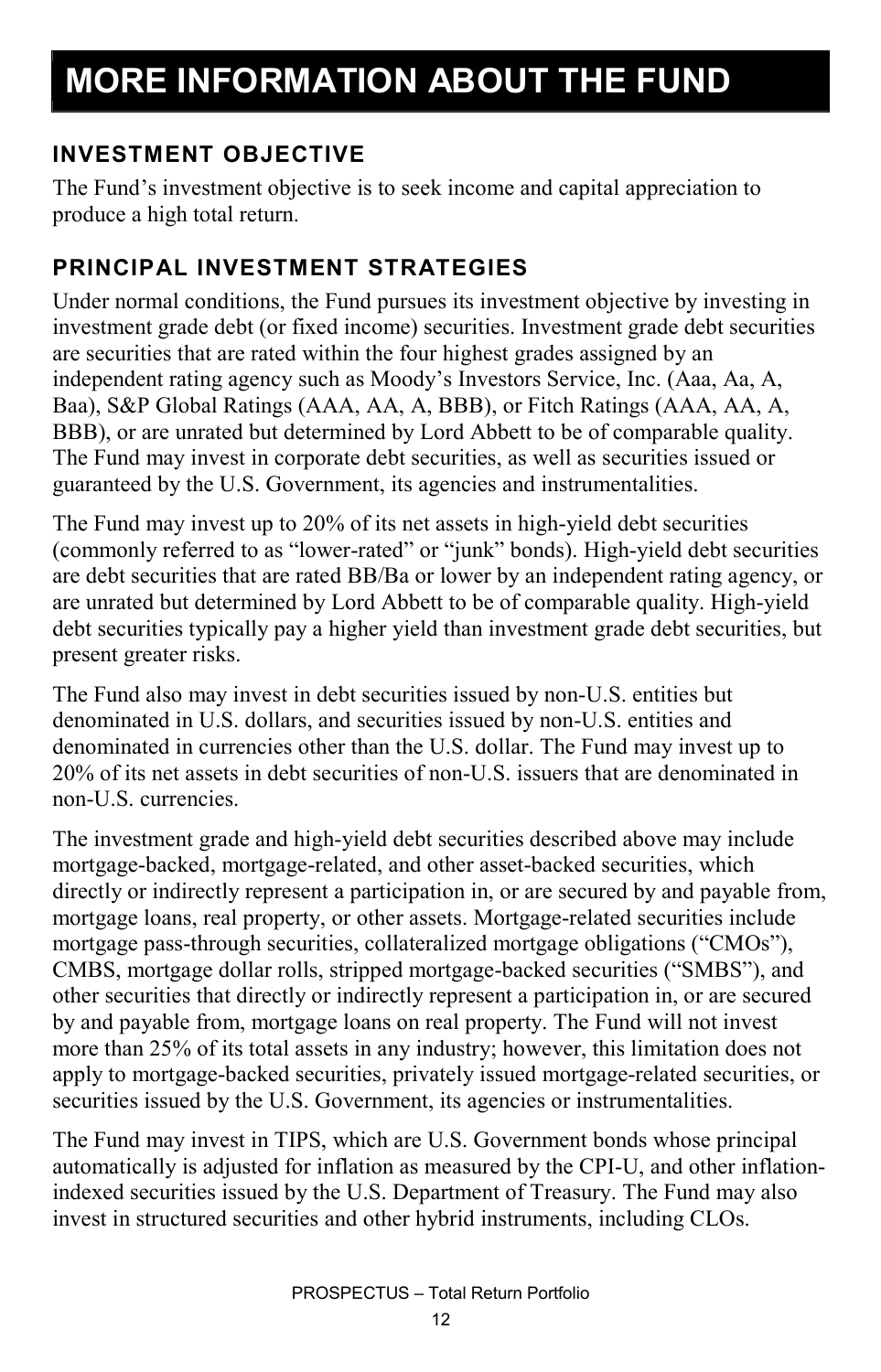The Fund may invest up to 10% of its net assets in floating or adjustable rate loans, including bridge loans, novations, assignments, and participations. The interest rates on floating or adjustable rate loans periodically are adjusted to a generally recognized base rate such as the LIBOR or the prime rate as set by the Federal Reserve. The Fund's investments in loans may include senior loans, second lien, or other subordinated loans.

The Fund seeks to manage interest rate risk through its management of the average duration of the securities it holds in its portfolio. Duration is a mathematical concept that measures a portfolio's exposure to interest rate changes. The duration of a security takes into account the pattern of all expected payments of interest and principal on the security over time, including how these payments are affected by changes in interest rates. The longer a portfolio's duration, the more sensitive it is to interest rate risk. The shorter a portfolio's duration, the less sensitive it is to interest rate risk. For example, the price of a portfolio with a duration of five years would be expected to fall approximately five percent if interest rates rose by one percentage point and a portfolio with a duration of two years would be expected to fall approximately two percent if interest rates rose by one percentage point. Under normal conditions, the Fund will maintain its average duration range within two years of the bond market's duration as measured by the Bloomberg U.S. Aggregate Bond Index (which was approximately 6.63 years as of February 25, 2022).

The Fund may use derivatives to hedge against risk or to gain investment exposure. Derivatives are financial instruments that derive their value from the value of an underlying asset, reference rate, or index. The Fund may use derivatives for hedging purposes, including protecting the Fund's unrealized gains by hedging against possible adverse fluctuations in the securities markets or changes in interest rates or currency exchange rates that may reduce the market value of the Fund's investment portfolio.

The Fund also may use derivatives for non-hedging purposes to seek to enhance the Fund's returns, spreads or gains, or to efficiently invest excess cash or quickly gain market exposure. For example, the Fund may invest in or sell short U.S. Treasury futures, securities index futures, other futures, and/or currency forwards to adjust the Fund's exposure to the direction of interest rates, or for other portfolio management reasons.

The Fund may engage in derivative transactions on an exchange or in the OTC market. Lord Abbett is registered with the U.S. Commodity Futures Trading Commission as a commodity pool operator ("CPO") under the Commodity Exchange Act ("CEA"). However, with respect to the Fund, Lord Abbett has filed a claim of exclusion from the definition of the term CPO and therefore, Lord Abbett is not subject to registration or regulation as a pool operator under the CEA.

The types of derivative instruments that the Fund may use include:

• **Futures and Options on Futures:** The Fund may enter into futures contracts and options on futures contracts, which involve the purchase or sale of a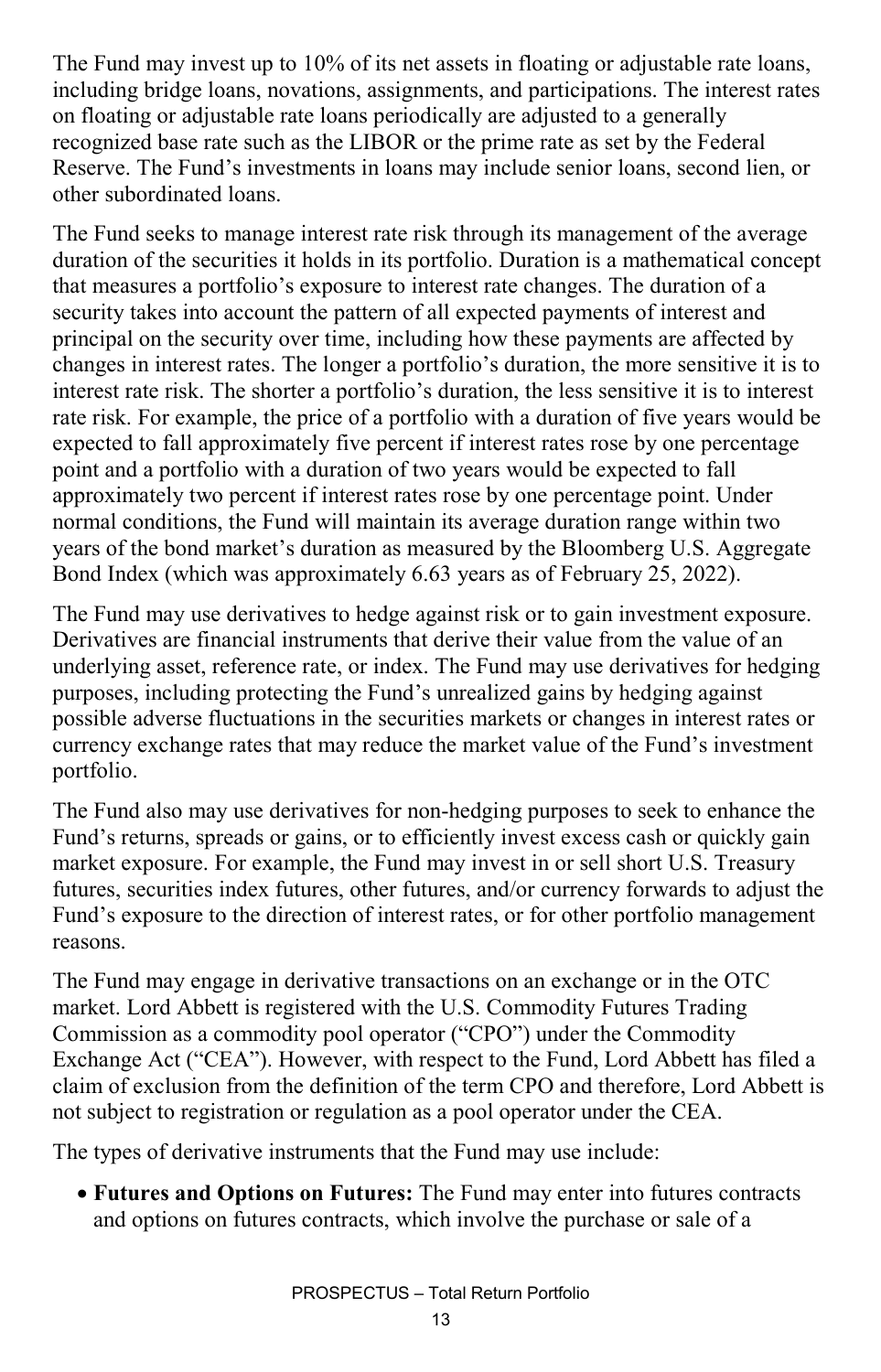contract to buy or sell a specified security or other financial instrument at a specific future date and price on an exchange or the OTC market. An option on a futures contract gives the purchaser the right to buy or sell a futures contract in exchange for the payment of a premium. The Fund may enter into such contracts as a substitute for taking a position in any underlying asset or to increase returns.

- **Foreign Currency Forward Contracts and Options:** The Fund may use foreign currency forward contracts and options to hedge the risk to the portfolio that foreign exchange price movements will be unfavorable for U.S. investors. Under some circumstances, the Fund may commit a substantial portion or the entire value of its portfolio to the completion of forward contracts. Generally, these instruments allow the Fund to lock in a specified exchange rate for a period of time. Foreign currency forward contracts also may be used to increase the Fund's exposure to foreign currencies that Lord Abbett believes may rise in value relative to the U.S. dollar or to shift the Fund's exposure to foreign currency fluctuations from one country to another.
- **Options:** The Fund may purchase call and put options and write (*i.e.*, sell) covered call and put option contracts in accordance with its investment objective and policies. A "call option" is a contract sold for a price giving its holder the right to buy a specific number of securities at a specific price prior to a specified date. A "covered call option" is a call option issued on securities already owned by the writer of the call option for delivery to the holder upon the exercise of the option. A "put option" gives the purchaser of the option the right to sell, and obligates the writer to buy, the underlying securities at the exercise price at any time during the option period. A put option sold by the Fund is covered when, among other things, the Fund segregates permissible liquid assets having a value equal to or greater than the exercise price of the option to fulfill the obligation undertaken or otherwise covers the transaction.

The Fund may purchase and sell call and put options in respect of specific securities (or groups or "baskets" of specific securities) or securities indices, currencies, or futures. The Fund also may enter into OTC options contracts, which are available for a greater variety of securities, and a wider range of expiration dates and exercise prices, than are exchange-traded options. Successful use by the Fund of options and options on futures will depend on Lord Abbett's ability to predict correctly movements in the prices of individual securities, the relevant securities market generally, foreign currencies or interest rates.

• **Swaps:** The Fund may enter into interest rate, equity index, credit, currency, and total return swap agreements, and swaptions (options on swaps) and similar transactions. The Fund may enter into these swap transactions for hedging purposes or in an attempt to obtain a particular return when it is considered desirable to do so. An OTC swap transaction involves an agreement between two parties to exchange different cash flows based on a specified or "notional"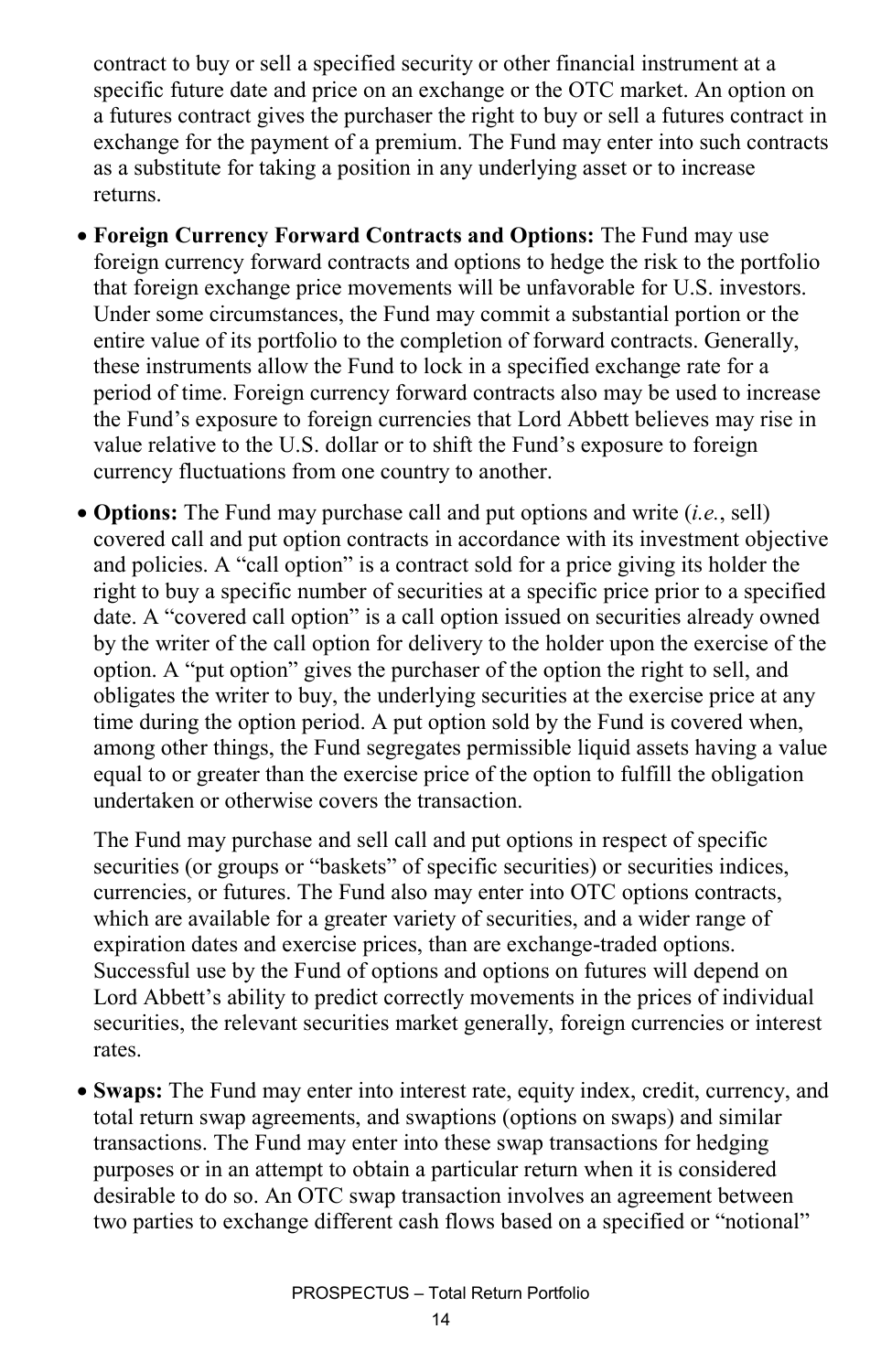amount. The cash flows exchanged in a specific transaction may be, among other things, payments that are the equivalent of interest on a principal amount, payments that would compensate the purchaser for losses on a defaulted security or basket of securities, or payments reflecting the performance of one or more specified currencies, securities or indices. The Fund may enter into OTC swap transactions with counterparties that generally are banks, securities dealers or their respective affiliates. Certain types of swaps, such as interest rate swaps, are cleared through clearing houses.

The portfolio management team buys and sells securities using a relative valueoriented investment process, meaning the portfolio management team generally seeks more investment exposure to securities believed to be undervalued and less investment exposure to securities believed to be overvalued. The portfolio management team combines top-down and bottom-up analysis to construct its portfolio, using a blend of quantitative and fundamental research. As part of its topdown analysis, the portfolio management team evaluates global economic conditions, including monetary, fiscal, and regulatory policy, as well as the political and geopolitical environment, in order to identify and assess opportunities and risks across different segments of the fixed income market. The portfolio management team employs bottom-up analysis to identify and select securities for investment by the Fund based on in-depth company, industry, and market research and analysis. The portfolio management team applies proprietary filters to this analysis to determine security selection, sector exposure, and term structure. The portfolio management team may actively rotate sector exposure based on its assessment of relative value. The investment team may also consider the risks and return potential presented by ESG factors in investment decisions. The Fund engages in active and frequent trading of its portfolio securities.

The Fund may sell a security if it no longer meets the Fund's investment criteria or for a variety of other reasons, such as to secure gains, limit losses, maintain its duration, redeploy assets into opportunities believed to be more promising, increase cash, or satisfy redemption requests, among others. The Fund will not be required to sell a security that has been downgraded after purchase; however, in these cases, the Fund will monitor the situation to determine whether it is advisable for the Fund to continue to hold the security. In considering whether to sell a security, the Fund may evaluate factors including, but not limited to, the condition of the economy, changes in the issuer's competitive position or financial condition, changes in the outlook for the issuer's industry, the Fund's valuation target for the security, and the impact of the security's duration on the Fund's overall duration.

**Temporary Defensive Strategies.** The Fund seeks to remain fully invested in accordance with its investment objective. However, in an attempt to respond to adverse market, economic, political, or other conditions, the Fund may take a temporary defensive position that is inconsistent with its principal investment strategies by holding some or all of its assets in short-term investments. These investments include cash, commercial paper, money market instruments, repurchase agreements, and U.S. Government securities. The Fund also may hold these types of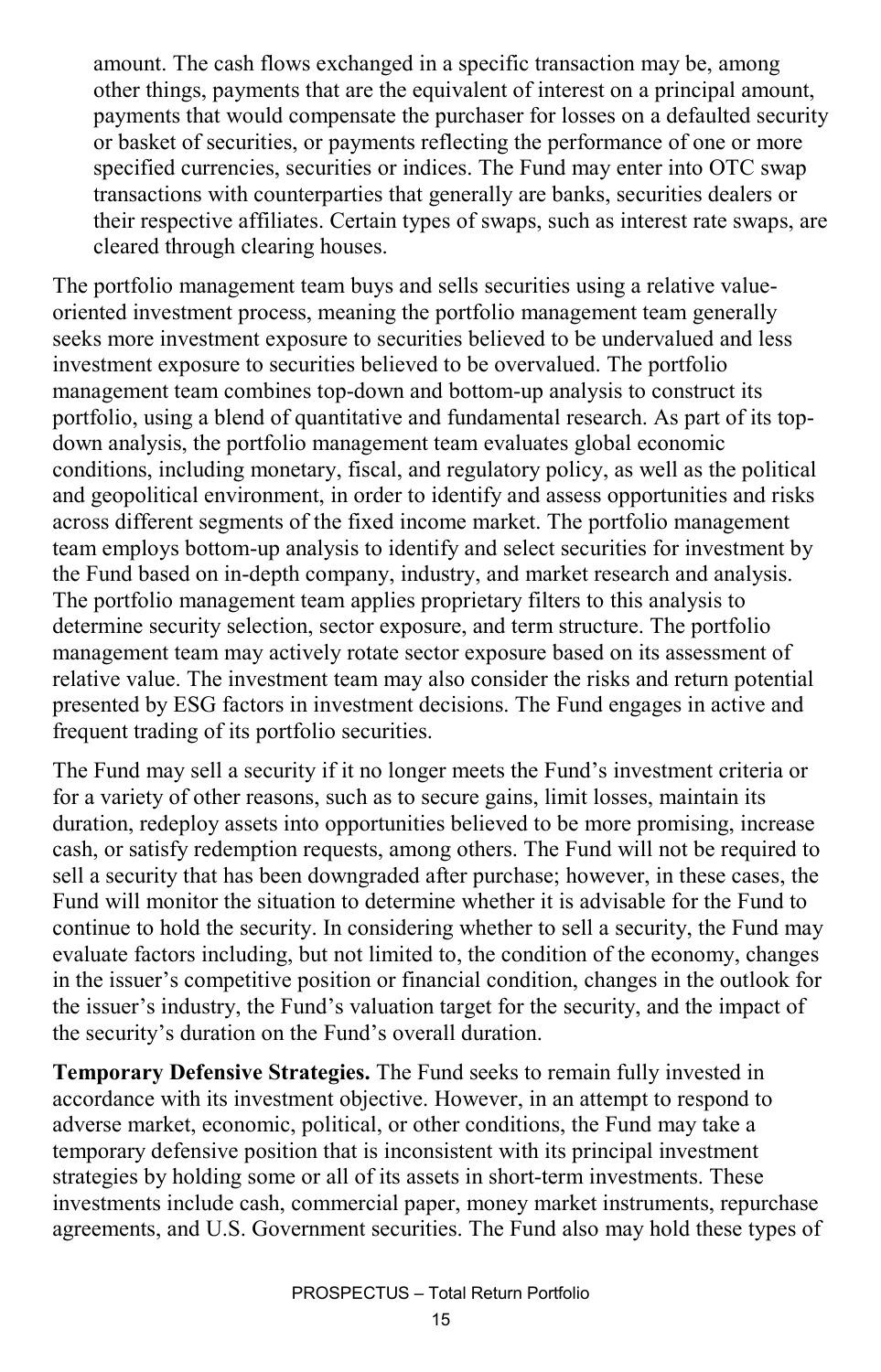investments while looking for suitable investment opportunities or to manage liquidity. Taking a temporary defensive position could prevent the Fund from achieving its investment objective.

#### **PRINCIPAL RISKS**

As with any investment in a mutual fund, investing in the Fund involves risk, including the risk that you may receive little or no return on your investment. When you redeem your shares, they may be worth more or less than what you paid for them, which means that you may lose a portion or all of the money you invested in the Fund. Before you invest in the Fund, you should carefully evaluate the risks in light of your investment goals. An investment in the Fund held for longer periods over full market cycles typically provides more favorable results.

The principal risks you assume when investing in the Fund are described below. The Fund attempts to manage these risks through careful security selection, portfolio diversification, and continual portfolio review and analysis, but there can be no assurance or guarantee that these strategies will be successful in reducing risk. Please see the SAI for a further discussion of strategies employed by the Fund and the risks associated with an investment in the Fund.

- **Portfolio Management Risk:** The strategies used and investments selected by the Fund's portfolio management team may fail to produce the intended result and the Fund may not achieve its objective. The securities selected for the Fund may not perform as well as other securities that were not selected for the Fund. As a result, the Fund may suffer losses or underperform other funds with the same investment objective or strategies, and may generate losses even in a favorable market.
- **Market Risk:** The market values of securities will fluctuate, sometimes sharply and unpredictably, based on overall economic conditions, governmental actions or intervention, market disruptions caused by trade disputes or other factors, political developments, and other factors. Changes in the financial condition of a single issuer can impact a market as a whole. In addition, data imprecision, technology malfunctions, operational errors, and similar factors may adversely affect a single issuer, a group of issuers, an industry, or the market as a whole. Prices of equity securities tend to rise and fall more dramatically than those of debt securities. A slower-growth or recessionary economic environment could have an adverse effect on the prices of the various securities held by the Fund. Economies and financial markets throughout the world are becoming increasingly interconnected, which raises the likelihood that events or conditions in one country or region will adversely affect markets or issuers in other countries or regions.
- **Fixed Income Securities Risk:** The Fund is subject to the general risks and considerations associated with investing in debt securities, including the risk that issuers will fail to make timely payments of principal or interest or default altogether. Typically, shorter-term bonds are less volatile than longer-term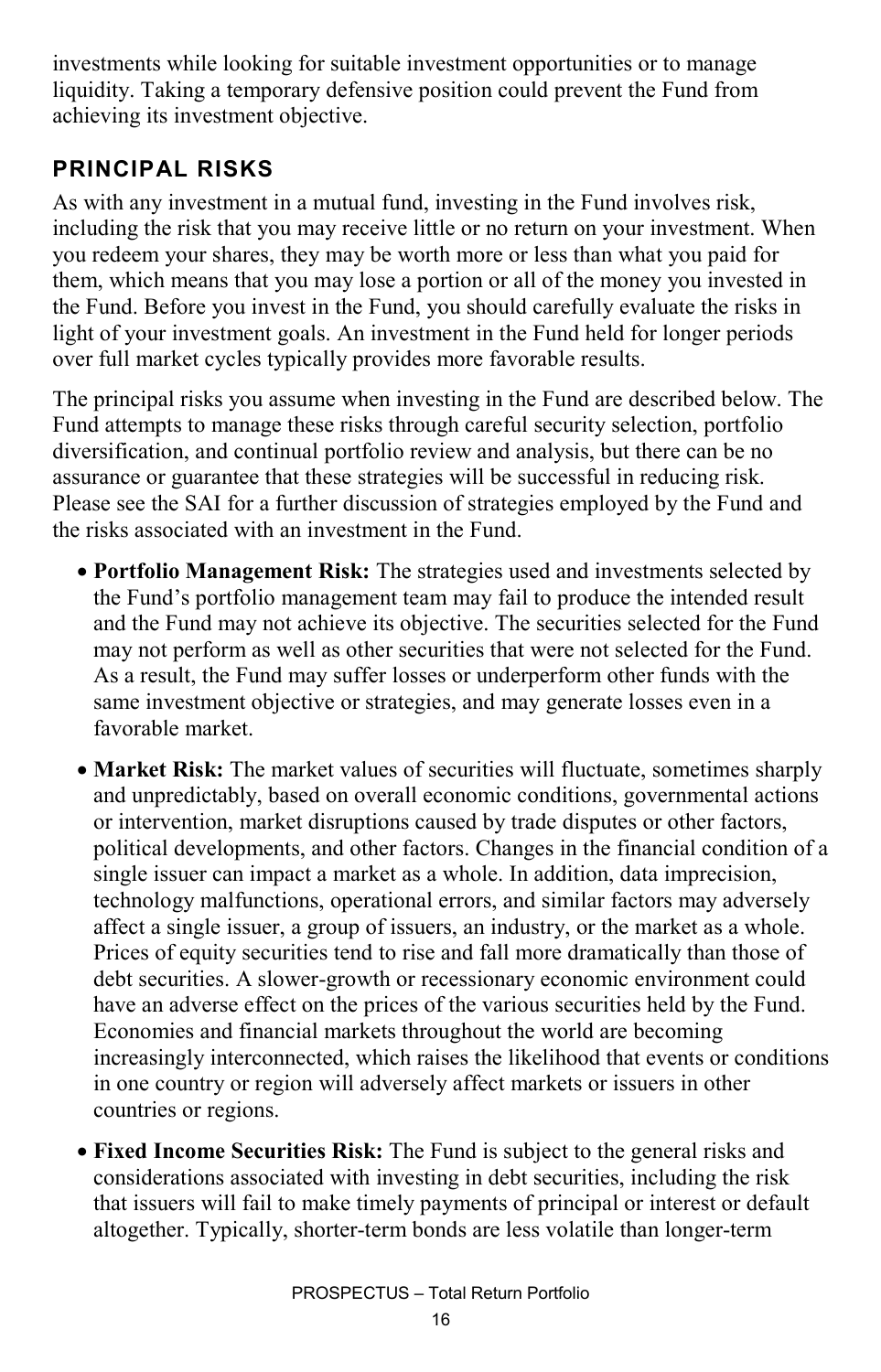bonds; however, longer-term bonds typically offer higher yields and more stable interest income than shorter-term bonds due to their longer term and extended fixed payment schedule. Lower-rated securities in which the Fund may invest may be more volatile and may decline more in price in response to negative issuer developments or general economic news than higher rated securities. In addition, as interest rates rise, the Fund's investments typically will lose value.

• **High Yield Securities Risk:** High yield securities (commonly referred to as "junk" bonds) typically pay a higher yield than investment grade securities, but may have greater price fluctuations and have a higher risk of default than investment grade securities. The market for high yield securities may be less liquid due to such factors as specific industry developments, interest rate sensitivity, negative perceptions of the junk bond markets generally, and less secondary market liquidity, and may be subject to greater credit risk than investment grade securities. Below investment grade securities may be highly speculative and have poor prospects for reaching investment grade standing. Issuers of below investment grade securities generally are not as strong financially as those issuers with higher credit ratings, and are more likely to encounter financial difficulties, especially during periods of rising interest rates or other unfavorable economic or market conditions. Below investment grade securities are subject to the increased risk of an issuer's inability to meet principal and interest obligations and a greater risk of default. Some issuers of below investment grade securities may be more likely to default as to principal or interest payments after the Fund purchases their securities. A default, or concerns in the market about an increase in risk of default or the deterioration in the creditworthiness of an issuer, may result in losses to the Fund. The Fund may incur higher expenses to protect its interests in such securities and may lose its entire investment in defaulted bonds.

The secondary market for high yield securities is concentrated in relatively few market makers and is dominated by institutional investors, including mutual funds, insurance companies, and other financial institutions. As a result, the secondary market for such securities is not as liquid as, and is more volatile than, the secondary market for higher rated securities. In addition, market trading volume for lower rated securities is generally lower and the secondary market for such securities could shrink or disappear suddenly and without warning as a result of adverse market or economic conditions, independent of any specific adverse changes in the condition of a particular issuer. Because of the lack of sufficient market liquidity, the Fund may incur losses because it may be required to effect sales at a disadvantageous time and then only at a substantial drop in price. These factors may have an adverse effect on the market price and the Fund's ability to dispose of particular portfolio investments. A less liquid secondary market also may make it more difficult for the Fund to obtain precise valuations of the below investment grade securities in its portfolio.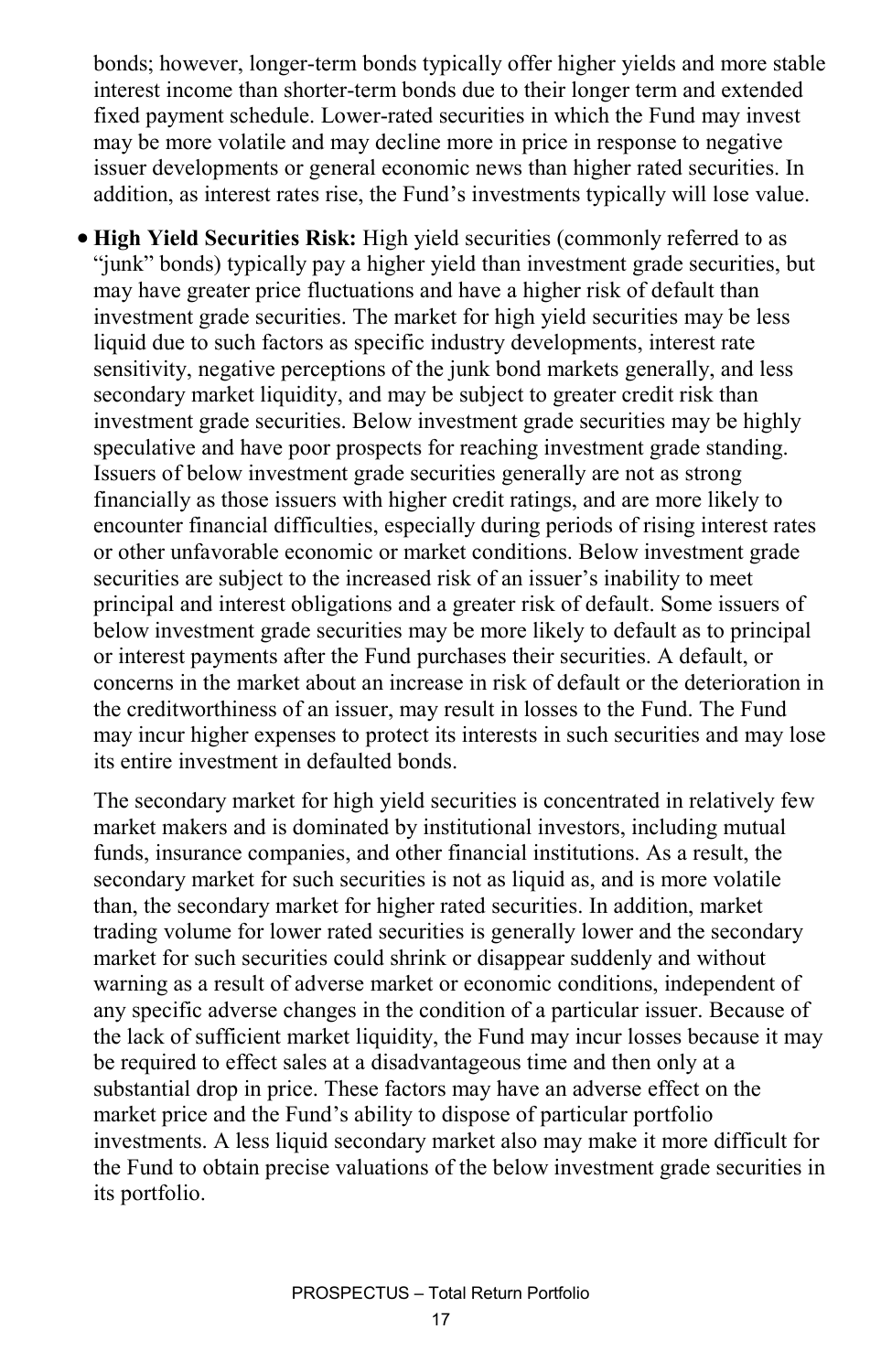- **Credit Risk:** Debt securities are subject to the risk that the issuer or guarantor of a security may not make interest and principal payments as they become due or may default altogether. Litigation, legislation or other political events, business or economic conditions, or the bankruptcy of the issuer could have a significant effect on an issuer's ability to make payments of principal and interest. In addition, if the market perceives a deterioration in the creditworthiness of an issuer, the value and liquidity of securities issued by that issuer may decline. Credit risk varies based on the economic and fiscal conditions of each issuer. As noted above, to the extent the Fund holds below investment grade securities, these risks may be heightened. The credit quality of the Fund's portfolio securities or instruments may meet the Fund's credit quality requirements at the time of purchase but then deteriorate thereafter, and such a deterioration can occur rapidly. In certain instances, the downgrading or default of a single holding or guarantor of the Fund's holding may impair the Fund's liquidity and have the potential to cause significant NAV deterioration. Insurance or other credit enhancements supporting the Fund's investment may be provided by either U.S. or foreign entities. These securities have the credit risk of the entity providing the credit support in addition to the credit risk of the underlying investment that is being enhanced. Credit support provided by foreign entities may be less certain because of the possibility of adverse foreign economic, political or legal developments that may affect the ability of the entity to meet its obligations. A change in the credit rating or the market's perception of the creditworthiness of any of the bond insurers that insure securities in the Fund's portfolio may affect the value of the securities they insure, the Fund's share prices, and Fund performance. A downgrading of an insurer's credit rating or a default by the insurer could reduce the credit rating of an insured bond and, therefore, its value. The Fund also may be adversely affected by the inability of an insurer to meet its insurance obligations.
- **Interest Rate Risk:** As interest rates rise, prices of bonds (including tax-exempt bonds) generally fall, typically causing the Fund's investments to lose value. Additionally, rising interest rates or lack of market participants may lead to decreased liquidity in fixed income markets. Interest rate changes generally have a more pronounced effect on the market value of fixed-rate instruments, such as corporate bonds, than they have on floating rate instruments, and typically have a greater effect on the price of fixed income securities with longer durations. Interest rate changes can be sudden and unpredictable, and the Fund may lose money as a result of movements in interest rates. A wide variety of market factors can cause interest rates to rise, including central bank monetary policy, rising inflation, and changes in general economic conditions. To the extent the Fund invests in floating rate instruments, changes in short-term market interest rates may affect the yield on those investments. If short-term market interest rates fall, the yield on the Fund's shares will also fall. Conversely, when short-term market interest rates rise, because of the lag between changes in such short-term rates and the resetting of the floating rates on the floating rate debt in the Fund's portfolio, the impact of rising rates may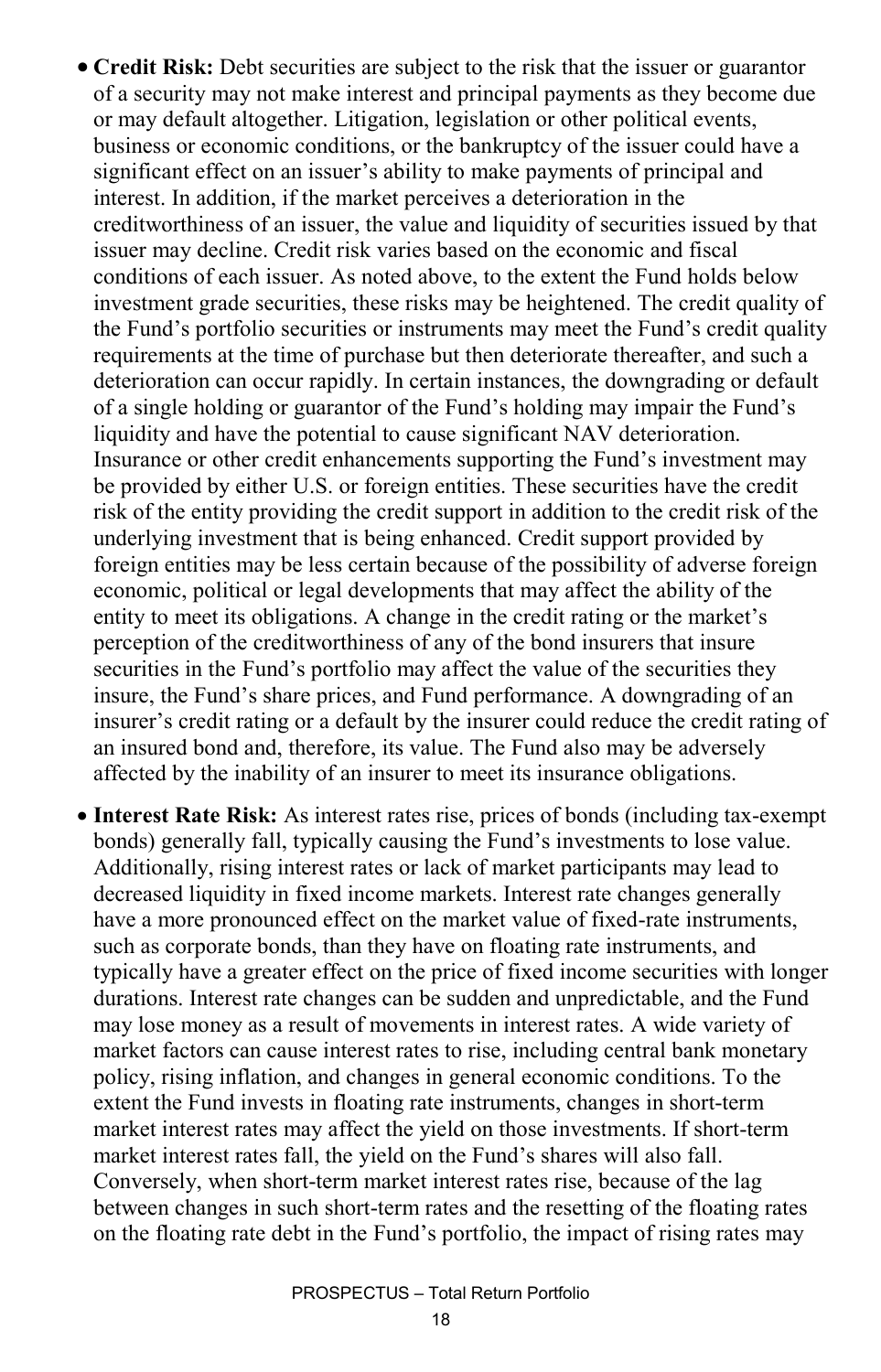be delayed. To the extent the Fund invests in fixed rate instruments, fluctuations in the market price of such investments may not affect interest income derived from those instruments, but may nonetheless affect the Fund's NAV, especially if the instrument has a longer maturity. Substantial increases in interest rates may cause an increase in issuer defaults, as issuers may lack resources to meet higher debt service requirements. In recent years, the U.S. has experienced historically low interest rates, increasing the exposure of bond investors to the risks associated with rising interest rates.

- **Liquidity/Redemption Risk:** The Fund may lose money when selling securities at inopportune times to fulfill shareholder redemption requests. The risk of loss may increase depending on the size and frequency of redemption requests, whether the redemption requests occur in times of overall market turmoil or declining prices, and whether the securities the Fund intends to sell have decreased in value or are illiquid. The Fund may be less able to sell illiquid securities at its desired time or price. It may be more difficult for the Fund to value its investments in illiquid securities than more liquid securities. Illiquidity can be caused by a variety of factors, including economic conditions, market events, events relating to the issuer of the securities, a drop in overall market trading volume, an inability to find a ready buyer, or legal restrictions on the securities' resale. Certain securities that are liquid when purchased may later become illiquid, particularly in times of overall economic distress. Liquidity risk may be magnified in circumstances where investor redemptions from the mutual funds may be higher than normal, causing increased supply in the market due to selling activity.
- **Government Securities Risk:** The Fund invests in securities issued or guaranteed by the U.S. Government or its agencies and instrumentalities (such as Ginnie Mae, Fannie Mae or Freddie Mac securities). Securities issued or guaranteed by Ginnie Mae, Fannie Mae or Freddie Mac are not issued directly by the U.S. Government. Ginnie Mae is a wholly-owned U.S. corporation that is authorized to guarantee, with the full faith and credit of the U.S. Government, the timely payment of principal and interest of its securities. By contrast, securities issued or guaranteed by U.S. Government related organizations, such as Fannie Mae and Freddie Mac, are not backed by the full faith and credit of the U.S. Government. No assurance can be given that the U.S. Government would provide financial support to its agencies and instrumentalities if not required to do so by law.
- **Mortgage-Related and Other Asset-Backed Securities Risk:** Mortgagerelated securities, including CMBS and other privately issued mortgage-related securities, and other asset-backed securities may be particularly sensitive to changes in prevailing interest rates and economic conditions, including delinquencies and defaults. The prices of mortgage-related and other assetbacked securities, depending on their structure and the rate of payments, can be volatile. Like other debt securities, when interest rates rise, the value of mortgage-related and other asset-backed securities generally will decline;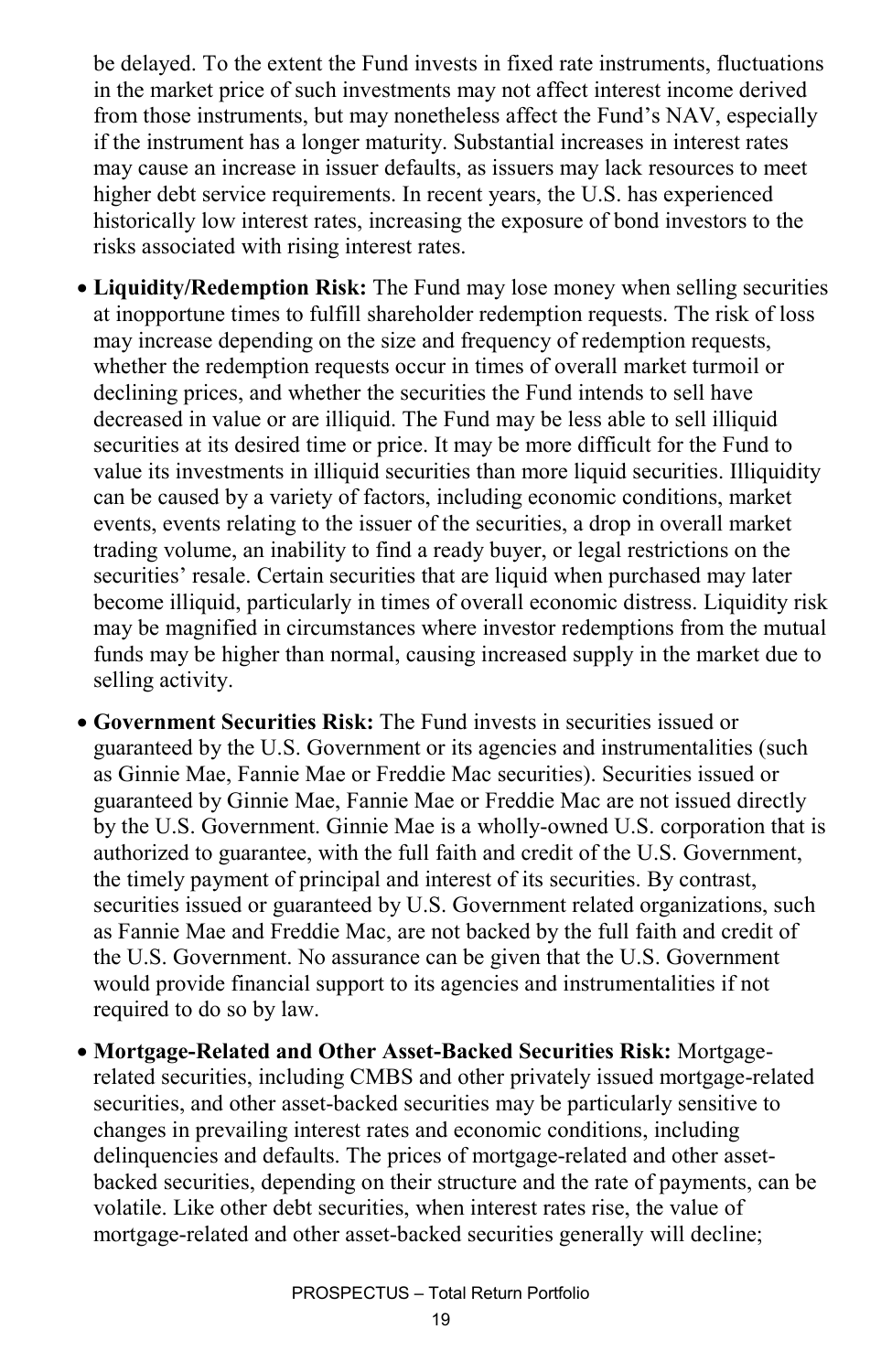however, when interest rates are declining, the value of mortgage-related securities with prepayment features may not increase as much as other fixed income securities. Alternatively, rising interest rates may cause prepayments to occur at a slower-than-expected rate, extending the duration of a security and typically reducing its value. Early repayment of principal on some mortgagerelated securities may deprive the Fund of income payments above current market rates. The payment rate thus will affect the price and volatility of a mortgage-related security. The value of some mortgage-related and other assetbacked securities may fluctuate in response to the market's perception of the creditworthiness of the issuers. Additionally, although mortgages and mortgagerelated securities generally are supported by some form of government or private guarantee and/or insurance, there is no assurance that private guarantors or insurers will meet their obligations.

- **Inflation-Linked Investments Risk:** Unlike traditional fixed income securities, the principal and interest payments of inflation-linked investments are adjusted periodically based on the inflation rate. As inflation increases, the value of the Fund's assets can decline as can the value of the Fund's distributions. Although the Fund invests in inflation-linked investments, the value of its securities may be vulnerable to changes in expectations of inflation or interest rates. Although inflation-linked investments are expected to be protected from long-term inflationary trends, short-term increases in inflation may lead to a decline in value. If interest rates rise because of reasons other than inflation (for example, because of changes in currency exchange rates), investors in these securities may not be protected to the extent that the increase is not reflected in the security's inflation measure. There is no guarantee that the Fund will generate returns that exceed the rate of inflation in the U.S. economy over time. There is no guarantee that the Fund's use of inflation-linked investments will be successful. Furthermore, during periods of deflation or periods when the actual rate of inflation is lower than anticipated, the Fund is likely to underperform funds that hold fixed income securities similar to those held by the Fund but do not hold inflation-linked investments.
- **Foreign and Emerging Market Company Risk:** Investments in foreign (including emerging market) companies and in U.S. companies with economic ties to foreign markets generally involve special risks that can increase the likelihood that the Fund will lose money. For example, as compared with companies organized and operated in the U.S., these companies may be more vulnerable to economic, political, and social instability and subject to less government supervision, lack of transparency, inadequate regulatory and accounting standards, and foreign taxes. In addition, the securities of foreign companies also may be subject to inadequate exchange control regulations (including limitations on currency movements and exchanges), the imposition of economic sanctions or other government restrictions, higher transaction and other costs, and delays in settlement to the extent they are traded on non-U.S. exchanges or markets. Investments in foreign companies also may be adversely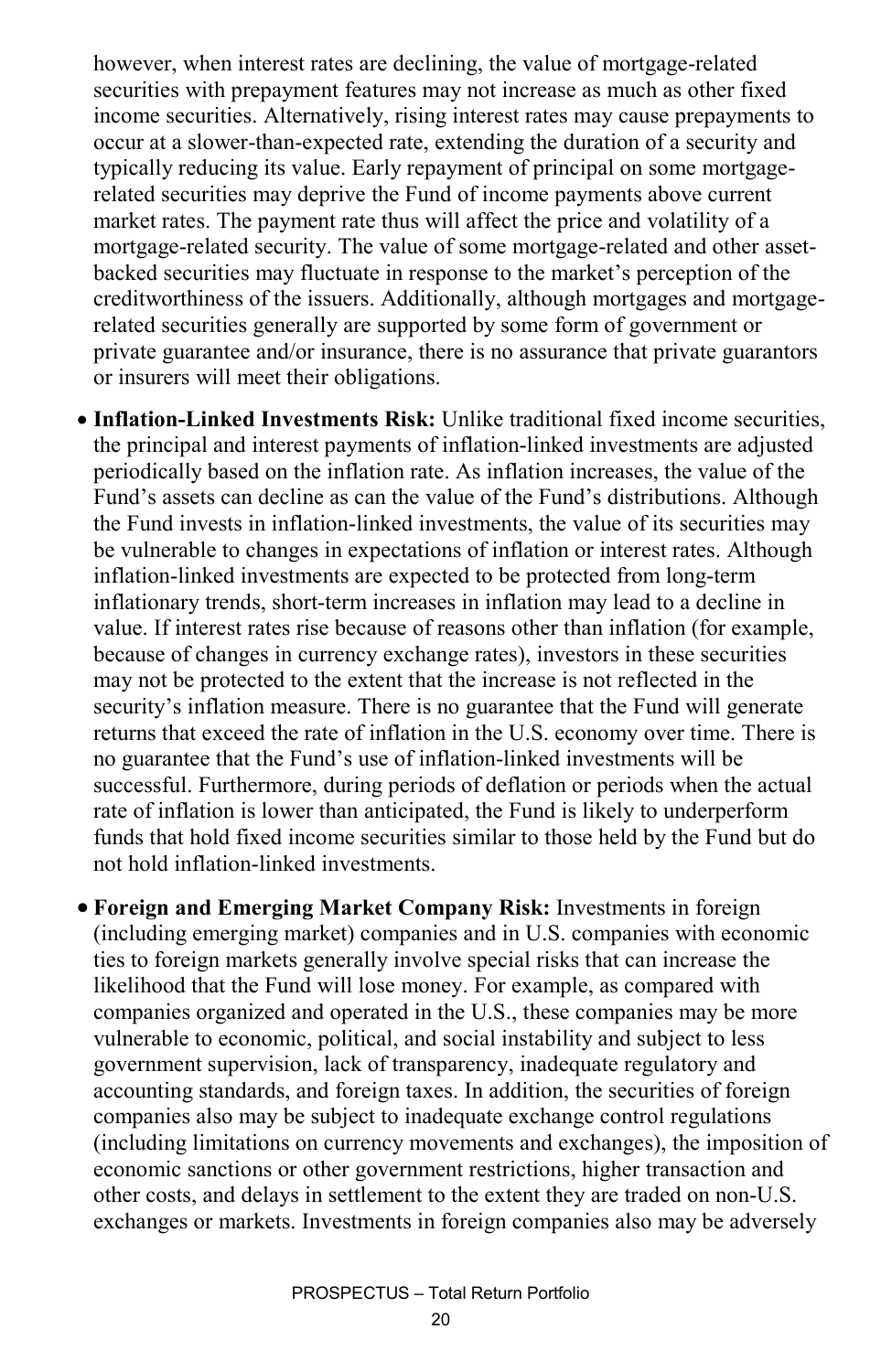affected by governmental actions such as the nationalization of companies or industries, expropriation of assets, or confiscatory taxation. Foreign company securities also include ADRs, Global Depositary Receipts ("GDRs"), and other similar depositary receipts. ADRs, GDRs, and other similar depositary receipts may be less liquid than the underlying shares in their primary trading market.

Foreign company securities also may be subject to thin trading volumes and reduced liquidity, which may lead to greater price fluctuation. A change in the value of a foreign currency relative to the U.S. dollar will change the value of securities held by the Fund that are denominated in that foreign currency, including the value of any income distributions payable to the Fund as a holder of such securities. Currency exchange rates may fluctuate significantly over short periods of time for a number of reasons, including changes in interest rates and the overall economic health of the issuer. Devaluation of a currency by a country's government or banking authority also will have an adverse impact on the U.S. dollar value of any investments denominated in that currency. These and other factors can materially adversely affect the prices of securities the Fund holds, impair the Fund's ability to buy or sell securities at their desired price or time, or otherwise adversely affect the Fund's operations. The Fund may invest in securities of issuers, including emerging market issuers, whose economic fortunes are linked to non-U.S. markets, but which principally are traded on a U.S. securities market or exchange and denominated in U.S. dollars. To the extent the Fund invests in this manner, the percentage of the Fund's assets that is exposed to the risks associated with foreign companies may exceed the percentage of the Fund's assets that is invested in foreign securities that are principally traded outside of the U.S.

The Fund's investments in emerging market companies generally are subject to heightened risks compared to its investments in developed market companies. Investments with economic exposure to emerging markets may be considered speculative and generally are riskier than investments in more developed markets because such markets tend to develop unevenly and may never fully develop. Emerging markets are more likely to experience hyperinflation and currency devaluations. Securities of emerging market companies may have far lower trading volumes, tend to be less liquid, subject to greater price volatility, have a smaller market capitalization, have less government regulation and may not be subject to as extensive and frequent accounting, financial and other reporting requirements as securities issued in more developed countries. Further, investing in the securities of issuers with economic exposure to emerging countries may present a greater risk of loss resulting from problems in security registration and custody or substantial economic or political disruptions. The Fund may invest in securities of companies whose economic fortunes are linked to emerging markets but which principally are traded on a non-emerging market exchange. Such investments do not meet the Fund's definition of an emerging market security. To the extent the Fund invests in this manner, the percentage of the Fund's portfolio that is exposed to emerging market risks may be greater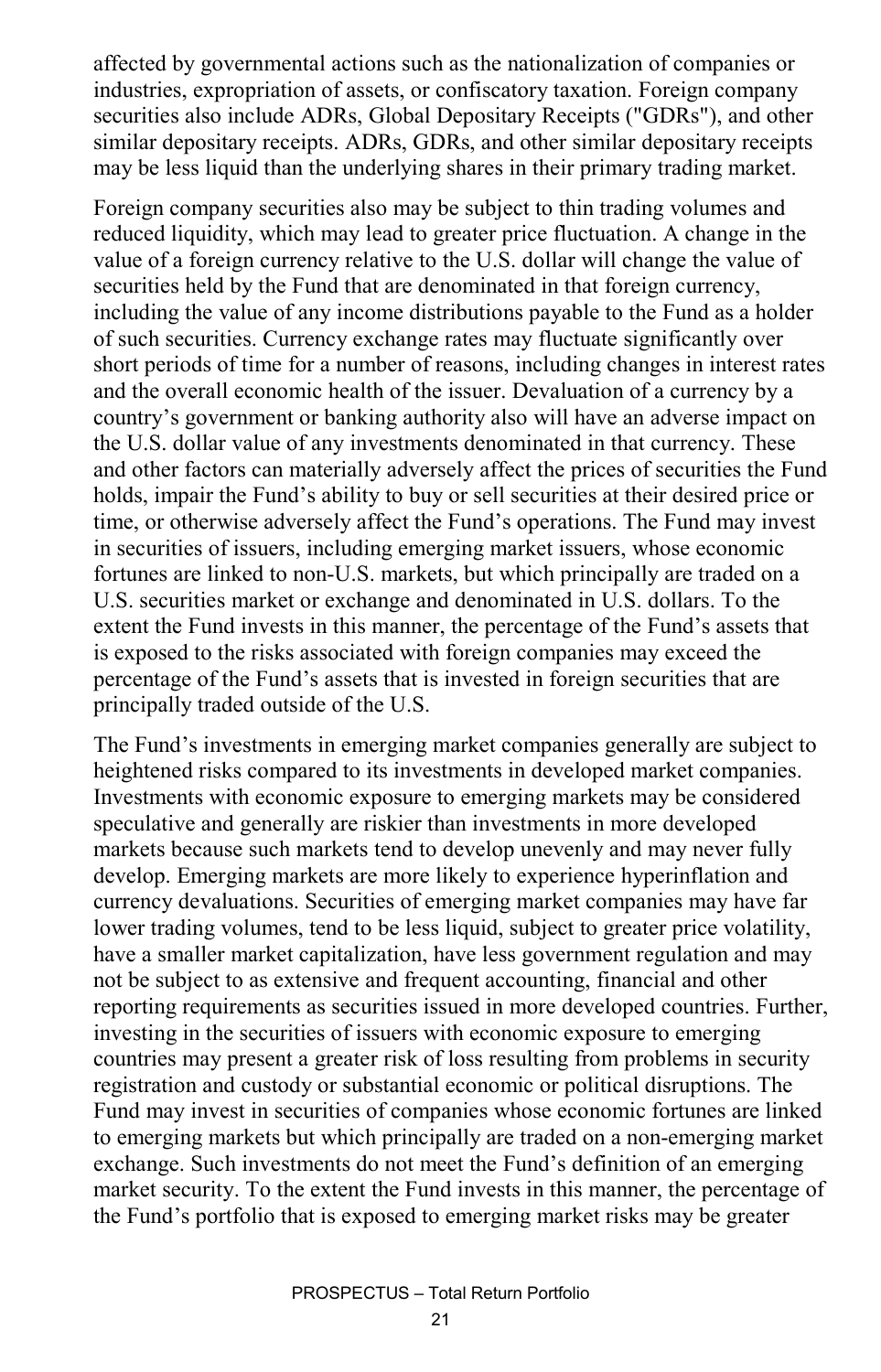than the percentage of the Fund's assets that the Fund defines as representing emerging market securities.

- **Foreign Currency Risk:** Investments in securities that are denominated or receiving revenues in foreign currencies are subject to the risk that those currencies will decline in value relative to the U.S. dollar, or, in the case of hedged positions, that the U.S. dollar will decline in value relative to the currency being hedged. Foreign currency exchange rates may fluctuate significantly over short periods of time. A decline in the value of foreign currencies relative to the U.S. dollar will reduce the value of securities that are denominated in those currencies. The Fund may engage in foreign currency hedging transactions to attempt to protect the Fund from adverse currency movements. Such transactions include the risk that Lord Abbett will not accurately predict currency movements. As a result, the Fund may experience significant losses or see its return reduced. Also, it may be difficult or impractical to hedge currency risk in many developing or emerging markets. The risks associated with exposure to emerging market currencies may be heightened in comparison to those associated with exposure to developed market currencies.
- **Loan Risk:** Investments in floating or adjustable rate loans are subject to increased credit and liquidity risks. Loan prices also may be adversely affected by supply-demand imbalances caused by conditions in the loan market or related markets. The frequency and magnitude of such changes cannot be predicted. Below investment grade loans, like high -yield debt securities, or junk bonds, usually are more credit sensitive than interest rate sensitive, although the value of these instruments may be affected by interest rate swings in the overall fixed income market. Loans may be subject to structural subordination and may be subordinated to other obligations of the borrower or its subsidiaries. In some cases, no active trading market may exist for certain loans, which may impair the ability of the Fund to realize full value in the event of the need to sell a loan and may make it difficult for the Fund to value loans.

Compared to securities and to certain other types of financial assets, purchases and sales of loans take longer to settle. This extended settlement process can (i) increase the counterparty risk borne by the Fund; (ii) leave the Fund unable to timely exercise voting and other rights as a holder of loans it has agreed to purchase; (iii) delay the Fund from realizing the proceeds of a sale of a loan; (iv) inhibit the Fund's ability to re-sell a loan that it has agreed to purchase if conditions change (leaving the Fund more exposed to price fluctuations); (v) prevent the Fund from timely collecting principal and interest payments; and (vi) expose the Fund to adverse tax or regulatory consequences. To the extent the extended loan settlement process gives rise to short-term liquidity needs, such as the need to satisfy redemption requests, the Fund may hold cash, sell investments, or temporarily borrow from banks or other lenders.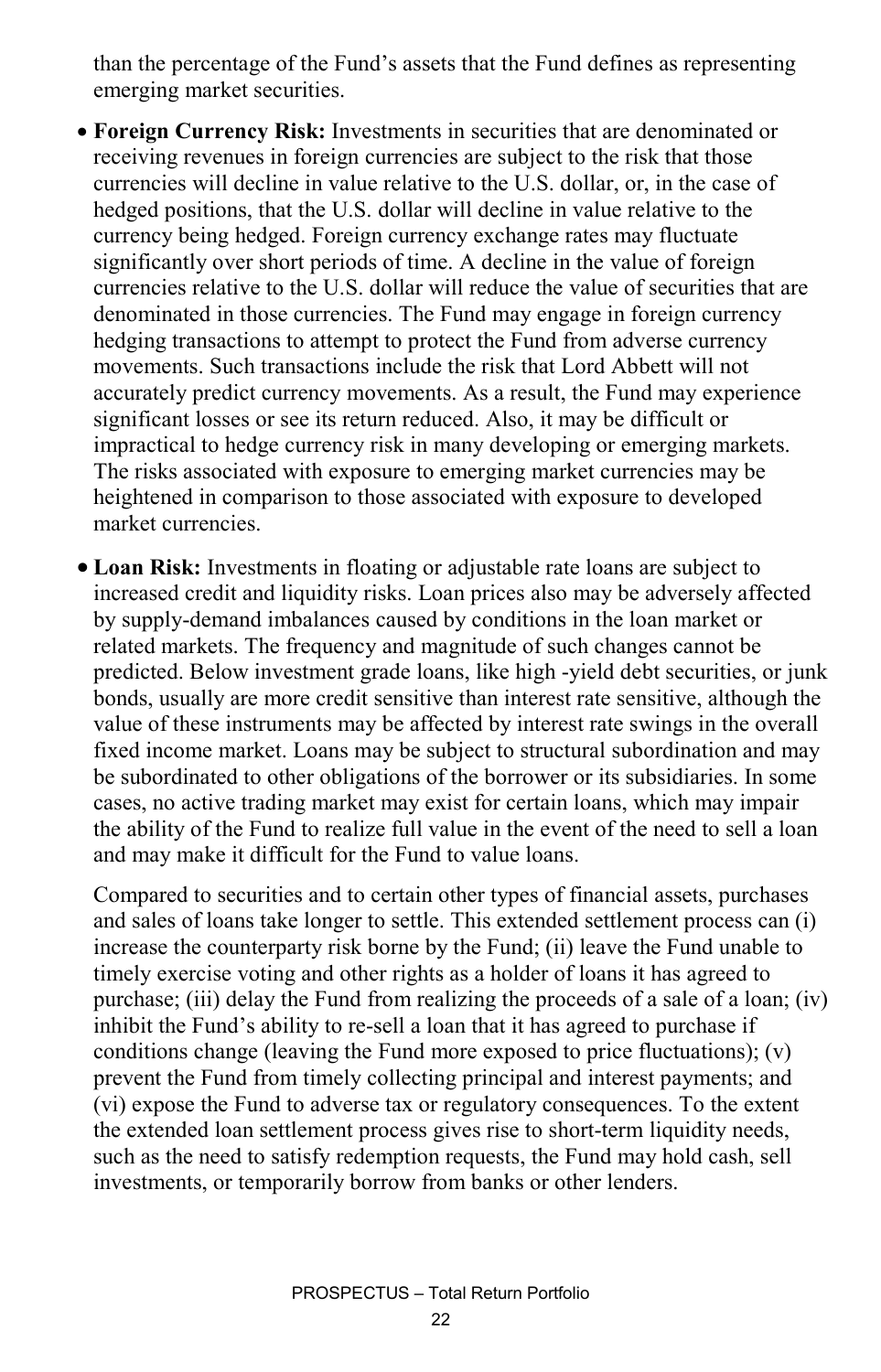In certain circumstances, loans may not be considered securities, and in the event of fraud or misrepresentation by a borrower or an arranger, the Fund will not have the protection of the anti-fraud provisions of the federal securities laws, as would be the case for bonds or stocks. Instead, in such cases, the Fund generally will rely on the contractual provisions in the loan agreement itself, and common-law fraud protections under applicable state law.

• **Collateralized Loan Obligations and Other Collateralized Obligations Risk:** An investment in a CLO can be viewed as investing in (or through) another investment adviser and is subject to the layering of fees associated with such an investment. The cash flows from a CLO are divided into two or more classes called "tranches," each having a different risk-reward structure in terms of the right (or priority) to receive interest payments from the CLO. The risks of an investment in a CLO depend largely on the type of the collateral held in the CLO portfolio and the tranche of securities in which the Fund invests. The risks of investing in a CLO can be generally summarized as a combination of economic risks of the underlying loans combined with the risks associated with the CLO structure governing the priority of payments, and include interest rate risk, credit risk, liquidity risk, prepayment risk, and the risk of default of the underlying asset, among others.

- **LIBOR Risk:** Certain instruments in which the Fund may invest rely in some fashion upon LIBOR. LIBOR is an average interest rate, determined by the IBA, that banks charge one another for the use of short-term money. On March 5, 2021, the FCA and the IBA announced that most LIBOR settings will no longer be published after the end of 2021 and a majority of U.S. dollar LIBOR settings will no longer be published after June 30, 2023. There remains uncertainty regarding the future utilization of LIBOR and the nature of any replacement rate, and any potential effects of the transition away from LIBOR on a Fund or on certain instruments in which a Fund invests are not known. The transition process may involve, among other things, increased volatility or illiquidity in markets for instruments that currently rely on LIBOR, particularly insofar as the documentation governing such instruments does not include "fall back" provisions addressing the transition from LIBOR. Uncertainty and volatility arising from the transition may result in a reduction in the value of certain LIBOR-based instruments held by the Fund. Any such effects of the transition away from LIBOR, as well as other unforeseen effects, could result in losses to the Fund.
- **Derivatives Risk:** The risks associated with derivatives may be different from and greater than the risks associated with directly investing in securities and other investments. Derivatives may increase the Fund's volatility and reduce its returns. The risks associated with derivatives include, among other things, the following:
	- The risk that the value of a derivative may not correlate with the value of the underlying asset, rate, or index in the manner anticipated by the portfolio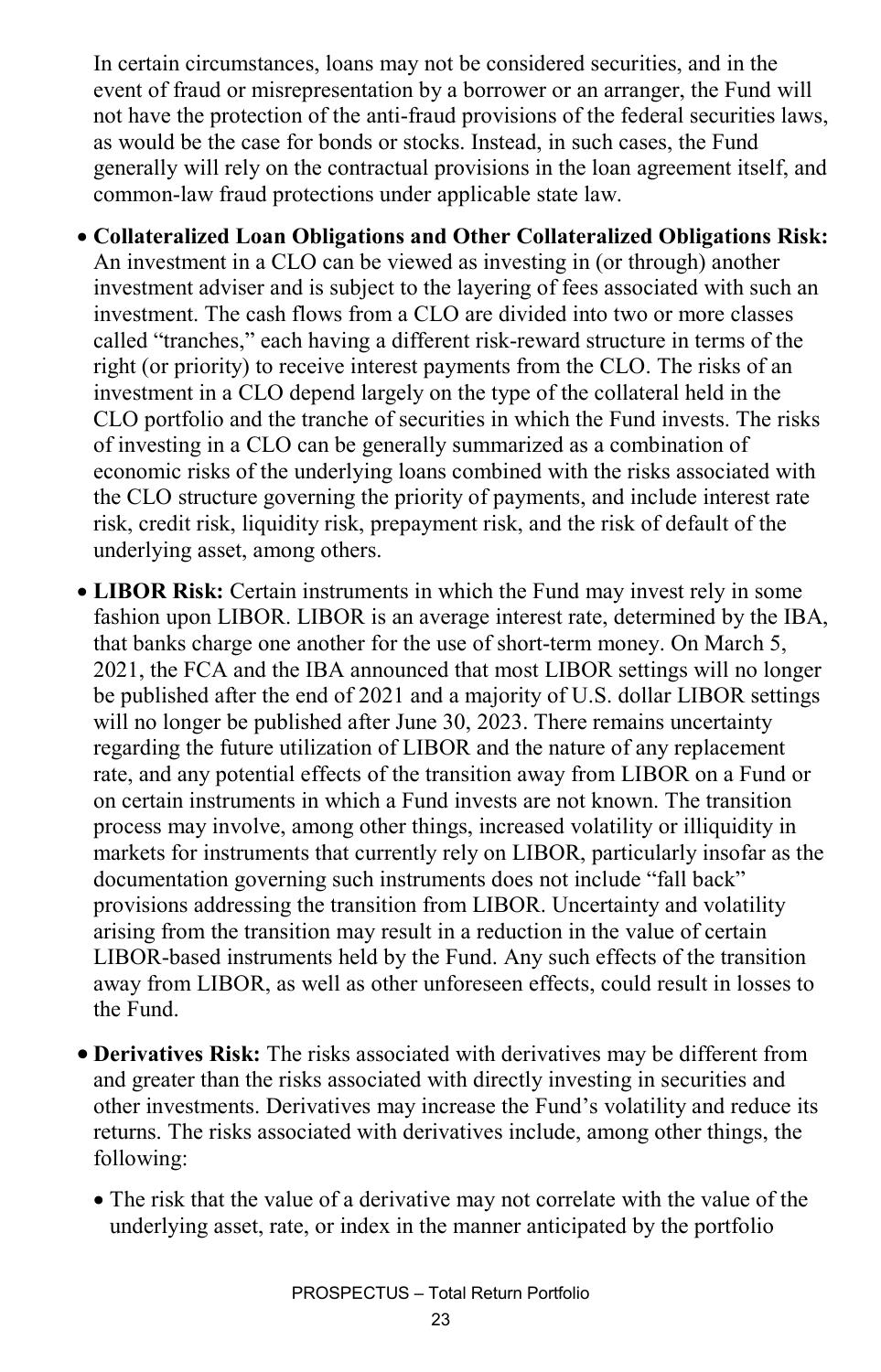management team and may be more sensitive to changes in economic or market conditions than anticipated.

- Derivatives may be difficult to value, especially under stressed or unforeseen market conditions.
- The risk that the counterparty may fail to fulfill its contractual obligations under the derivative contract. Central clearing of derivatives is intended to decrease counterparty risk but does not eliminate it.
- The Fund may be required to segregate permissible liquid assets to cover its obligations under these transactions and may have to liquidate positions before it is desirable to do so to fulfill its segregation requirements.
- The risk that there may not be a liquid secondary trading market for the derivative, or that the Fund may otherwise be unable to sell or otherwise close a derivatives position when desired, exposing the Fund to additional losses.
- Because derivatives generally involve a small initial investment relative to the risk assumed (known as leverage), derivatives can magnify the Fund's losses and increase its volatility.
- The Fund's use of derivatives may affect the amount, timing, and character of distributions, and may cause the Fund to realize more short-term capital gain and ordinary income than if the Fund did not use derivatives.

There is no assurance that the Fund will be able to employ its derivatives strategies successfully. Derivatives may not perform as expected and the Fund may not realize the intended benefits. Whether the Fund's use of derivatives is successful will depend on, among other things, the portfolio managers' ability to correctly forecast market movements, company and industry valuation levels and trends, changes in foreign exchange and interest rates, and other factors. If the portfolio managers incorrectly forecast these and other factors, the Fund's performance could suffer. Although hedging may reduce or eliminate losses, it also may reduce or eliminate gains. When used for hedging purposes, the changes in value of a derivative may not correlate as expected with the currency, security, portfolio, or other risk being hedged. When used as an alternative or substitute for, or in combination with, direct investments, the return provided by the derivative may not provide the same return as direct investment. In addition, given their complexity, derivatives are subject to the risk that improper or misunderstood documentation may expose the Fund to losses.

The U.S. Government has enacted legislation that provides for new regulation of the derivatives market, including clearing, margin, reporting, and registration requirements. The European Union and other countries are implementing similar requirements, which will affect the Fund when it enters into a derivatives transaction with a counterparty organized in such a country or otherwise subject to that country's derivatives regulations. Because these requirements are new and evolving, their ultimate impact on the Fund remains unclear. It is possible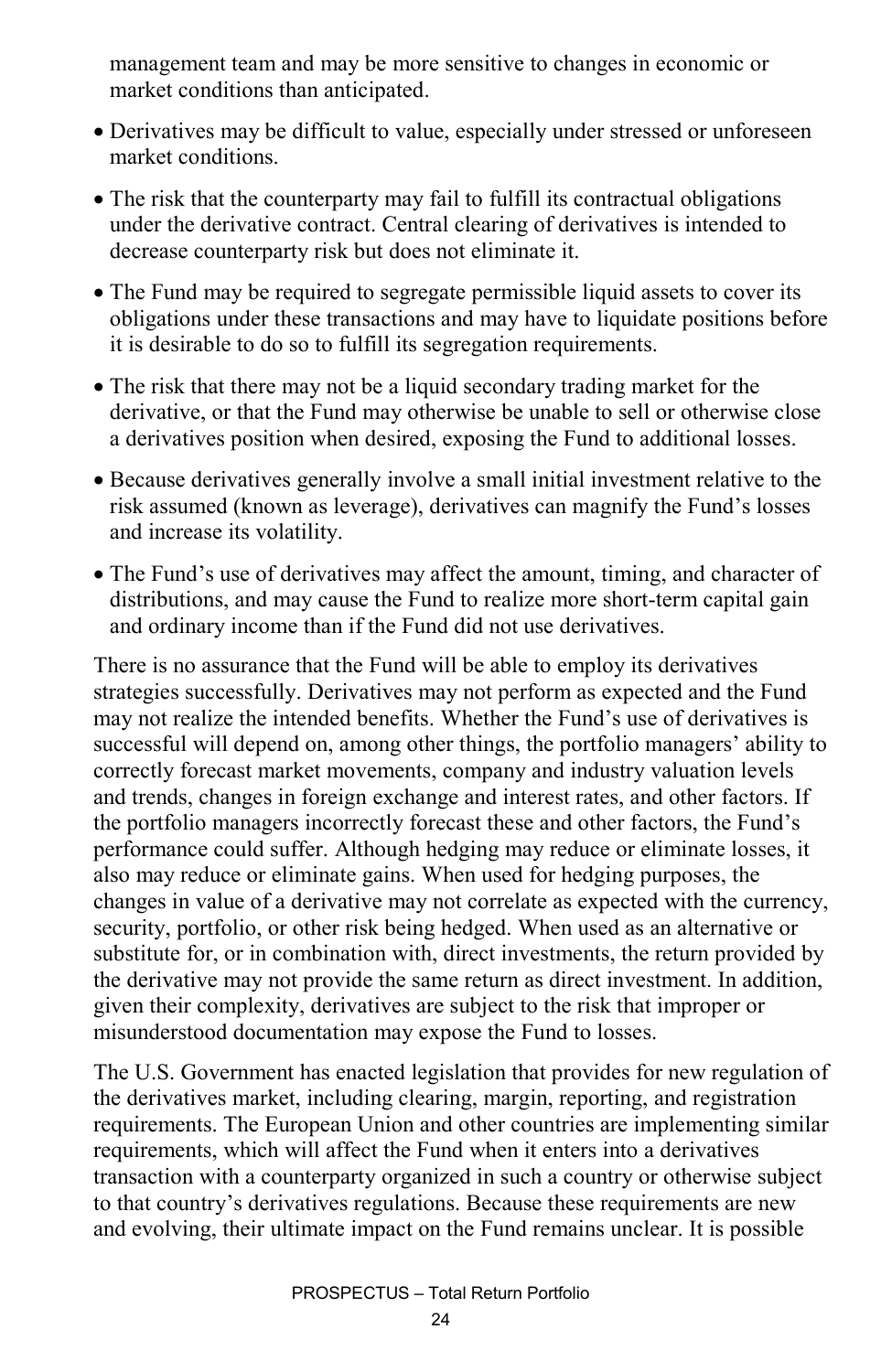that government regulation of various types of derivative instruments could potentially limit or restrict the ability of the Fund to use these instruments as a part of its investment strategy, increase the costs of using these instruments, make them less effective, or otherwise adversely affect their value. Limits or restrictions applicable to the counterparties with which the Fund engages in derivative transactions also could prevent the Fund from using these instruments or affect the pricing or other factors relating to these instruments.

• **High Portfolio Turnover Risk:** High portfolio turnover may result in increased transaction costs. These costs are not reflected in the Fund's annual operating expenses or in the expense example in the prospectus and shareholder reports, but they can reduce the Fund's investment performance. If the Fund realizes capital gains when it sells investments, it generally must distribute those gains to shareholders.

#### **ADDITIONAL OPERATIONAL RISKS**

In addition to the principal investment risks described above, the Fund also may be subject to certain operational risks, including:

• **Cyber Security Risk:** As the use of technology has become more prevalent in the course of business, Lord Abbett and other service providers have become more susceptible to operational and information security risks. Cyber incidents can result from deliberate attacks or unintentional events and include, but are not limited to, gaining unauthorized access to electronic systems for purposes of misappropriating assets, personally identifiable information ("PII") or proprietary information (*e.g.*, trading models and algorithms), corrupting data, or causing operational disruption, for example, by compromising trading systems or accounting platforms. Other ways in which the business operations of Lord Abbett, other service providers, or issuers of securities in which Lord Abbett invests a shareholder's assets may be impacted include interference with a shareholder's ability to value its portfolio, the unauthorized release of PII or confidential information, and violations of applicable privacy, recordkeeping and other laws. A shareholder and/or its account could be negatively impacted as a result.

While Lord Abbett has established internal risk management security protocols designed to identify, protect against, detect, respond to and recover from cyber security incidents, there are inherent limitations in such protocols including the possibility that certain threats and vulnerabilities have not been identified or made public due to the evolving nature of cyber security threats. Furthermore, Lord Abbett cannot control the cyber security systems of third party service providers or issuers. There currently is no insurance policy available to cover all of the potential risks associated with cyber incidents. Unless specifically agreed by Lord Abbett separately or required by law, Lord Abbett is not a guarantor against, or obligor for, any damages resulting from a cyber security-related incident.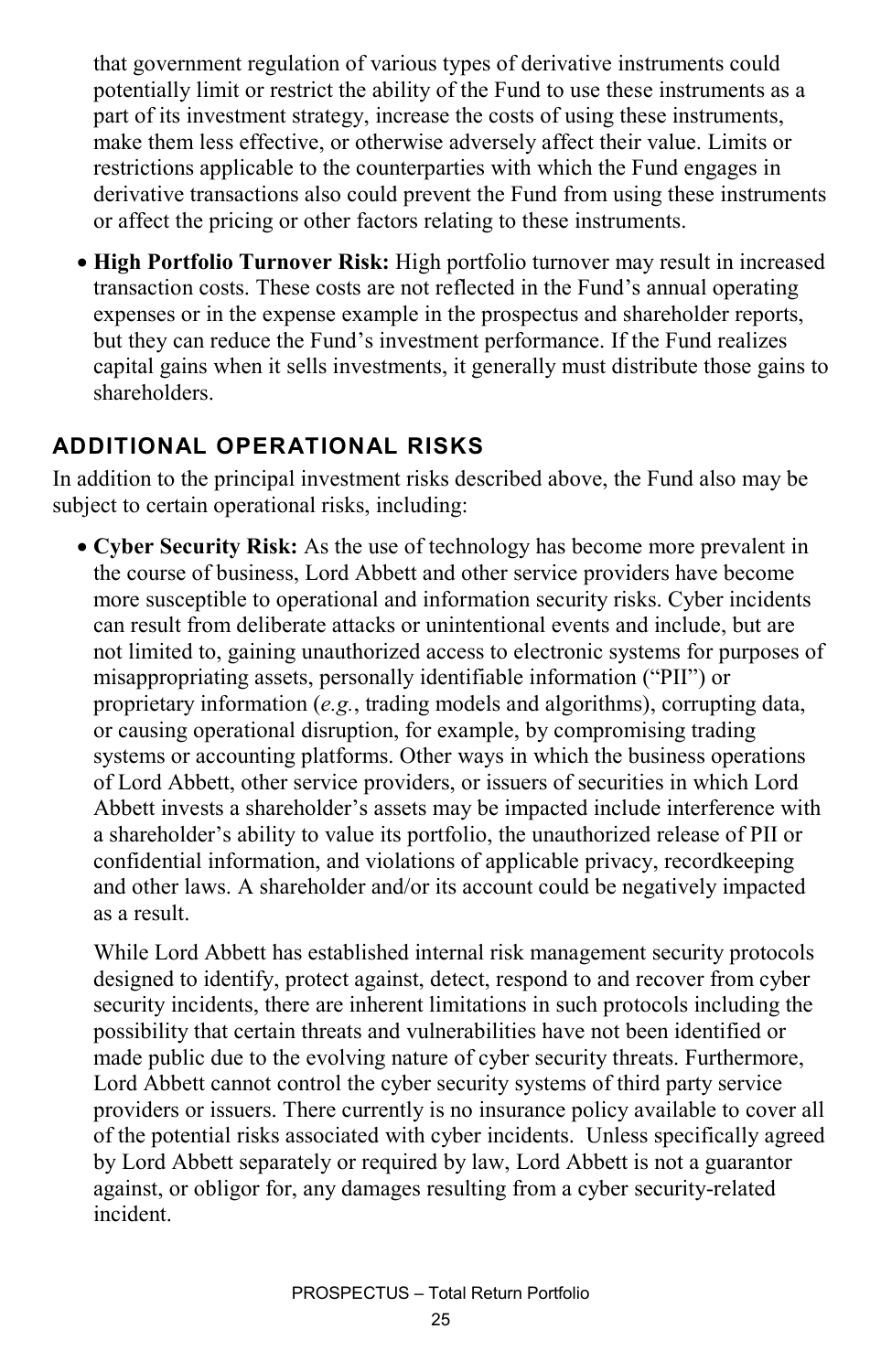- **Large Shareholder Risk:** To the extent a large number of shares of the Fund is held by a single shareholder or group of related shareholders (*e.g.*, an institutional investor or multiple accounts advised by a common adviser) or a group of shareholders with a common investment strategy, the Fund is subject to the risk that a redemption by those shareholders of all or a large portion of their Fund shares will adversely affect the Fund's performance by forcing the Fund to sell portfolio securities, potentially at disadvantageous prices, to raise the cash needed to satisfy the redemption request. These transactions may adversely affect the Fund's performance to the extent that the Fund is required to sell investments (or invest cash) when it would not otherwise do so. Redemptions of a large number of shares also may increase transaction costs or, by necessitating a sale of portfolio securities, have adverse tax consequences for Fund shareholders. Additionally, redemptions by a large shareholder also potentially limit the use of any capital loss carryforwards and other losses to offset future realized capital gains (if any) and may limit or prevent the Fund's use of tax equalization.
- **Operational Risk:** The Fund also is subject to the risk of loss as a result of other services provided by Lord Abbett and other service providers, including pricing, administrative, accounting, tax, legal, custody, transfer agency, and other services. Operational risk includes the possibility of loss caused by inadequate procedures and controls, human error, and system failures by a service provider, each of which may negatively affect the Fund's performance. For example, trading delays or errors could prevent the Fund from benefiting from potential investment gains or avoiding losses. In addition, a service provider may be unable to provide an NAV for the Fund or share class on a timely basis. Similar types of operational risks also are present for issuers of securities in which the Fund invests, which could result in material adverse consequences for such issuers, and may cause the Fund's investment in such securities to lose value.
- **Business Continuity Risk:** Lord Abbett has developed a Business Continuity Program (the "Program") that is designed to minimize the disruption of normal business operations in the event of an adverse incident impacting Lord Abbett, its affiliates, or the Fund. While Lord Abbett believes that the Program should enable it to reestablish normal business operations in a timely manner in the event of an adverse incident, there are inherent limitations in such programs (including the possibility that contingencies have not been anticipated and procedures do not work as intended) and, under some circumstances, Lord Abbett, its affiliates, and any vendors used by Lord Abbett, its affiliates, or the Fund could be prevented or hindered from providing services to the Fund for extended periods of time. These circumstances may include, without limitation, acts of God, acts of governments, any act of declared or undeclared war or of a public enemy (including acts of terrorism), power shortages or failures, utility or communication failure or delays, labor disputes, strikes, shortages, supply shortages, system failures or malfunctions. The Fund's ability to recover any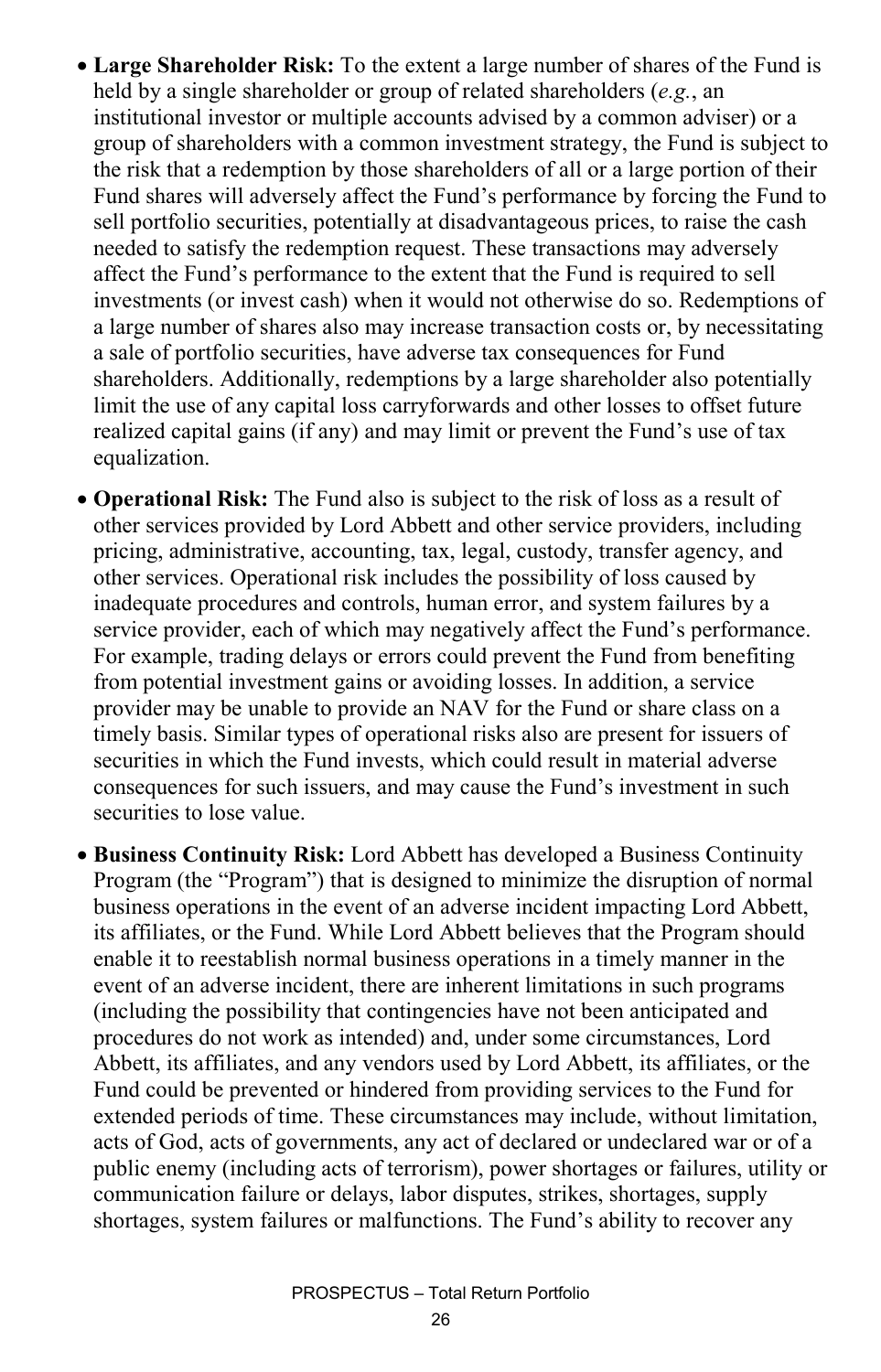losses or expenses it incurs as a result of a disruption of business operations may be limited by the liability, standard of care, and related provisions in its contractual arrangements with Lord Abbett and other service providers.

• **Market Disruption and Geopolitical Risk:** Geopolitical and other events (*e.g.*, wars, terrorism or natural disasters) may disrupt securities markets and adversely affect global economies and markets, thereby decreasing the value of the Fund's investments. Sudden or significant changes in the supply or prices of commodities or other economic inputs (*e.g.*, the marked decline in oil prices that began in late 2014) may have material and unexpected effects on both global securities markets and individual countries, regions, sectors, companies, or industries, which could significantly reduce the value of the Fund's investments. Wars, terrorist attacks, natural disasters, epidemics or pandemics could result in unplanned or significant securities market closures or declines. Securities markets also may be susceptible to market manipulation (*e.g.*, the manipulation of LIBOR) or other fraudulent trading practices, which could disrupt the orderly functioning of markets, increase overall market volatility, or reduce the value of investments traded in them, including investments of the Fund. Instances of fraud and other deceptive practices committed by senior management of certain companies in which the Fund invests may undermine Lord Abbett's due diligence efforts with respect to such companies, and if such fraud is discovered, negatively affect the value of the Fund's investments. Financial fraud also may impact the rates or indices underlying the Fund's investments.

While the U.S. Government has always honored its credit obligations, a default by the U.S. Government (as has been threatened over the years) would be highly disruptive to the U.S. and global securities markets and could significantly reduce the value of the Fund's investments. Similarly, political events within the United States at times have resulted, and may in the future result, in a shutdown of government services, which could adversely affect the U.S. economy, decrease the value of many Fund investments, and increase uncertainty in or impair the operation of the U.S. or other securities markets. Uncertainty surrounding the sovereign debt of several European Union ("EU") countries, as well as the continued existence of the EU itself, has disrupted and may continue to disrupt markets in the United States and around the world. If a country changes its currency or leaves the EU or if the EU dissolves, the world's securities markets likely will be significantly disrupted. The United Kingdom ("UK") left the EU (commonly known as "Brexit") on January 31, 2020. An agreement between the UK and the EU governing their future trade relationship became effective January 1, 2021. The agreement governs the new relationship between the UK and the EU with respect to trading goods and services but critical aspects of the relationship remain unresolved and subject to further negotiation and agreement. There is still considerable uncertainty relating to the potential consequences of the withdrawal and whether the UK's exit will increase the likelihood of other countries also departing the EU. The world's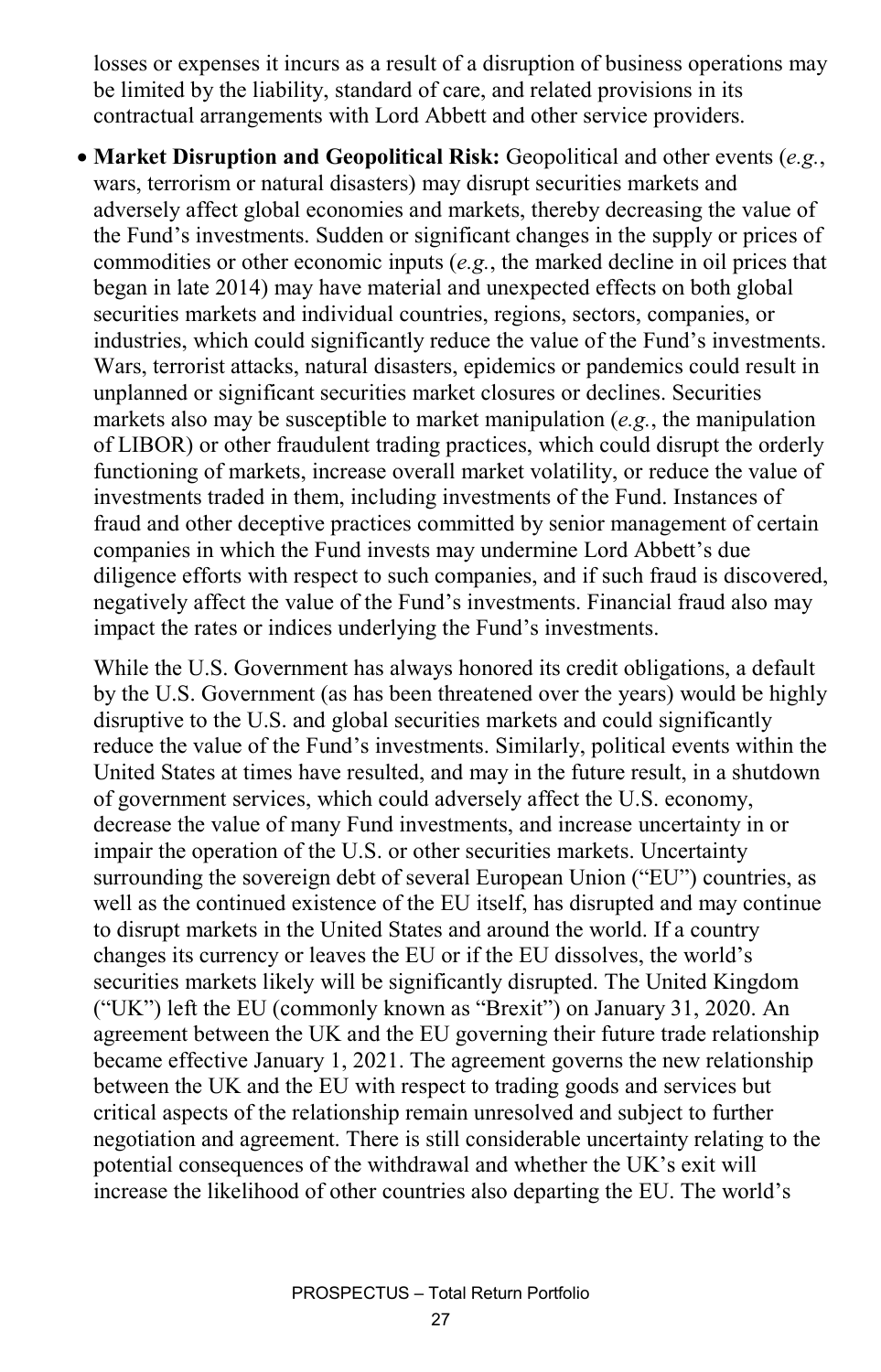securities markets may be significantly disrupted and adversely affected by the withdrawal.

Substantial government interventions (*e.g.*, currency controls) also could adversely affect the Fund. War, terrorism, economic uncertainty, and related geopolitical events have led, and in the future may lead, to increased short-term market volatility and may have adverse long-term effects on U.S. and world economies and markets generally. Likewise, sanctions threatened or imposed by jurisdictions, including the United States, against a country or entities or individuals in a certain country (such as sanctions imposed against Russia, Russian entities and Russian individuals in 2022) may impair the value and liquidity of securities issued by issuers in such country and may result in the Fund using fair valuation procedures to value such securities. Sanctions, or the threat of sanctions, may cause volatility in regional and global markets and may negatively impact the performance of various sectors and industries, as well as companies in other countries, which could have a negative effect on the performance of the Fund. In addition, natural and environmental disasters, such as the earthquake and tsunami in Japan in early 2011, epidemics or pandemics, such as the COVID-19 outbreak which began in late 2019, and systemic market dislocations of the kind surrounding the insolvency of Lehman Brothers in 2008, have been highly disruptive to economies and markets, adversely affecting individual companies and industries, securities markets, interest rates, credit ratings, inflation, investor sentiment, and other factors affecting the value of the Fund's investments. During such market disruptions, the Fund's exposure to the risks described elsewhere in the "Principal Risks" section of the prospectus will likely increase. Market disruptions and sudden government interventions can also prevent the Fund from implementing its investment strategies and achieving its investment objective. To the extent the Fund has focused its investments in the stock index of a particular region, adverse geopolitical and other events in that region could have a disproportionate impact on the Fund.

The transmission of COVID-19 and efforts to contain its spread resulted in, and will continue to result in, for the foreseeable future, among other things, border closings and other significant travel restrictions and disruptions, significant disruptions to business operations, supply chains and customer activity, lower consumer demand for goods and services, event cancellations and restrictions, service cancellations, reductions and other changes, significant challenges in healthcare service preparation and delivery, and prolonged quarantines, as well as general concern and uncertainty. The impact of the COVID-19 outbreak has, and could again negatively affect the global economy, the economies of individual countries, and the financial performance of individual issuers, sectors, industries, asset classes, and markets in significant and unforeseen ways. The COVID-19 pandemic and its effects may last for an extended period of time. New variants and low rates of vaccination in certain areas of the world have hampered recovery efforts and continue to create further uncertainty. Even as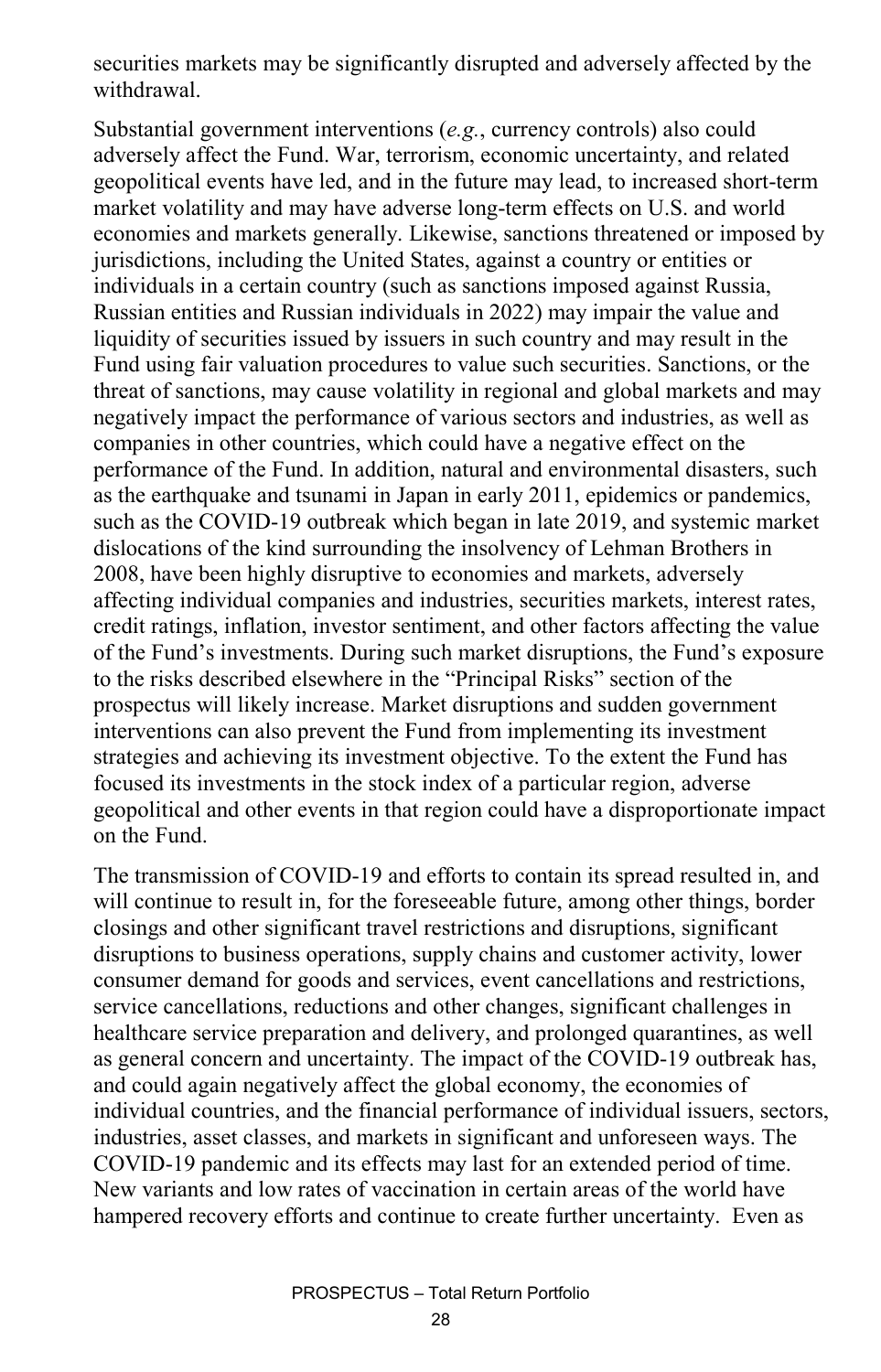restrictions have been lifted in certain jurisdictions, they have been reimposed in others, and this pattern is expected to continue for the foreseeable future as certain jurisdictions experience resurgences of COVID-19. Although the longterm economic fallout of COVID-19 is difficult to predict, it has contributed to, and is likely to continue to contribute to, market volatility, inflation and systemic economic weakness. As the world adapts to a new outlook on how to balance the risk of illness against the desire for in person human connection, the COVID-19 pandemic and its effects are expected to continue through 2022 and beyond, and therefore the economic outlook, particularly for certain industries and businesses, remains inherently uncertain. The foregoing could disrupt the operations of the Fund and its service providers, adversely affect the value and liquidity of the Fund's investments, and negatively impact the Fund's performance and your investment in the Fund. The COVID-19 pandemic and efforts to contain its spread may also exacerbate other risks that apply to the Fund.

• **Valuation Risk:** The valuation of the Fund's investments involves subjective judgment. There can be no assurance that the Fund will value its investments in a manner that accurately reflects their current market values or that the Fund will be able to sell any investment at a price equal to the valuation ascribed to that investment for purposes of calculating the Fund's NAV. Incorrect valuations of the Fund's portfolio holdings could result in the Fund's shareholder transactions being effected at an NAV that does not accurately reflect the underlying value of the Fund's portfolio, resulting in the dilution of shareholder interests.

### **DISCLOSURE OF PORTFOLIO HOLDINGS**

A description of the Fund's policies and procedures regarding the disclosure of the Fund's portfolio holdings is available in the SAI. Further information is available at www.lordabbett.com

#### **MANAGEMENT AND ORGANIZATION OF THE FUND**

**Board of Directors.** The Board oversees the management of the business and affairs of the Fund. The Board appoints officers who are responsible for the day-to-day operations of the Fund and who execute policies authorized by the Board. At least 75 percent of the Board members are not "interested persons" (as defined in the Investment Company Act of 1940, as amended) of the Fund.

**Investment Adviser.** The Fund's investment adviser is Lord Abbett, which is located at 90 Hudson Street, Jersey City, NJ 07302-3973. Founded in 1929, Lord Abbett manages one of the nation's oldest mutual fund complexes and manages approximately \$236.5 billion in assets across a full range of mutual funds, institutional accounts, and separately managed accounts, including \$1.1 billion for which Lord Abbett provides investment models to managed account sponsors as of March 31, 2022.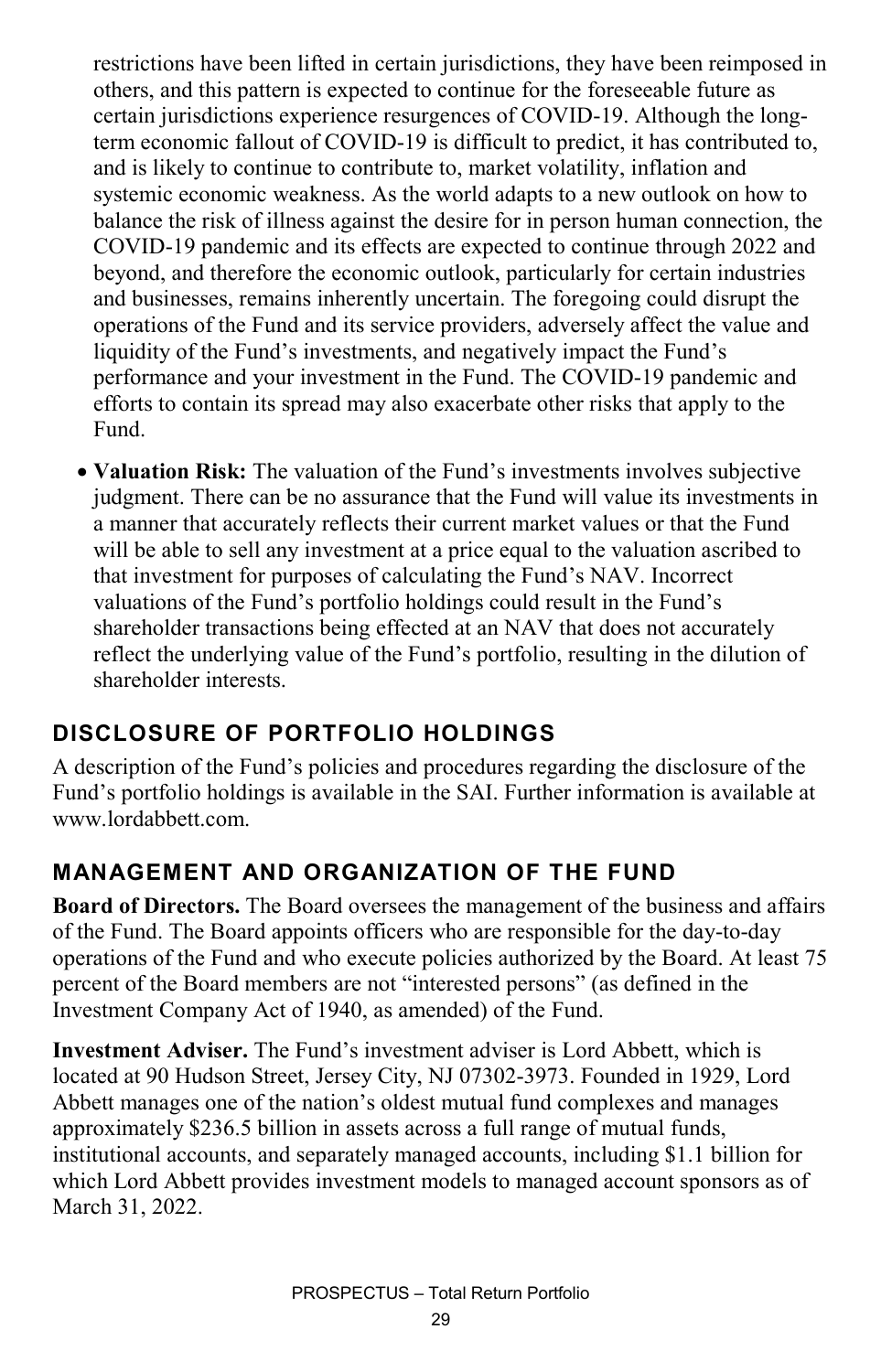**Portfolio Managers.** The Fund is managed by experienced portfolio managers responsible for investment decisions together with a team of investment professionals who provide issuer, industry, sector and macroeconomic research and analysis. The SAI contains additional information about portfolio manager compensation, other accounts managed, and ownership of shares of the Fund.

Robert A. Lee, Partner and Co-Head of Taxable Fixed Income, heads the Fund's team. Mr. Lee joined Lord Abbett in 1997. Additional members of the Fund's team are Kewjin Yuoh, Partner and Portfolio Manager, Andrew H. O'Brien, Partner and Portfolio Manager, Steven F. Rocco, Partner and Co-Head of Taxable Fixed Income, Leah G. Traub, Partner and Portfolio Manager, Adam C. Castle, Managing Director and Portfolio Manager, and Harris A. Trifon, Managing Director and Portfolio Manager. Mr. Trifon was formerly a Co-Head of Mortgage and Consumer Credit at Western Asset Management from 2014 to 2021. Messrs. Yuoh, O'Brien, Rocco, Castle, Trifon, and Ms. Traub joined Lord Abbett in 2010, 1998, 2004, 2015, 2021, and 2007, respectively. Messrs. Lee, Yuoh, O'Brien, Rocco, Castle, Trifon, and Ms. Traub are jointly and primarily responsible for the day-to-day management of the Fund.

**Management Fee.** Lord Abbett is entitled to a management fee based on the Fund's average daily net assets. The management fee is accrued daily and payable monthly as calculated at the following annual rates:

0.28% on the first \$4 billion of average daily net assets;

0.26% on the next \$11 billion of average daily net assets; and

0.25% on the Fund's average daily net assets over \$15 billion.

For the fiscal year ended December 31, 2021, the effective annual rate of the fee paid to Lord Abbett was 0.28% of the Fund's average daily net assets.

In addition, Lord Abbett provides certain administrative services to the Fund pursuant to an Administrative Services Agreement in return for a fee at an annual rate of 0.04% of the Fund's average daily net assets. The Fund pays all of its expenses not expressly assumed by Lord Abbett.

Each year the Board considers whether to approve the continuation of the existing management and administrative services agreements between the Fund and Lord Abbett. A discussion regarding the basis for the Board's approval is available in the Fund's annual report to shareholders for the fiscal year ended December 31<sup>st</sup>.

#### **FINANCIAL INTERMEDIARY COMPENSATION**

**Revenue Sharing and Other Payments to Dealers and Financial Intermediaries.** Lord Abbett (the term "Lord Abbett" in this section also refers to Lord Abbett Distributor LLC, the Fund's principal underwriter ("Lord Abbett Distributor"), unless the context requires otherwise) may make payments to certain financial intermediaries for marketing and distribution support activities. Lord Abbett makes these payments, at its own expense, out of its own resources (including revenues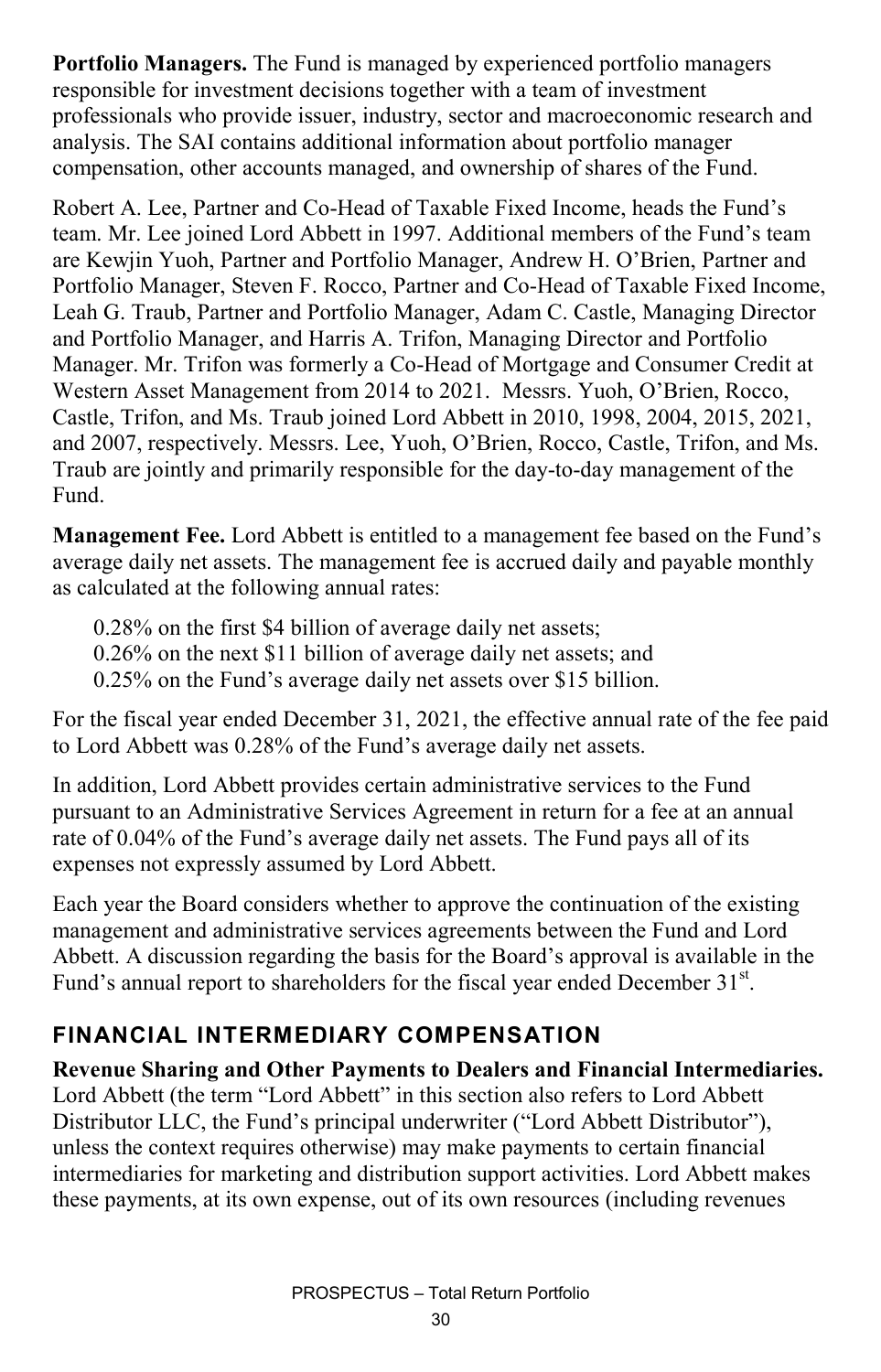from advisory fees), and without any additional costs to the Fund or the Fund's shareholders.

These payments, which may include amounts that sometimes are referred to as "revenue sharing" payments, are in addition to the Fund's fees and expenses described in this prospectus. In general, these payments are intended to compensate or reimburse financial intermediary firms for certain activities, including: promotion of sales of Fund shares, such as placing the Lord Abbett Family of Funds on a preferred list of fund families; making Fund shares available on certain platforms, programs, or trading venues; educating a financial intermediary firm's sales force about the Lord Abbett Funds; providing services to shareholders; and various other promotional efforts and/or costs. The payments made to financial intermediaries may be used to cover costs and expenses related to these promotional efforts, including travel, lodging, entertainment, and meals, among other things. In addition, Lord Abbett may provide payments to a financial intermediary in connection with Lord Abbett's participation in or support of conferences and other events sponsored, hosted, or organized by the financial intermediary. The aggregate amount of these payments may be substantial and may exceed the actual costs incurred by the financial intermediary in engaging in these promotional activities or services and the financial intermediary firm may realize a profit in connection with such activities or services.

Lord Abbett may make such payments on a fixed or variable basis based on Fund sales, assets, transactions processed, and/or accounts attributable to a financial intermediary, among other factors. Lord Abbett determines the amount of these payments in its sole discretion. In doing so, Lord Abbett may consider a number of factors, including: a financial intermediary's sales, assets, and redemption rates; the nature and quality of any shareholder services provided by the financial intermediary; the quality and depth of the financial intermediary's existing business relationships with Lord Abbett; the expected potential to expand such relationships; and the financial intermediary's anticipated growth prospects. Not all financial intermediaries receive revenue sharing payments and the amount of revenue sharing payments may vary for different financial intermediaries. Lord Abbett may choose not to make payments in relation to certain of the Lord Abbett Funds or certain classes of shares of any particular Fund.

In some circumstances, these payments may create an incentive for a broker-dealer or its investment professionals to recommend or sell Fund shares to you. Lord Abbett may benefit from these payments to the extent the broker-dealers sell more Fund shares or retain more Fund shares in their clients' accounts because Lord Abbett receives greater management and other fees as Fund assets increase. For more specific information about these payments, including revenue sharing arrangements, made to your broker-dealer or other financial intermediary and the conflicts of interest that may arise from such arrangements, please contact your investment professional. In addition, please see the SAI for more information regarding Lord Abbett's revenue sharing arrangements with financial intermediaries.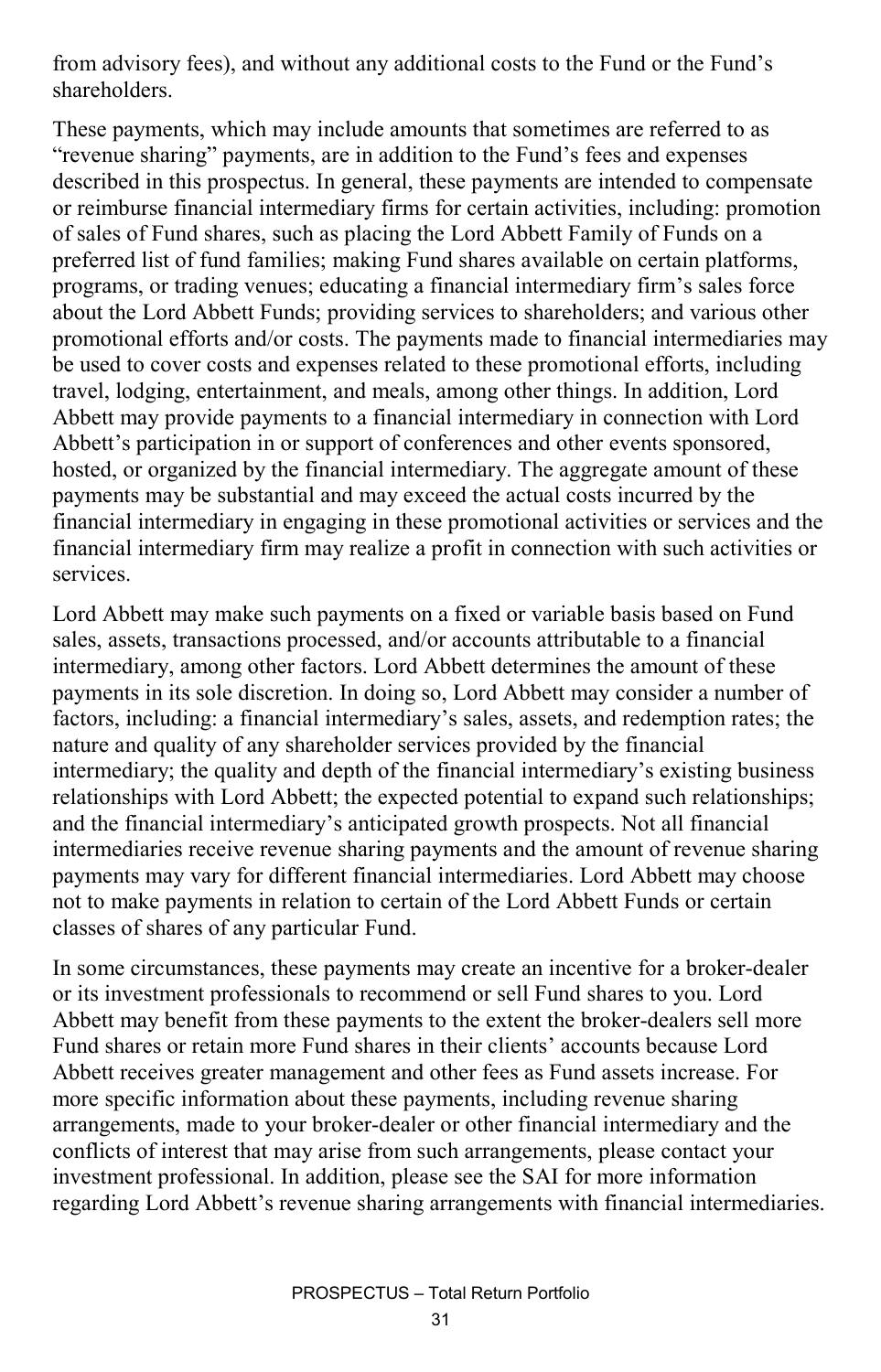### **PURCHASES AND REDEMPTIONS**

The Fund offers in this prospectus, at NAV, one class of shares named Variable Contract Class, which is referred to in this prospectus as Class VC. Shares of the Fund are not offered directly to the public. Rather, shares of the Fund currently are offered only to separate accounts of certain insurance companies. These insurance companies sell Variable Contracts that generate premiums, some of which will be invested in the Fund. Redemptions will be effected by the separate accounts to meet obligations under the Variable Contracts. Variable Contract owners do not deal directly with the Fund with respect to the purchase or redemption of Fund shares.

You should note that your purchase, exchange, and redemption requests may be subject to review and verification on an ongoing basis.

We reserve the right to modify, restrict, or reject any purchase order or exchange request if the Fund or Lord Abbett Distributor determines that it is in the best interest of the Fund and its shareholders. All purchase orders are subject to our acceptance.

**Liquidity Management.** The Fund has implemented measures designed to enable it to pay redemption proceeds in a timely fashion while maintaining adequate liquidity. The Fund's portfolio management team continually monitors portfolio liquidity and adjusts the Fund's cash level based on portfolio composition, redemption rates, market conditions, and other relevant criteria. Under normal circumstances, the Fund's portfolio management team may meet redemption requests and manage liquidity by selling portfolio securities. Under certain circumstances, including stressed market conditions, the Fund's portfolio management team may meet redemption requests and manage liquidity by (i) borrowing from a bank under a line of credit or from another Lord Abbett Fund (to the extent permitted under any SEC exemptive relief and the Fund's investment restrictions, in each case as stated in the Fund's SAI and/or prospectus, as applicable), (ii) transacting in exchange-traded funds and/or derivatives, or (iii) paying redemption proceeds in kind, as discussed below. Despite the Fund's reasonable best efforts, however, there can be no assurance that the Fund will manage liquidity successfully in all market environments. As a result, the Fund may not be able to pay redemption proceeds in a timely fashion because of unusual market conditions, an unusually high volume of redemption requests, or other factors.

**Redemptions in Kind.** The Fund reserves the right to pay redemption proceeds in whole or in part by distributing liquid securities from the Fund's portfolio. It is not expected that the Fund would pay redemptions by an in kind distribution except in unusual and/or stressed circumstances. If the Fund pays redemption proceeds by distributing securities in kind, you could incur brokerage or other charges, and tax liability, and you will bear market risks until the distributed securities are converted into cash.

### **ACCOUNT POLICIES**

**Pricing of Fund Shares.** Under normal circumstances, NAV per share is calculated each business day at the close of regular trading on the New York Stock Exchange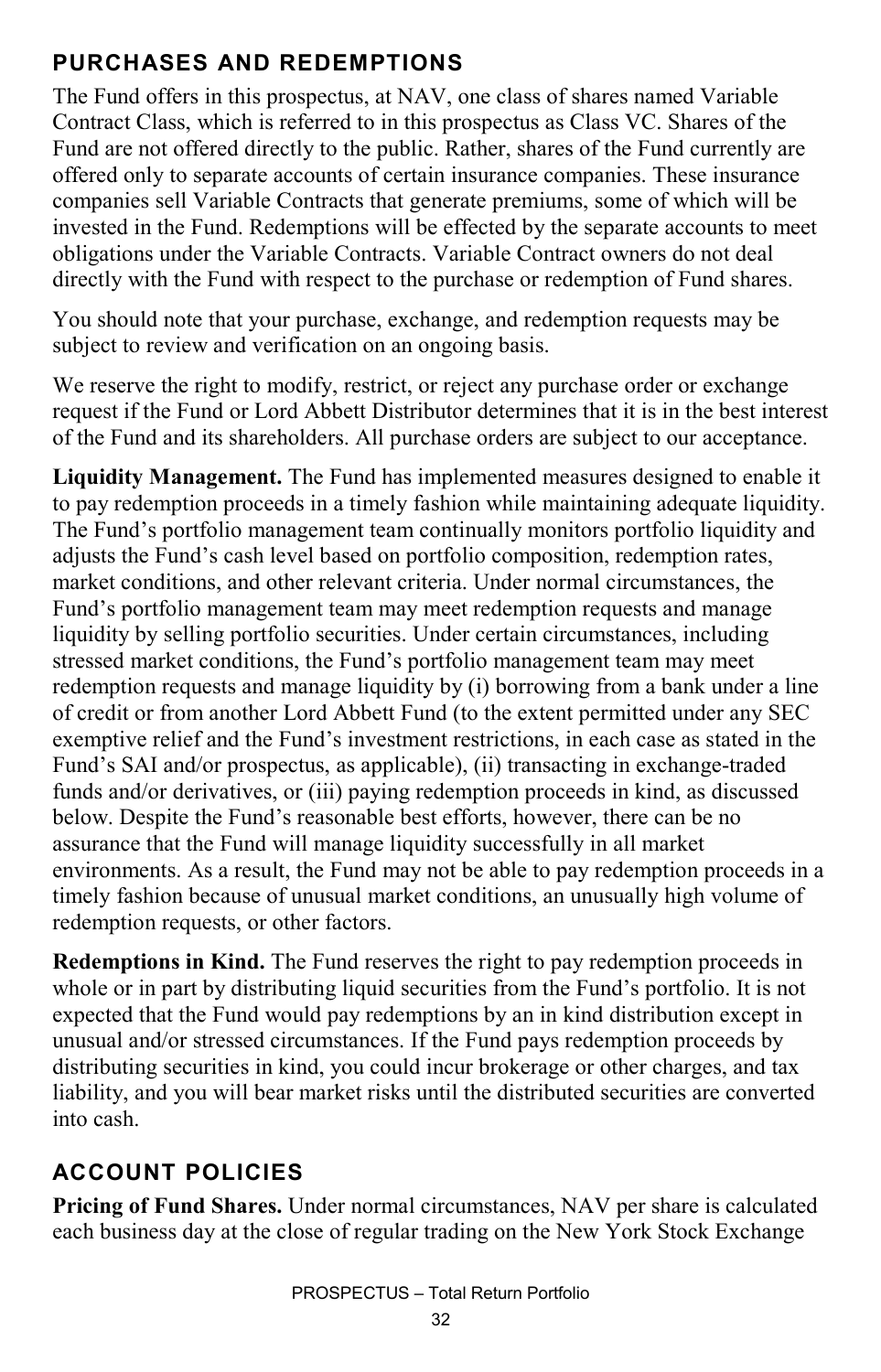("NYSE"), normally 4:00 p.m. Eastern time, on each day on which the NYSE is open for trading. The most recent NAV per share for the Fund is available at www.lordabbett.com. Purchases and sales (including exchanges) of Fund shares are executed at the NAV next determined after the Fund or the Fund's authorized agent receives your order in good order. In the case of purchase, redemption, or exchange orders placed through your financial intermediary, when acting as the Fund's authorized agent (or the agent's designee), the Fund will be deemed to have received the order when the agent or designee receives the order in good order.

Purchase and sale orders must be placed by the close of trading on the NYSE in order to receive that day's NAV; orders placed after the close of trading on the NYSE will receive the next business day's NAV. Fund shares will not be priced on holidays or other days when the NYSE is closed for trading. In the event the NYSE is closed on a day it normally would be open for business for any reason (including, but not limited to, technology problems or inclement weather), or the NYSE has an unscheduled early closing on a day it has opened for business, the Fund reserves the right to treat such day as a business day. In such cases, the Fund would accept purchase and redemption orders until, and calculate its NAV as of, the normally scheduled close of regular trading on the NYSE for that day, so long as Lord Abbett believes there generally remains an adequate market to obtain reliable and accurate market quotations.

In calculating NAV, securities listed on any recognized U.S. or non-U.S. exchange (including NASDAQ) are valued at the market closing price on the exchange or system on which they are principally traded. Unlisted equity securities are valued at the last transaction price, or, if there were no transactions that day, at the mean between the most recently quoted bid and asked prices. Unlisted fixed income securities (other than those with remaining maturities of 60 days or less) are valued at prices supplied by independent pricing services, which prices are broker/dealersupplied valuations or evaluated or "matrix" prices based on electronic data processing techniques. Such valuations are based on the mean between the bid and asked prices, when available, and are based on the bid price when no asked price is available. Unlisted fixed income securities (other than senior loans) having remaining maturities of 60 days or less are valued at their amortized cost. The principal markets for non-U.S. securities and U.S. fixed income securities also generally close prior to the close of the NYSE. Consequently, values of non-U.S. investments and U.S. fixed income securities will be determined as of the earlier closing of such exchanges and markets unless the Fund prices such a security at its fair value. This may allow significant events, including broad market moves that occur in the interim, to affect the values of non-U.S. securities and U.S. fixed income securities held by the Fund. These timing differences may allow a shareholder to exploit differences in the Fund's share prices that are based on closing prices of non-U.S. securities and U.S. fixed-income securities that are determined before the Fund calculates its NAV per share. For more information, please see the section "Excessive Trading and Market Timing" below.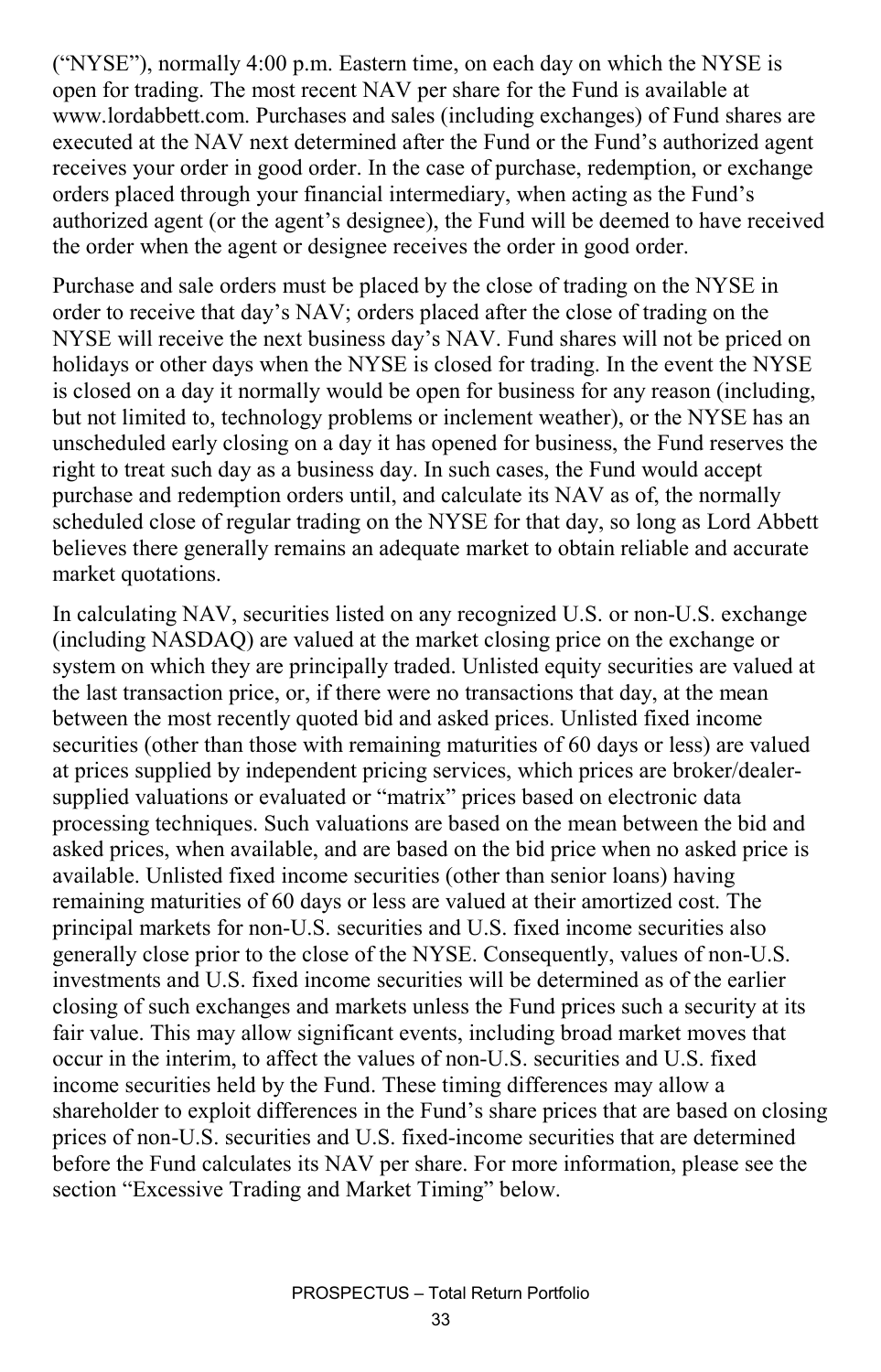Securities for which prices or market quotations are not readily available, do not accurately reflect fair value in Lord Abbett's opinion, or have been materially affected by events occurring after the close of the market on which the security is principally traded but before 4:00 p.m. Eastern time are valued by Lord Abbett under fair value procedures approved by and administered under the supervision of the Fund's Board. These circumstances may arise, for instance, when trading in a security is suspended, the market on which a security is traded closes early, or demand for a security (as reflected by its trading volume) is insufficient and thus calls into question the reliability of the quoted or computed price, or the security is relatively illiquid. The Fund may use fair value pricing more frequently for securities primarily traded on foreign exchanges. Because many foreign markets close hours before the Fund values its foreign portfolio holdings, significant events, including broad market moves, may occur in the interim potentially affecting the values of foreign securities held by the Fund. The Fund determines fair value in a manner that fairly reflects the market value of the security on the valuation date based on consideration of any information or factors it deems appropriate. These may include recent transactions in comparable securities, information relating to the specific security, developments in the markets and their performance, and current valuations of relevant general and sector indices. The Fund's use of fair value pricing may cause the NAV of Fund shares to differ from the NAV that would be calculated using market quotations. Fair value pricing involves subjective judgments and it is possible that the fair value determined for a security may be materially different from the value that could be realized upon the sale of that security.

Certain securities that are traded primarily on foreign exchanges may trade on weekends or days when the NAV is not calculated. As a result, the value of securities may change on days when shareholders are not able to purchase or sell Fund shares.

**Excessive Trading and Market Timing.** The Fund is not designed for short-term investors and is not intended to serve as a vehicle for frequent trading in response to short-term swings in the market. Excessive, short-term or market timing trading practices ("frequent trading") may disrupt management of the Fund, raise its expenses, and harm long-term shareholders in a variety of ways. For example, volatility resulting from frequent trading may cause the Fund difficulty in implementing long-term investment strategies because it cannot anticipate the amount of cash it will have to invest. The Fund may find it necessary to sell portfolio securities at disadvantageous times to raise cash to meet the redemption demands resulting from such frequent trading. Each of these, in turn, could increase tax, administrative, and other costs, and reduce the Fund's investment return.

To the extent the Fund invests in foreign securities, the Fund may be particularly susceptible to frequent trading because many foreign markets close hours before the Fund values its portfolio holdings. This may allow significant events, including broad market moves that occur in the interim, to affect the values of foreign securities held by the Fund. The time zone differences among foreign markets may allow a shareholder to exploit differences in the Fund's share prices that are based on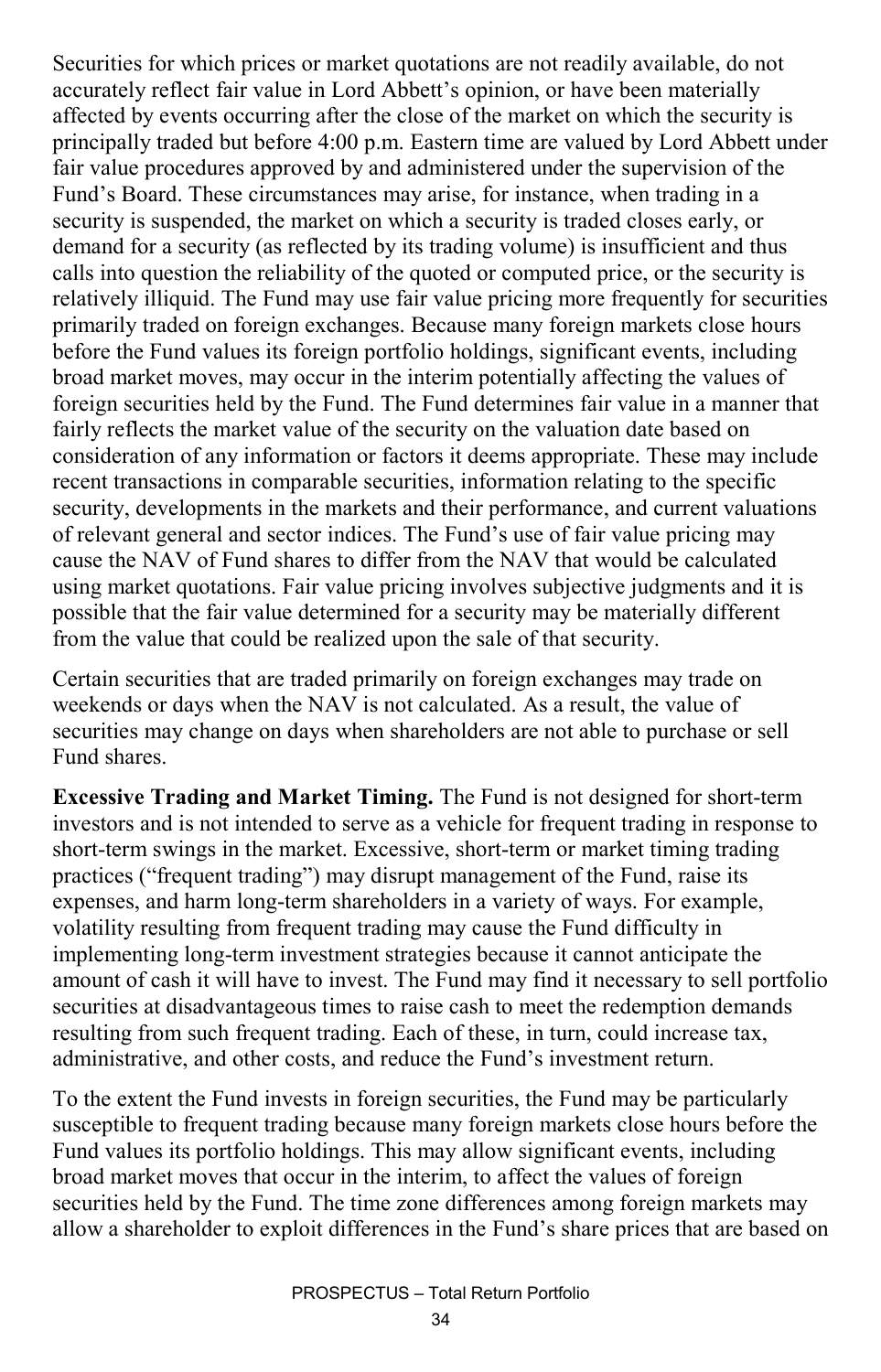closing prices of foreign securities determined before the Fund calculates its NAV per share (known as "time zone arbitrage"). To the extent the Fund invests in securities that are thinly traded or relatively illiquid, the Fund also may be particularly susceptible to frequent trading because the current market price for such securities may not accurately reflect current market values. A shareholder may attempt to engage in frequent trading to take advantage of these pricing differences (known as "price arbitrage"). The Fund has adopted fair value procedures that allow the Fund to use values other than the closing market prices of these types of securities to reflect what the Fund reasonably believes to be their fair value at the time it calculates its NAV per share. The Fund expects that the use of fair value pricing will reduce a shareholder's ability to engage successfully in time zone arbitrage and price arbitrage to the detriment of other Fund shareholders, although there is no assurance that fair value pricing will do so. For more information about these procedures, see "Pricing of Fund Shares" above.

The Fund's Board has adopted additional policies and procedures that are designed to prevent or stop frequent trading. We recognize, however, that it may not be possible to identify and stop or avoid every instance of frequent trading in Fund shares. For this reason, the Fund's policies and procedures are intended to identify and stop frequent trading that we believe may be harmful to the Fund. For this purpose, we consider frequent trading to be harmful if, in general, it is likely to cause the Fund to incur additional expenses or to sell portfolio holdings for other than investment strategy-related reasons. Toward this end, we have procedures in place to monitor the purchase, sale and exchange activity in Fund shares by investors and financial intermediaries that place orders on behalf of their clients, which procedures are described below. The Fund may modify its frequent trading policy and monitoring procedures from time to time without notice as and when deemed appropriate to enhance protection of the Fund and its shareholders.

Financial intermediaries include broker-dealers, registered investment advisers banks, trust companies, certified financial planners, third-party administrators, recordkeepers, trustees, custodians, financial consultants and insurance companies.

**Frequent Trading Policy and Procedures.** We have procedures in place designed to enable us to monitor the purchase, sale and exchange activity in Fund shares by investors and financial intermediaries that place orders on behalf of their clients in order to attempt to identify activity that is potentially harmful to the Fund. While we attempt to apply the policy and procedures uniformly to detect frequent trading practices, there can be no assurance that we will succeed in identifying all such practices or that some investors will not employ tactics that evade our detection. Lord Abbett U.S. Government & Government Sponsored Enterprises Money Market Fund, Inc. and Lord Abbett Ultra Short Bond Fund are not subject to the frequent trading policy and procedures.

Lord Abbett Distributor may review the frequent trading policies and procedures that an individual financial intermediary is able to put in place to determine whether its policies and procedures are consistent with the protection of the Fund and its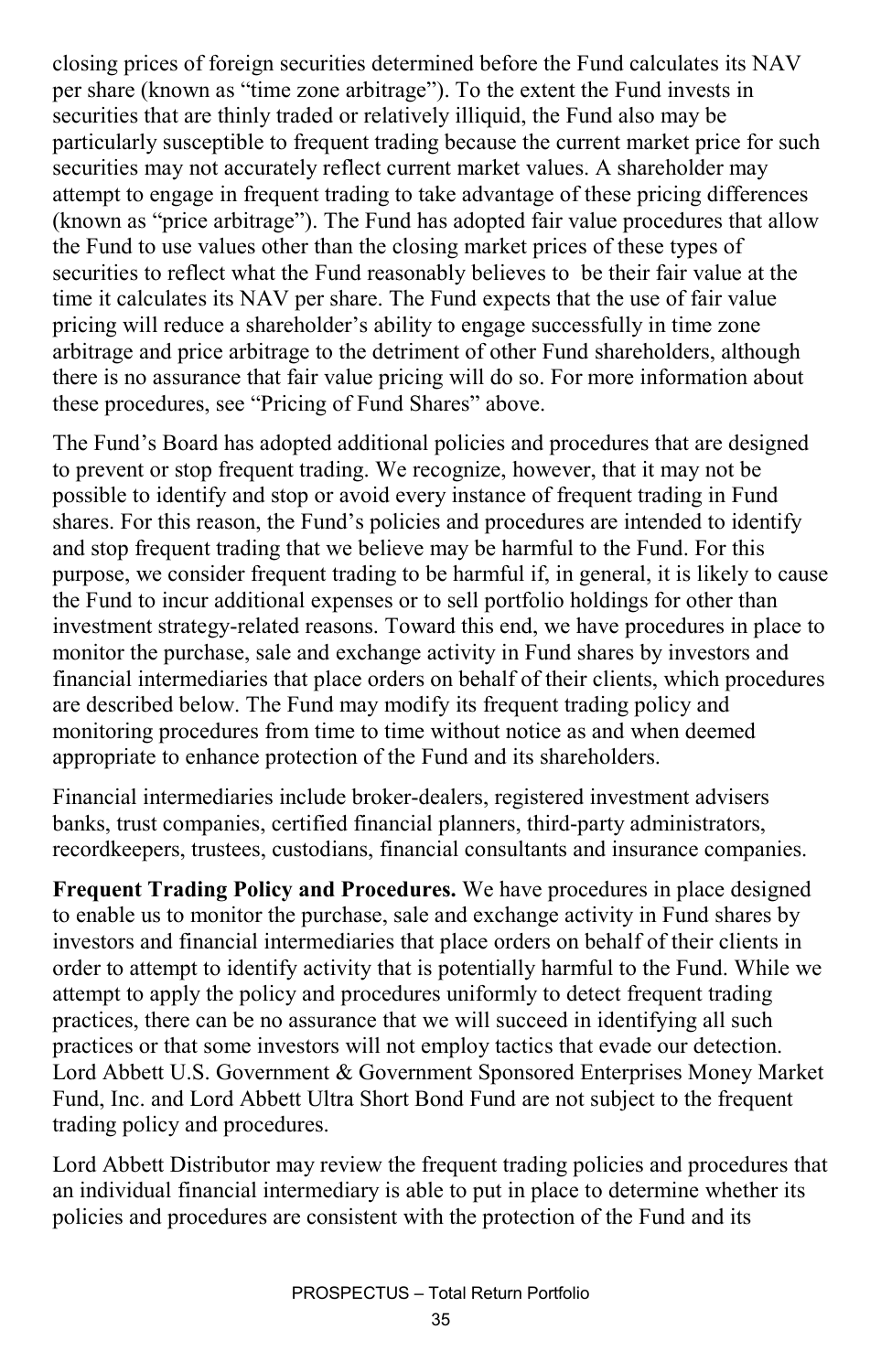investors, as described above. Lord Abbett Distributor also will seek the financial intermediary's agreement to cooperate with Lord Abbett Distributor's efforts to (1) monitor the financial intermediary's adherence to its policies and procedures and/or receive an amount and level of information regarding trading activity that Lord Abbett Distributor in its sole discretion deems adequate, and (2) stop any trading activity Lord Abbett Distributor identifies as frequent trading. Nevertheless, these circumstances may result in a financial intermediary's application of policies and procedures that are less effective at detecting and preventing frequent trading than the policies and procedures adopted by Lord Abbett Distributor and by certain other financial intermediaries. These difficulties may be magnified by the nature of the Fund serving as an investment vehicle for variable products, which may have their own frequent trading policies, which policies may be inconsistent with the Fund's policies. If an investor would like more information concerning the policies, procedures and restrictions that may be applicable to his or her account, the investor should contact the financial intermediary placing purchase orders on his or her behalf. A substantial portion of the Fund's shares may be held by financial intermediaries through omnibus accounts or in nominee name.

With respect to monitoring of accounts maintained by a financial intermediary, to our knowledge, in an omnibus environment or in nominee name, Lord Abbett Distributor will seek to receive sufficient information from the financial intermediary to enable it to review the ratio of purchase versus redemption activity of each underlying sub-account or, if such information is not readily obtainable, in the overall omnibus account(s) or nominee name account(s). If we identify activity that we believe may be indicative of frequent trading activity, we normally will notify the financial intermediary and request it to provide Lord Abbett Distributor with additional transaction information so that Lord Abbett Distributor may determine if any investors appear to have engaged in frequent trading activity. Lord Abbett Distributor's monitoring activity normally is limited to review of historic account activity. This may result in procedures that may be less effective at detecting and preventing frequent trading than the procedures Lord Abbett Distributor uses in connection with accounts not maintained in an omnibus environment or in nominee name.

If an investor related to an account maintained in an omnibus environment or in nominee name is identified as engaging in frequent trading activity, we normally will request that the financial intermediary take appropriate action to curtail the activity and will work with the relevant party to do so. Such action may include actions similar to those that Lord Abbett Distributor would take, such as issuing warnings to cease frequent trading activity, placing blocks on accounts to prohibit future purchases and exchanges of Fund shares, or requiring that the investor place trades through the mail only, in each case either indefinitely or for a period of time. Again, we reserve the right to immediately attempt to place a block on an account or take other action without prior notification when we deem such action appropriate in our sole discretion. If we determine that the financial intermediary has not demonstrated adequately that it has taken appropriate action to curtail the frequent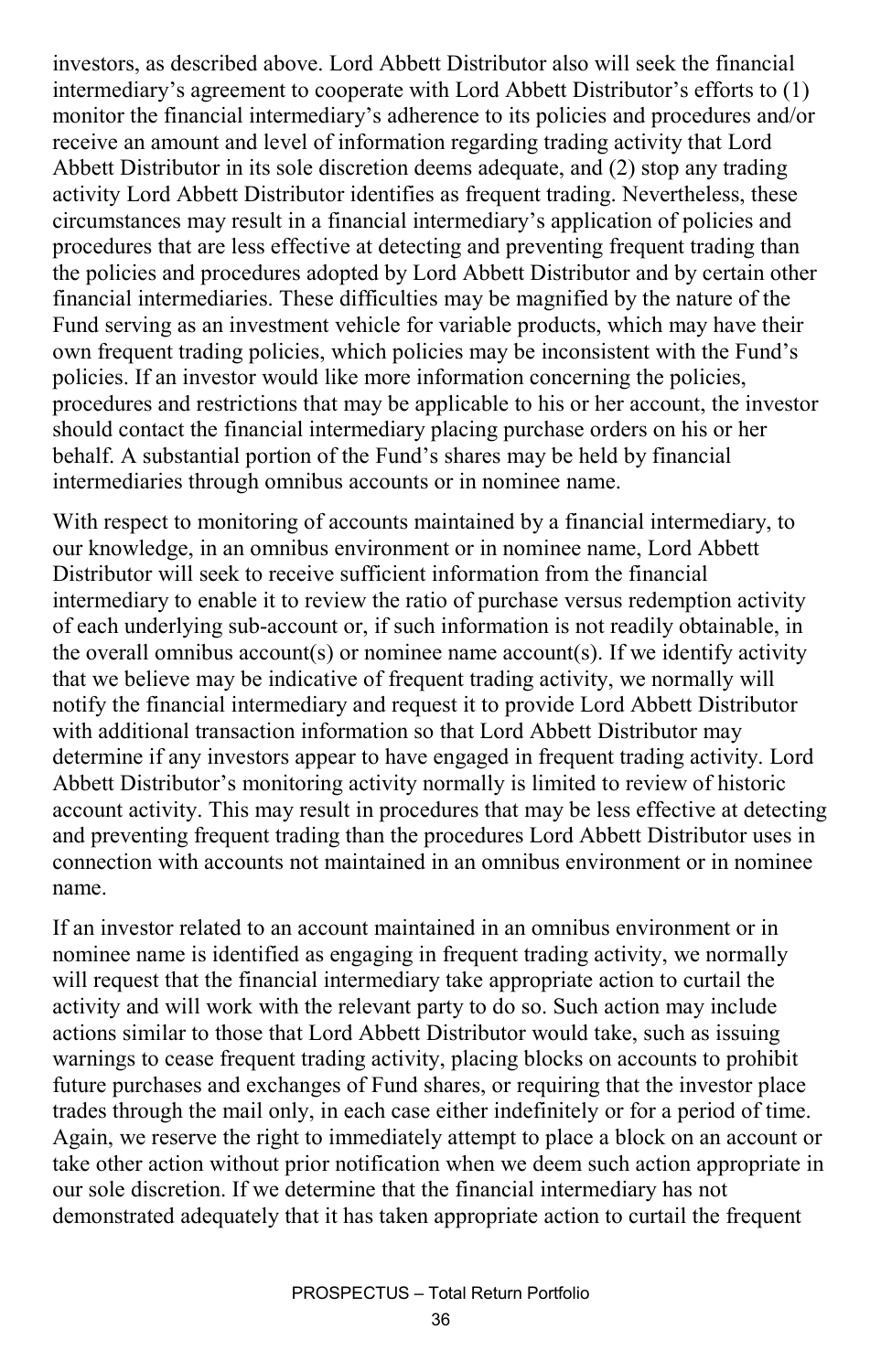trading, we may consider seeking to prohibit the account or sub-account from investing in the Fund and/or also may terminate our relationship with the financial intermediary. As noted above, these efforts may be less effective at detecting and preventing frequent trading than the policies and procedures Lord Abbett Distributor uses in connection with accounts not maintained in an omnibus environment or in nominee name.

**Procedures Required by the USA PATRIOT Act.** To help the government fight the funding of terrorism and money laundering activities, federal law requires all financial institutions, including the Fund, to obtain, verify, and record information that identifies each person who opens an account. The Fund is required to obtain sufficient information from shareholders to enable it to form a reasonable belief that it knows the true identity of its shareholders, and we may ask for other information that will allow us to verify the identity of investors or, in some cases, the status of financial professionals. We will ask for this information in the case of persons who will be signing on behalf of certain entities that will own the account, or, as applicable, this information will be obtained by the investing insurance company on behalf of the Fund. We also may ask for copies of documents. If we are unable to obtain the required information within a short period of time after an investor seeks to open an account, we will return the purchase order or account application. No monies will be invested until we have all required information. We may verify the identity of each person that opens a new account through the use of a database maintained by a third party or through other means. If we are unable to verify any such person's identity, we may liquidate and close the account. This may result in adverse tax consequences. In addition, the Fund reserves the right to reject purchase orders or account applications accompanied by cash, cashier's checks, money orders, bank drafts, traveler's checks, and third party or double-endorsed checks, among others.

**How to Protect Your Account from State Seizure.** Under state law, mutual fund accounts can be considered "abandoned property." The Fund may be required by state law to forfeit or pay abandoned property to the state government if you have not accessed your account for a period specified by the state of your domicile. Depending on the state, in most cases, a mutual fund account may be considered abandoned and forfeited to the state if the account owner has not initiated any activity in the account or contacted the fund company holding the account for as few as three or as many as five years. Because the Fund is legally required to send the state the assets of accounts that are considered "abandoned," the Fund will not be liable to shareholders for good faith compliance with these state laws. If you invest in the Fund through a financial intermediary, we encourage you to contact the financial intermediary regarding applicable state abandoned property laws.

If you hold your account directly with the Fund (rather than through an intermediary), we strongly encourage you to contact us at least once each year. Below are ways in which you can assist us in safeguarding your Fund investments: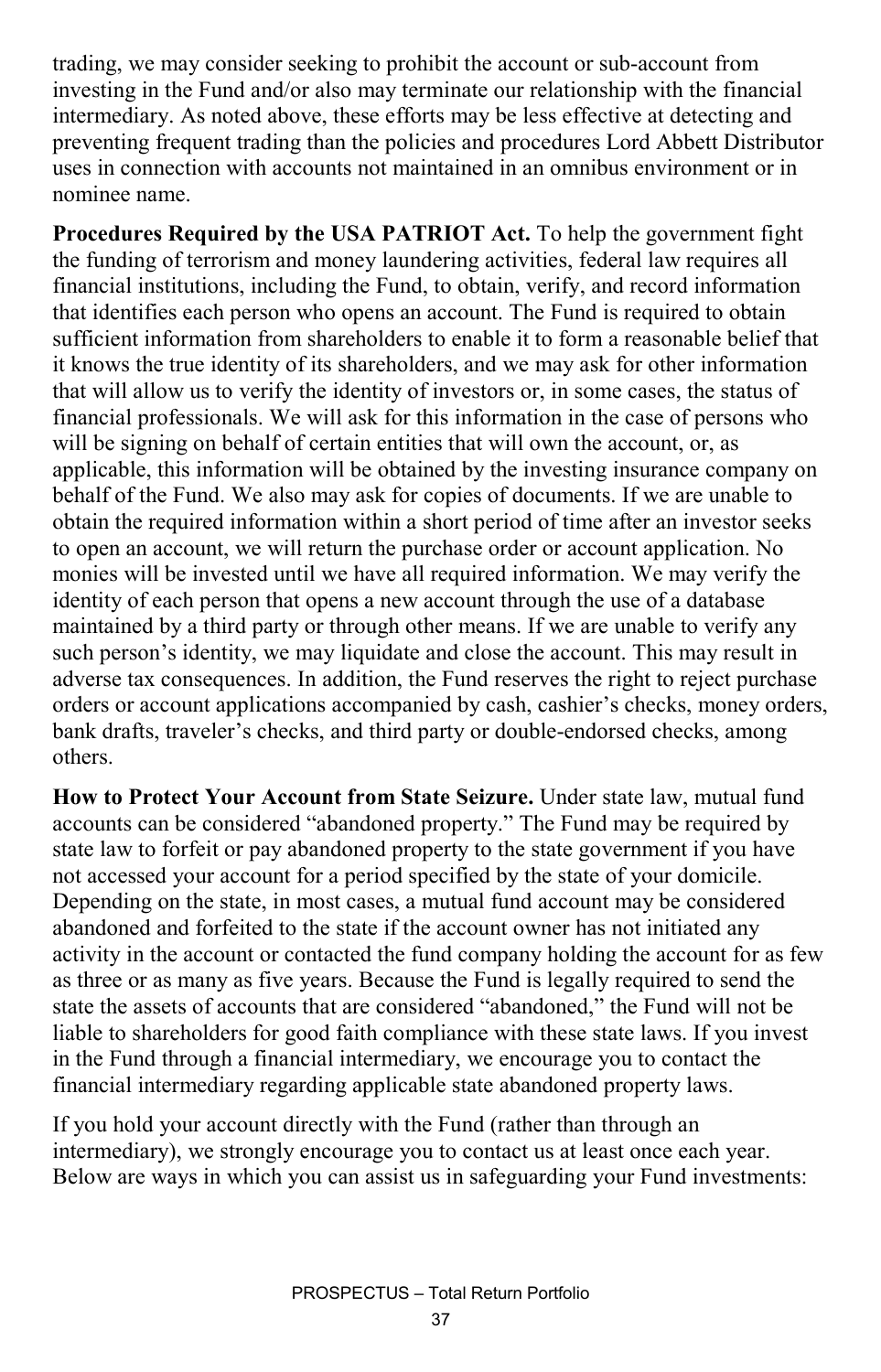- Log into your account at www.lordabbett.com. Please note that, by contrast, simply visiting our public website will not constitute contact with us under state abandoned property rules; instead, an account login is required.
- Call our 24-hour automated service line at 800-865-7582 and use your Personal Identification Number (PIN). If you have never used this system, you will need your account number to establish a PIN.
- Call one of our customer service representatives at 800-821-5129 Monday through Friday from 8:00 am to 5:00 pm Eastern time. To establish contact with us under certain states' abandoned property rules, you will need to provide your name, account number, and other identifying information.
- Promptly notify us if your name, address, or other account information changes.
- Promptly vote on proxy proposals related to any Lord Abbett Fund you hold.
- Promptly take action on letters you receive in the mail from the Fund concerning account inactivity, outstanding dividend and redemption checks, and/or abandoned property and follow the directions in these letters.

**Additional Information.** This prospectus and the SAI do not purport to create any contractual obligations between the Fund and shareholders. Further, shareholders are not intended third-party beneficiaries of any contracts entered into by (or on behalf of) the Fund, including contracts with Lord Abbett or other parties who provide services to the Fund.

### **CONFLICTS OF INTEREST**

As discussed above, shares of the Fund offered in this prospectus currently are available only to separate accounts of certain insurance companies. Although the Fund currently does not anticipate any disadvantages to Variable Contract owners because it offers its shares to such entities, there is a possibility that a material conflict may arise. The Board of Directors intends to monitor events in order to identify any disadvantages or material irreconcilable conflicts and to determine what action, if any, should be taken in response. If a material disadvantage or conflict arises, the Board of Directors may require one or more insurance company separate accounts to withdraw its investments in the Fund. If this occurs, the Fund may be forced to sell portfolio securities at disadvantageous prices.

### **DISTRIBUTIONS AND TAXES**

The Fund expects to pay its shareholders dividends from its net investment income at least semiannually and to distribute any net capital gains annually. Holders of Variable Contracts may qualify for favorable tax treatment with respect to such contracts. For additional information about the federal income tax treatment of Fund distributions to the insurance company separate accounts that hold shares in the Fund, please refer to the prospectus provided by the insurance company for your Variable Contract.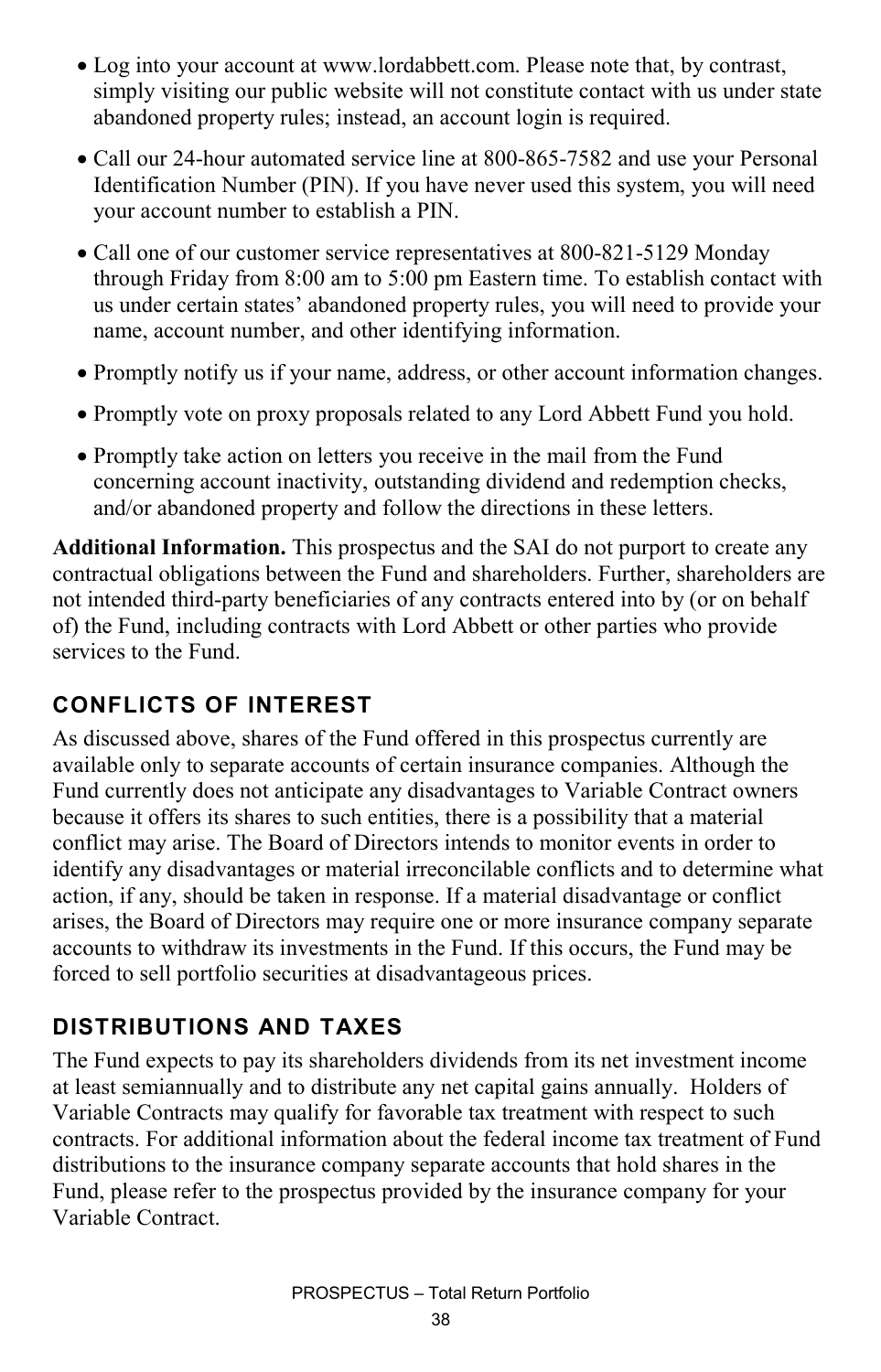The Fund has elected to be treated and intends to qualify each year as a regulated investment company under the Internal Revenue Code of 1986, as amended (the "Code"). As such, the Fund must satisfy federal tax requirements relating to the sources of its income, diversification of its assets and distribution of its income to shareholders. As long as the Fund meets such requirements, it will not be subject to U.S. federal income tax on any net investment income and net capital gains that it timely distributes.

In order for holders of Variable Contracts to receive the favorable tax treatment available with respect to Variable Contracts, certain diversification and investor control requirements must be met. The Fund intends to comply with these diversification and investor control requirements. To satisfy the diversification requirements contained in Section 817(h) of the Code and Treasury regulations thereunder, the Fund generally either (1) will not be permitted to invest more than 55% of the value of its total assets in the securities of a single investment; more than 70% of the value of its total assets in the securities of any two investments; more than 80% of the value of its total assets in the securities of any three investments; or more than 90% of the value of its total assets in the securities of any four investments or (2) will be required to meet an alternate safe harbor diversification test. If the Fund were to fail to satisfy one of these diversification requirements on the last day of any quarter of a calendar year or if Variable Contract owners were determined to have an impermissible level of "investor control" over the investment options underlying Variable Contracts, owners of Variable Contracts that are invested in shares in the Fund could become subject to current federal taxation at ordinary income rates with respect to any income accrued under the Variable Contract for the current and all prior taxable years. For more specific information on the diversification requirements applicable to Variable Contracts, see the SAI.

Because of the unique tax status of Variable Contracts, you should consult your tax adviser regarding treatment under the federal, state, and local tax rules that apply to you.

#### **SERVICE ARRANGEMENTS**

Certain insurance companies will be compensated by the Fund up to 0.25% of the average daily NAV of the Fund's Class VC Shares held in the insurance company's separate account to service and maintain Variable Contract owners' accounts. The services provided may include: providing information periodically to Variable Contract owners; showing the number of shares of the Fund held through the Variable Contract; responding to Variable Contract owners' inquiries relating to the services performed by the insurance company; forwarding shareholder communications from the Fund, including proxy materials, shareholder reports and annual and semiannual financial statements, as well as dividend, distribution and tax notices to Variable Contract owners, if required by law; and such other similar services as the Fund may reasonably request, from time to time, to the extent the insurance company is permitted to provide such services under federal and state statutes, rules and regulations.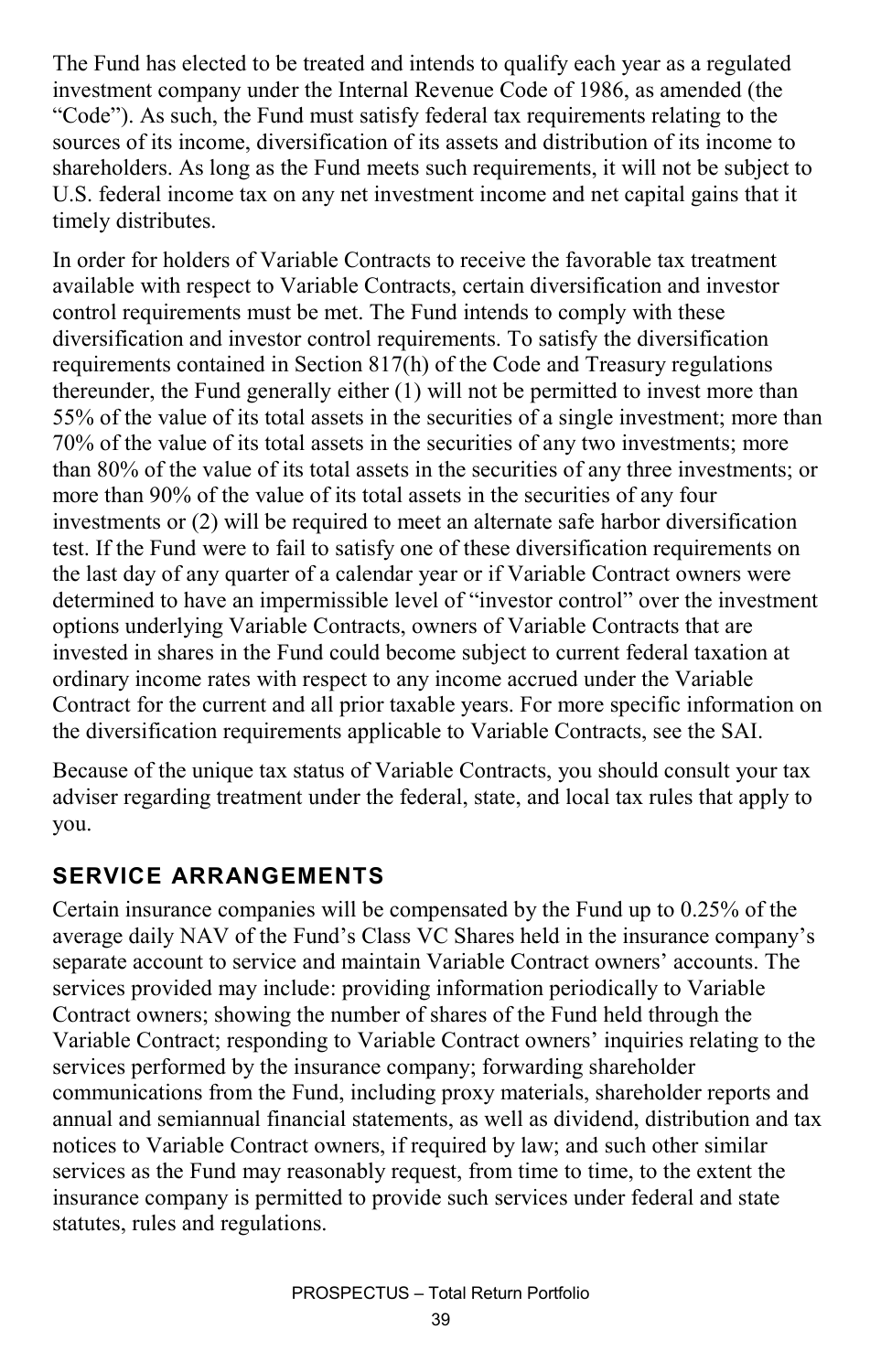The Fund also may compensate certain insurance companies, third-party administrators and other entities for providing recordkeeping, sub-transfer agency and other administrative services to the Fund.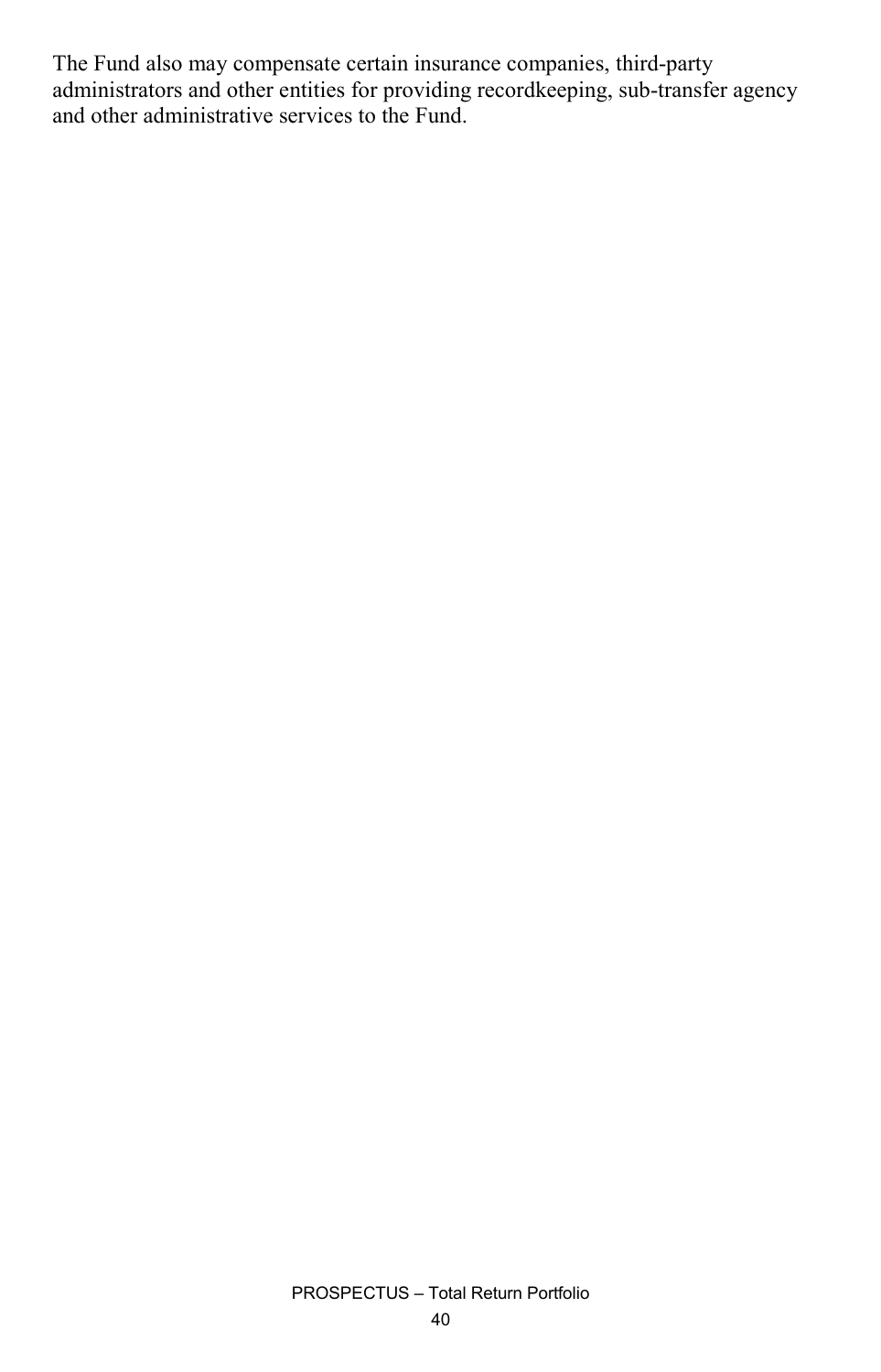#### **FINANCIAL HIGHLIGHTS**

This table describes the Fund's performance for the fiscal years indicated. "Total Return" shows how much your investment in the Fund would have increased or decreased during each year, assuming you had reinvested all dividends and distributions. Total Return does not reflect the sales charges or other expenses of Variable Contracts. If those sales charges and expenses were reflected, returns would be lower. These Financial Highlights have been audited by Deloitte & Touche LLP, the Fund's independent registered public accounting firm, in conjunction with their annual audit of the Fund's financial statements. Financial statements and the report of the independent registered public accounting firm thereon appear in the most recent annual report to shareholders and are incorporated by reference in the SAI, which is available upon request. Certain information reflects financial results for a single Fund share with operations during the fiscal years indicated.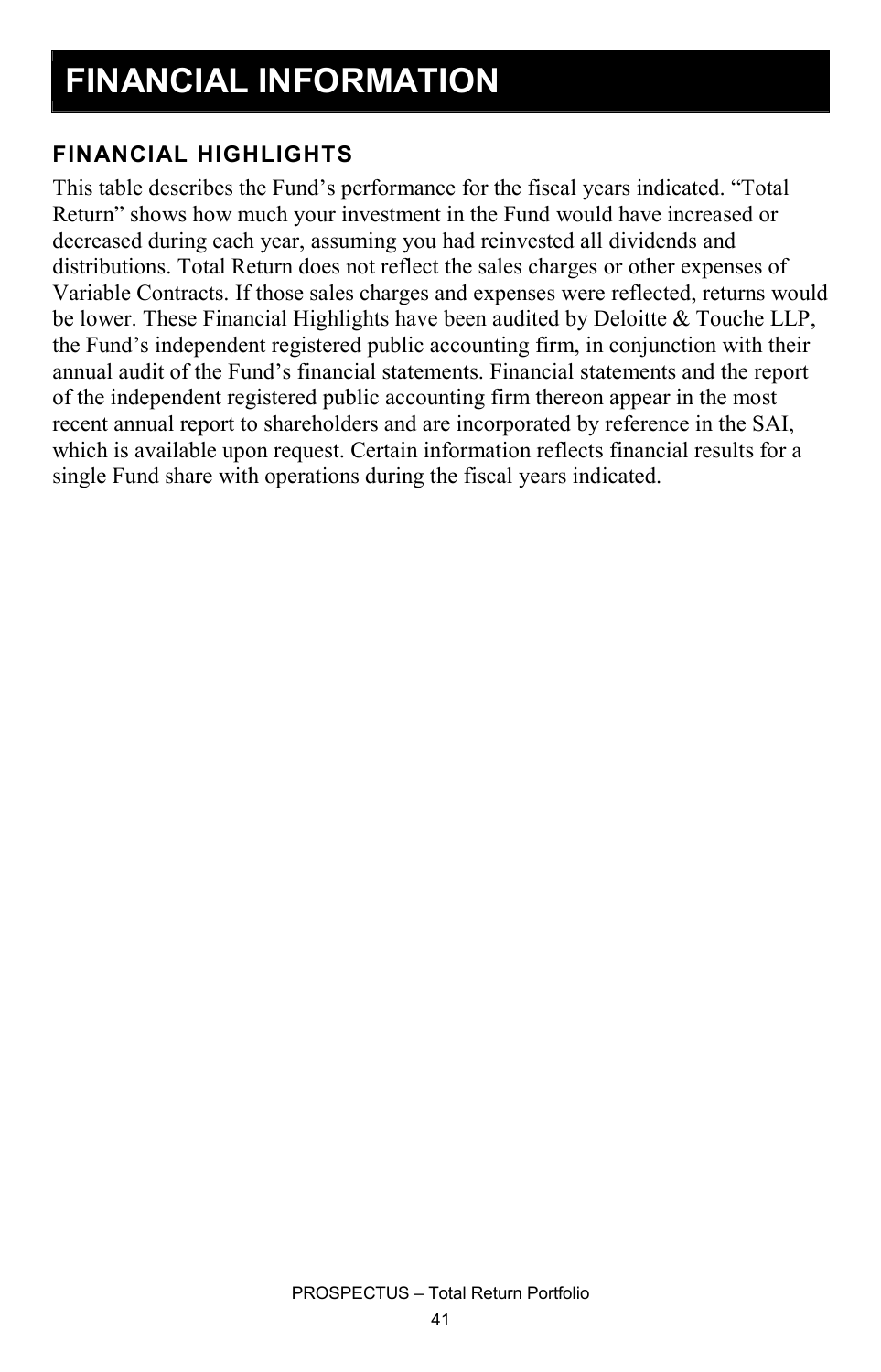# **TOTAL RETURN PORTFOLIO**

#### **FINANCIAL HIGHLIGHTS**

|            |                                               | Per Share Operating Performance:                |                                                     |                                                     |                             |                                        |                             |  |
|------------|-----------------------------------------------|-------------------------------------------------|-----------------------------------------------------|-----------------------------------------------------|-----------------------------|----------------------------------------|-----------------------------|--|
|            |                                               |                                                 | Investment Operations:                              |                                                     |                             | Distributions to<br>shareholders from: |                             |  |
|            | Net asset<br>value.<br>beginning<br>of period | Net<br>invest-<br>ment<br>income <sup>(a)</sup> | Net<br>realized<br>and<br>unrealized<br>gain (loss) | Total<br>from<br>invest-<br>ment<br>opera-<br>tions | Net<br>investment<br>income | Net<br>realized<br>gain                | Total<br>distri-<br>butions |  |
| 12/31/2021 | \$17.34                                       | \$0.27                                          | \$(0.30)                                            | \$ (0.03)                                           | \$ (0.34)                   | \$(0.12)                               | \$(0.46)                    |  |
| 12/31/2020 | 16.85                                         | 0.36                                            | 0.88                                                | 1.24                                                | (0.42)                      | (0.33)                                 | (0.75)                      |  |
| 12/31/2019 | 15.96                                         | 0.42                                            | 0.92                                                | 1.34                                                | (0.45)                      | -                                      | (0.45)                      |  |
| 12/31/2018 | 16.65                                         | 0.44                                            | (0.60)                                              | (0.16)                                              | (0.53)                      | -                                      | (0.53)                      |  |
| 12/31/2017 | 16.42                                         | 0.36                                            | 0.27                                                | 0.63                                                | (0.40)                      |                                        | (0.40)                      |  |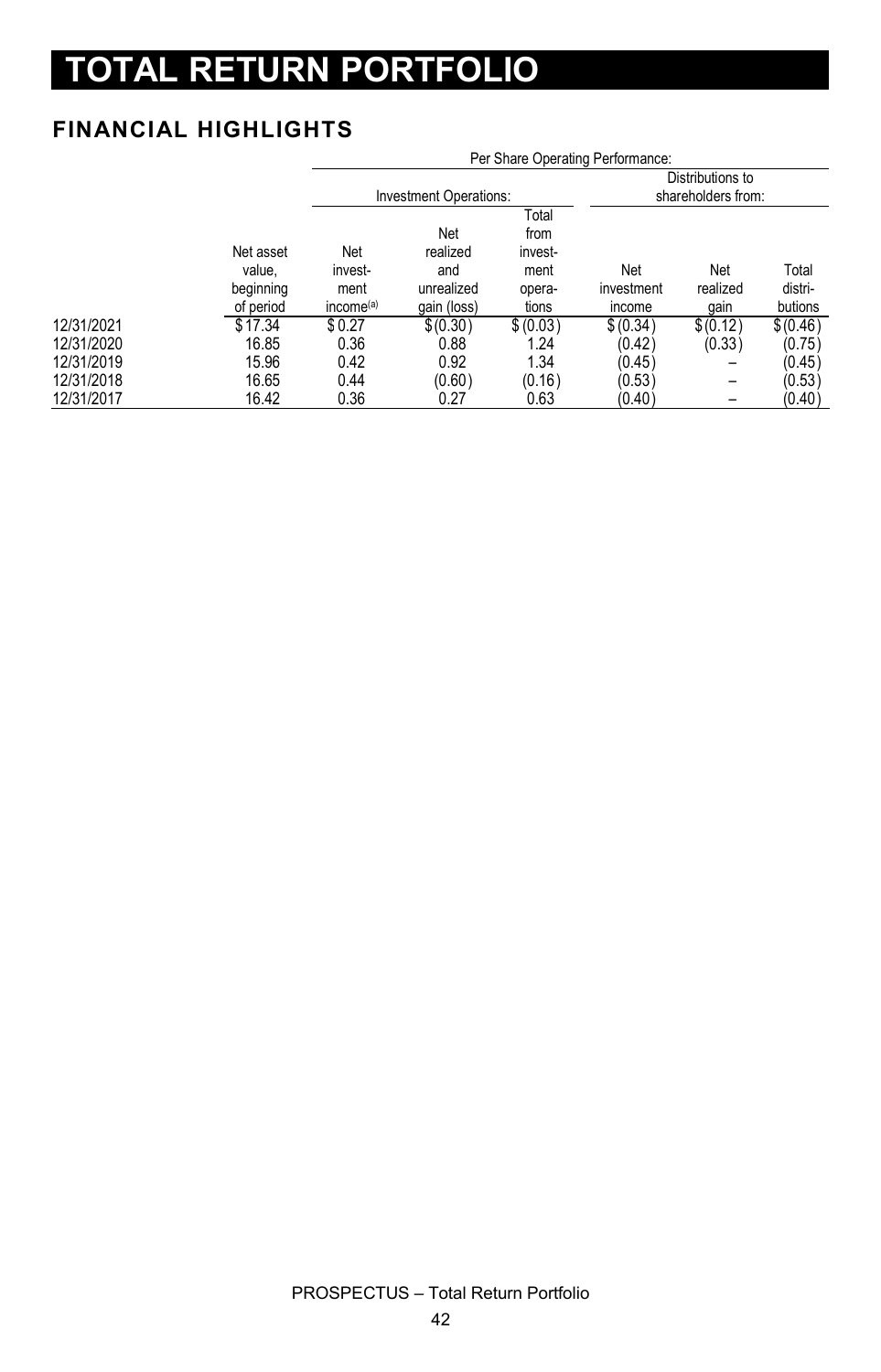## **TOTAL RETURN PORTFOLIO**

#### **FINANCIAL HIGHLIGHTS (CONCLUDED)**

|            | Ratios to Average Net Assets:              |                                       |                                                                            |                          |                                    | Supplemental Data:                          |                                      |  |
|------------|--------------------------------------------|---------------------------------------|----------------------------------------------------------------------------|--------------------------|------------------------------------|---------------------------------------------|--------------------------------------|--|
|            | Net<br>asset<br>value,<br>end of<br>period | Total<br>return <sup>(b)</sup><br>(%) | Total<br>expenses<br>after<br>waivers<br>and/or reim-<br>bursements<br>(%) | Total<br>expenses<br>(%) | Net<br>investment<br>income<br>(%) | Net<br>assets.<br>end of<br>period<br>(000) | Portfolio<br>turnover<br>rate<br>(%) |  |
| 12/31/2021 | \$16.85                                    | (0.24)                                | 0.70                                                                       | 0.71                     | 1.59                               | \$660.623                                   | 376                                  |  |
| 12/31/2020 | 17.34                                      | 7.43                                  | 0.71                                                                       | 0.72                     | 2.05                               | 683.584                                     | 541                                  |  |
| 12/31/2019 | 16.85                                      | 8.41                                  | 0.71                                                                       | 0.78                     | 2.50                               | 651.469                                     | 715                                  |  |
| 12/31/2018 | 15.96                                      | (1.03)                                | 0.67                                                                       | 0.89                     | 2.70                               | 561.610                                     | 611                                  |  |
| 12/31/2017 | 16.65                                      | 3.86                                  | 0.64                                                                       | 0.88                     | 2.16                               | 554.378                                     | 452                                  |  |

(a) Calculated using average shares outstanding during the period.

(b) Total return does not consider the effects of sales charges or other expenses imposed by an insurance company and assumes the reinvestment of all distributions.